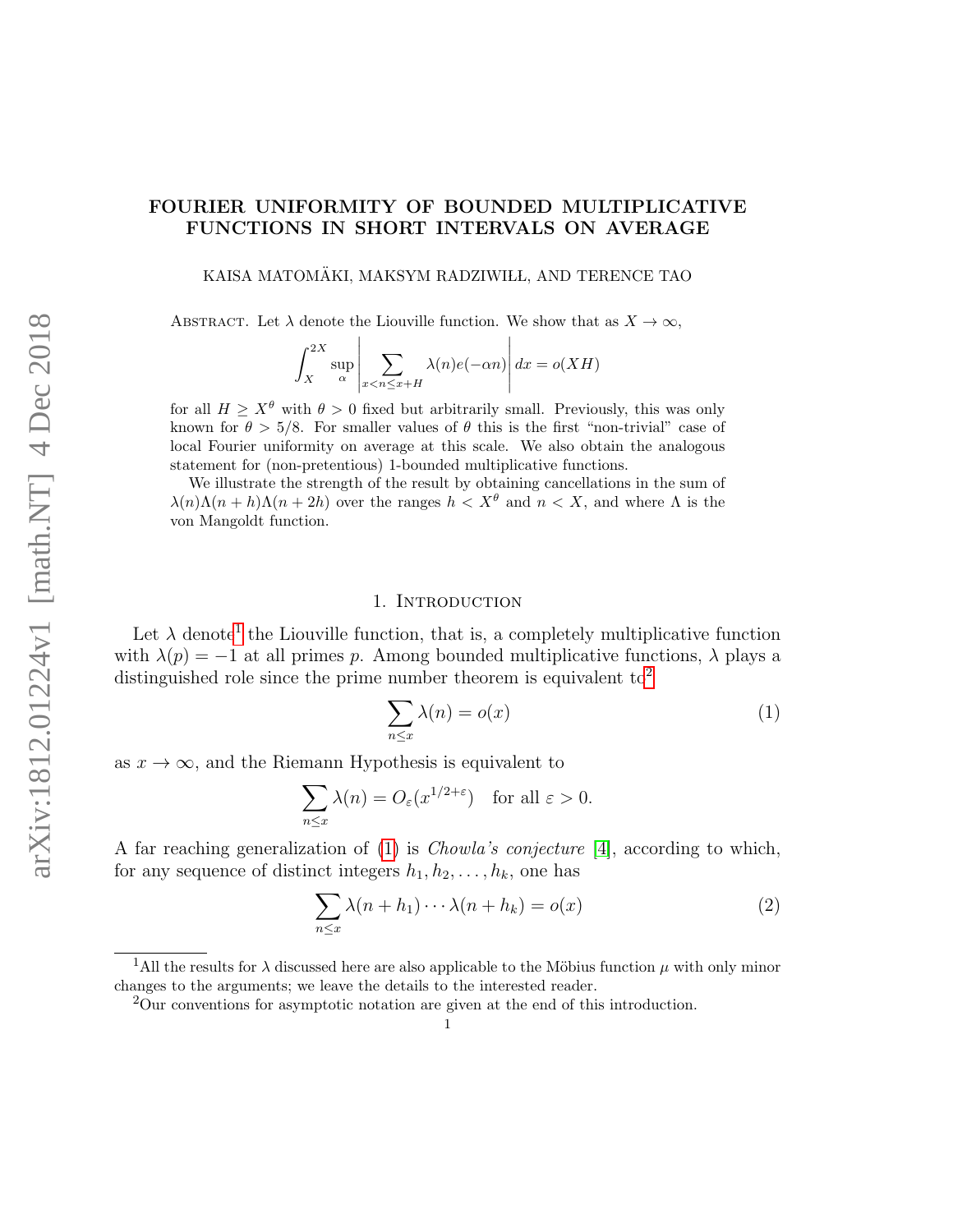as  $x \to \infty$ , where we adopt the convention that  $\lambda(n) = 0$  for  $n \leq 0$ . Because of the equivalence of [\(1\)](#page-0-2) and the prime number theorem, Chowla's conjecture is frequently viewed as a "higher order" prime number theorem.

In recent years there has been a substantial amount of progress on Chowla's conjecture. Following the work of the first two authors [\[23\]](#page-50-1) the authors established in [\[24\]](#page-50-2) an averaged form<sup>[3](#page-1-0)</sup> of this conjecture in the case  $k = 2$ , namely,

<span id="page-1-1"></span>
$$
\sum_{|h| \le H} \left| \sum_{n \le x} \lambda(n) \lambda(n+h) \right| = o(Hx) \tag{3}
$$

provided that  $H \to \infty$  as  $x \to \infty$ ; see also [\[1,](#page-49-0) [18,](#page-50-3) [19,](#page-50-4) [26,](#page-50-5) [12,](#page-50-6) [7,](#page-50-7) [25\]](#page-50-8) for some other averaged forms of Chowla's conjecture (as well as the closely related Elliott and Hardy-Littlewood conjectures). An equivalent form of [\(3\)](#page-1-1) (for related discussion, see [\[32\]](#page-51-0)) states that

<span id="page-1-2"></span>
$$
\sup_{\alpha} \int_{X}^{2X} \Big| \sum_{x < n \le x+H} \lambda(n)e(-\alpha n) \Big| dx = o(HX) \tag{4}
$$

provided that  $H \to \infty$  as  $X \to \infty$ . The estimate [\(4\)](#page-1-2) along with the *entropy decre*ment argument was used by the third author [\[31\]](#page-51-1) to establish a logarithmically averaged version of Chowla's conjecture, that is,

$$
\sum_{n \le x} \frac{\lambda(n)\lambda(n+h)}{n} = o(\log x)
$$

as  $x \to \infty$ , for any fixed integer  $h \neq 0$ . Subsequently for odd k, the third author and Teräväinen [\[34\]](#page-51-2) used the entropy decrement argument and the Gowers uniformity of the (W-tricked) von Mangoldt function (but avoiding the use of [\(4\)](#page-1-2)), to show that

<span id="page-1-3"></span>
$$
\sum_{n \le x} \frac{\lambda(n + h_1) \dots \lambda(n + h_k)}{n} = o(\log x)
$$
\n(5)

as  $x \to \infty$ , for any distinct integers  $h_1, \ldots, h_k$  and k odd. Their argument only partially generalizes to arbitrary multiplicative functions (see [\[33\]](#page-51-3)); in the case of the Liouville function, it relies crucially on the assumption that  $k$  is odd.

In order to establish [\(5\)](#page-1-3) for all k it is necessary to establish (the logarithmically averaged version of) what we call the *local (higher order) Fourier uniformity conjecture* (see [\[32\]](#page-51-0)).

<span id="page-1-0"></span> ${}^{3}$ By applying Hölder's inequality to [\(3\)](#page-1-1), it is also possible to obtain an averaged version of [\(2\)](#page-0-3) over all shifts  $h_1, \ldots, h_k$ ; see [\[24\]](#page-50-2) for details.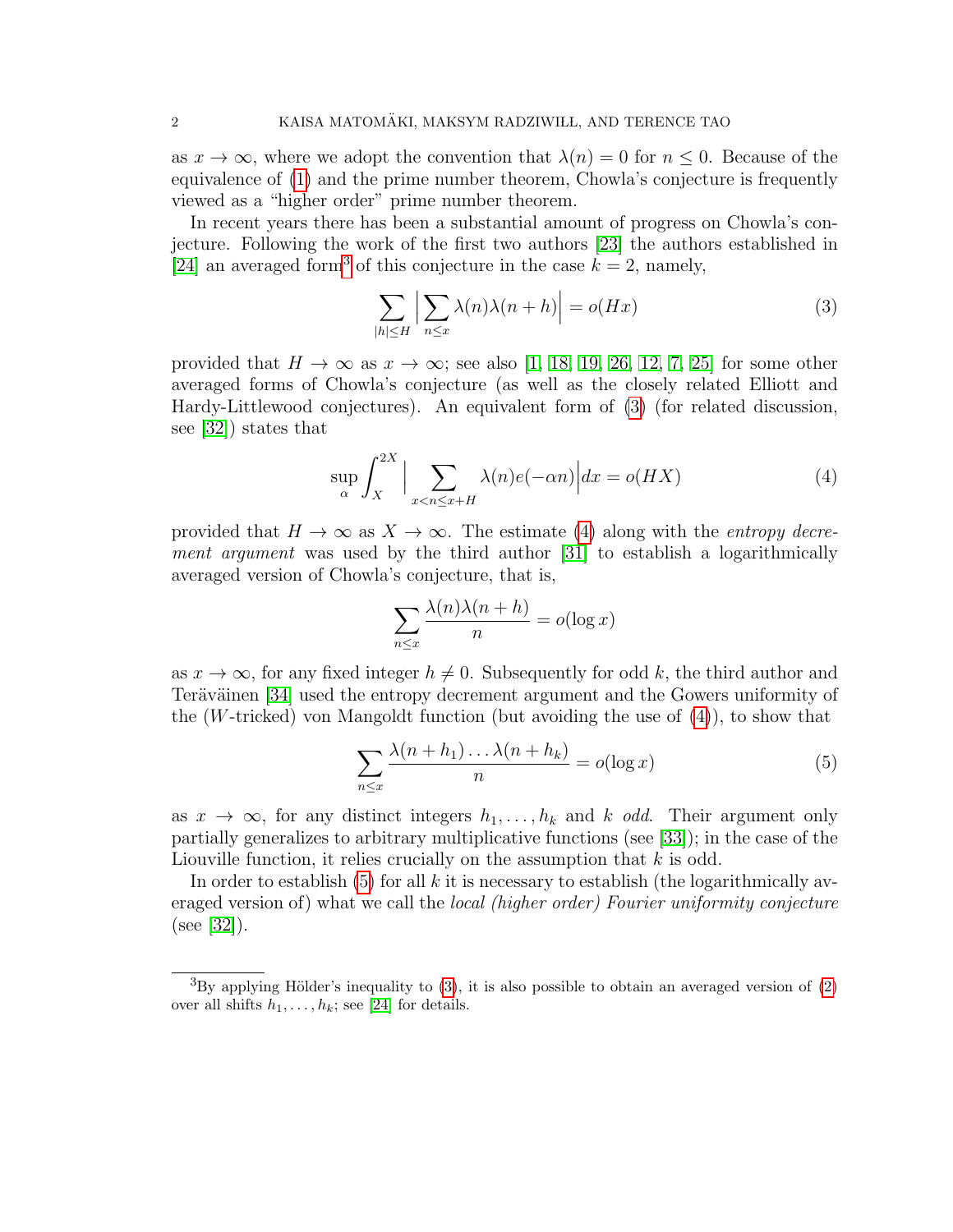<span id="page-2-0"></span>**Conjecture 1.1** (Local higher order Fourier Uniformity). Let  $s \geq 0$ . Let  $G \backslash \Gamma$  be an s-step nilmanifold. Let  $F: G \backslash \Gamma \to \mathbb{C}$  be Lipschitz continuous and let  $x_0 \in G \backslash \Gamma$ . Then

$$
\int_{X}^{2X} \sup_{g \in G} \left| \sum_{x < n \le x+H} \lambda(n) F(g^{n-\lfloor x \rfloor} x_0) \right| dx = o(HX)
$$

as soon as  $H \to \infty$  with  $X \to \infty$ .

We refer to [\[14\]](#page-50-9) for the definition of the terms above, however we will not need these notions in this paper. Informally, the conjecture asserts that on most short intervals,  $\lambda$  does not exhibit significant correlation with any s-step nilsequence (of bounded complexity). The estimate [\(4\)](#page-1-2) proven in [\[24\]](#page-50-2) essentially corresponds to the case  $s = 0$  of Conjecture [1.1;](#page-2-0) this is currently the only case of the conjecture that is completely settled.

In this paper we make a first step in going beyond the case of  $s = 0$  and establish the case  $s = 1$  of Conjecture [1.1](#page-2-0) when  $H = X^{\theta}$  with  $\theta > 0$  fixed but otherwise arbitrarily small. Let us first re-state our main result for the Liouville function in a more elementary fashion.

<span id="page-2-1"></span>**Theorem 1.2** (Local Fourier Uniformity for  $s = 1$  at scale  $X^{\theta}$ ). Let  $\theta \in (0,1)$  be given and set  $H = X^{\theta}$ . Then

$$
\int_X^{2X} \sup_{\alpha} \Big| \sum_{x < n \le x+H} \lambda(n) e(-\alpha n) \Big| dx = o(XH).
$$

as  $X \to \infty$ .

We restrict attention here to the regime  $\theta \in (0,1)$ , since the case  $\theta \geq 1$  follows from the classical work of Davenport [\[5\]](#page-50-10) (and see [\[11\]](#page-50-11), [\[13\]](#page-50-12) for the  $s = 2$  and  $s > 2$ cases respectively of Conjecture [1.1](#page-2-0) for this range of  $\theta$ ). Informally, Theorem [1.2](#page-2-1) asserts that on most intervals of the form  $[x, x+x^{\theta}]$ , the Liouville function  $\lambda(n)$  does not exhibit singificant correlation with linear phases  $e(\alpha n)$ ; it can easily be shown to imply the  $s = 1$  case of Conjecture [1.1](#page-2-0) in the range  $H \ge X^{\theta}$  by approximating the 1-step nilsequence  $n \mapsto F(g^{n-[x]}x_0)$  by a Fourier series.

Previously, Theorem [1.2](#page-2-1) was known unconditionally only for  $\theta > 5/8$  from the work of Zhan [\[36\]](#page-51-4), who showed that as  $X \to \infty$  the bound  $\sum_{x \leq n \leq x+H} \lambda(n)e(-\alpha n) =$  $o(XH)$  holds pointwise in  $x \in [X, 2X]$  for  $H > X^{5/8+\epsilon}$ . It is likely that our method can be pushed to reach  $H = \exp((\log x)^{1-\delta})$  for some  $\delta > 0$ , and conditionally on the Riemann Hypothesis one should in principle be able to reach  $H = (\log X)^{\psi(X)}$ for any function  $\psi(X)$  going to infinity arbitrarily slowly with X, although this may require a more careful reworking of the arguments here. It may be possible to extend the methods to this paper to also cover the  $s > 1$  case (again with  $H = X^{\theta}$  for any fixed  $\theta > 0$ ); we plan to investigate this direction in future work.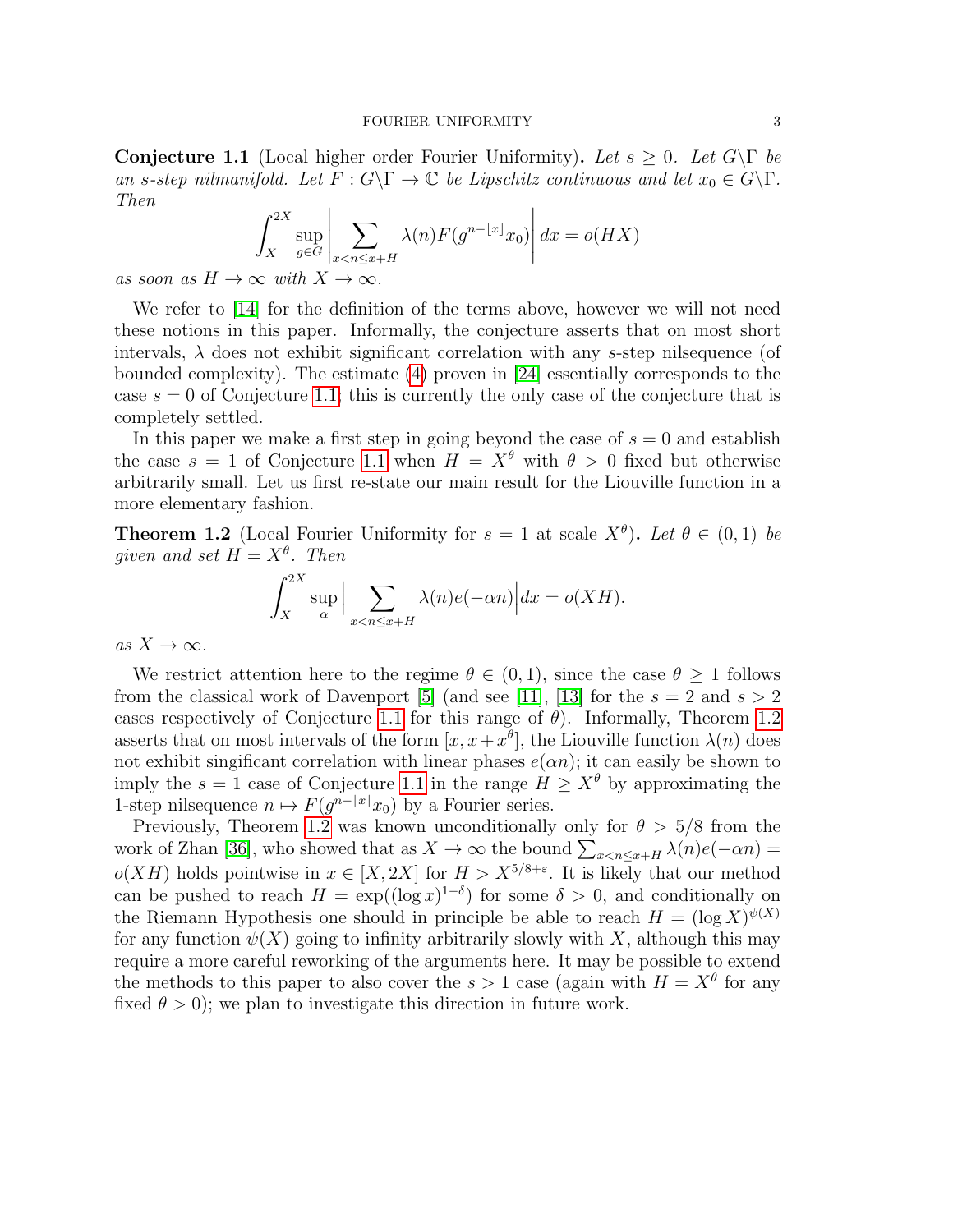Theorem [1.2](#page-2-1) allows us to obtain cancellations in rather general triple correlations such as those of the form  $\lambda(n)a(n+h)b(n+2h)$ , for sequences  $a(\cdot)$  and  $b(\cdot)$  for which sharp sieve majorants can be constructed. We illustrate the flavor of these results in the corollary below.

<span id="page-3-0"></span>**Corollary 1.3.** Let  $\theta \in (0,1)$  be given. Let  $H = X^{\theta}$ . Then

$$
\sum_{|h| \le H} \left(1 - \frac{|h|}{H}\right) \sum_{n \le X} \lambda(n) \Lambda(n+h) \Lambda(n+2h) = o(HX)
$$

as  $X \to \infty$ .

Interestingly we are unable to obtain an asymptotic for

$$
\sum_{|h| \le H} \left(1 - \frac{|h|}{H}\right) \sum_{n \le X} \Lambda(n+h)\Lambda(n+2h)
$$

for this range of H, since this latter problem is essentially equivalent to evaluating asymptotically  $\sum_{x \leq n < x+H} \Lambda(n)$  for almost all  $x \leq X$ . The best result in this direction allows one to take  $H > X^{1/6 - \varepsilon(X)}$  with  $\varepsilon(X)$  tending to zero arbitrarily slowly as  $X \to \infty$ . This is due to Zaccagnini [\[35\]](#page-51-5), building on ideas of Heath-Brown [\[15\]](#page-50-13) and Huxley [\[16\]](#page-50-14). Thus, Corollary [1.3](#page-3-0) gives a rare example of a sum involving the Liouville function that becomes harder to control when the Liouville function is removed!

In a subsequent paper we will obtain variants of Theorem [1.2](#page-2-1) and Corollary [1.3](#page-3-0) for unbounded multiplicative functions such as the divisor function or coefficients of automorphic forms. This will improve (in the  $H$  aspect) earlier results of Blomer [\[3\]](#page-49-1) that allowed one to take  $H = X^{1/3+\epsilon}$  in the triple correlations of the divisor function; however, in contrast to the results of [\[3\]](#page-49-1), we will not obtain power-savings in the error terms.

Theorem [1.2](#page-2-1) can in fact be generalized to almost all multiplicative functions  $f$ :  $\mathbb{N} \to \mathbb{C}$  with  $|f| \leq 1$  (we call such multiplicative functions 1-bounded). There is however one obstruction: if  $f(n) = n^{it} \chi(n)$  with  $|t| \leq \varepsilon X^2/H^2$  for a small absolute constant  $\varepsilon > 0$  and  $\chi$  a Dirichlet character of bounded conductor q, then one can check (using a Taylor expansion) that

<span id="page-3-1"></span>
$$
\int_{X}^{2X} \sup_{\alpha} \left| \sum_{x < n \le x+H} f(n)e(-\alpha n) \right| dx \gg XH. \tag{6}
$$

In fact for each  $x \in [X, 2X]$  one can set  $\alpha$  equal to  $\frac{t}{x} + \frac{a}{q}$  $\frac{a}{q}$  for some integer a coprime to q, and then  $f(n)e(-\alpha n) \approx \chi(n)e(-\alpha n/q)x^{it}$  will typically have a mean of magnitude q, and then  $f(n)e^{-\alpha n}$ .

Therefore the proper analogue of Theorem [1.2](#page-2-1) can only hold for multiplicative functions f that "do not pretend" to be any multiplicative function of the form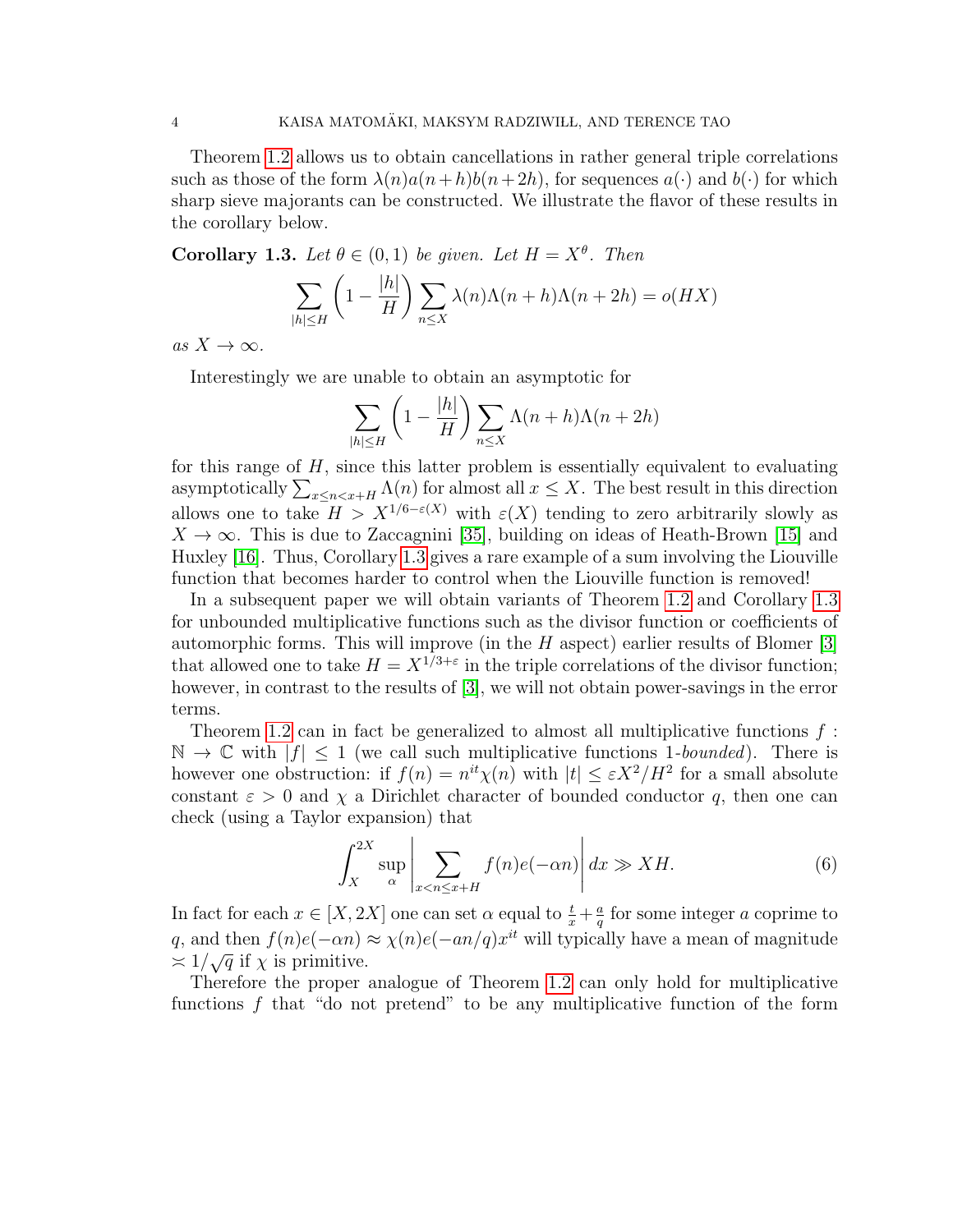$n \mapsto n^{it}\chi(n)$  with  $|t| \leq X^2/H^2$  and  $\chi$  of bounded conductor. To quantify this notion of "pretentiousness", we follow Granville and Soundararajan [\[9\]](#page-50-15) and introduce the distance function

$$
\mathbb{D}(f;X;Q):=\inf_{\substack{\chi \mod q \\ |t|\leq X}}\Big(\sum_{p\leq X}\frac{1-\mathrm{Re}(f(p)p^{it}\chi(p))}{p}\Big)^{1/2}.
$$

In particular  $\mathbb{D}(f; X; Q)$  is small whenever f is close to  $n \mapsto n^{it}\chi(n)$  with  $|t| \leq X$ and  $\chi$  of conductor  $\leq Q$ .

Our main theorem, stated below, confirms that  $n \mapsto n^{it}\chi(n)$  with  $|t| \leq X^2/H^{2-o(1)}$ and  $\chi$  of bounded conductor are essentially the only examples of 1-bounded multiplicative functions for which [\(6\)](#page-3-1) can happen.

<span id="page-4-1"></span>**Theorem 1.4** (Main theorem). Let  $\theta \in (0,1)$  and  $\eta > 0$ . Let  $f : \mathbb{N} \to \mathbb{C}$  be a multiplicative function with  $|f| \leq 1$ . Suppose that, for  $H = X^{\theta}$ , we have

$$
\int_X^{2X} \sup_{\alpha} \left| \sum_{x < n \le x+H} f(n)e(-\alpha n) \right| dx \ge \eta H X.
$$

Then, for any  $\rho \in (0, \frac{1}{8})$  $(\frac{1}{8}),$ 

$$
\mathbb{D}(f;X^2/H^{2-\rho};Q)\ll_{\eta,\theta,\rho} 1
$$

for some  $Q \ll_{\eta,\theta,\rho} 1$ .

Theorem [1.4](#page-4-1) yields an analogous result to Corollary [1.3](#page-3-0) for general multiplicative functions. Without going into full generality we highlight that the result holds for correlations  $f(n)a(n+h)b(n+2h)$  and sequences  $a(n)$ ,  $b(n)$  that admit sharp sieve majorants. We illustrate this principle in the corollary below.

<span id="page-4-2"></span>**Corollary 1.5.** Let  $\theta \in (0,1)$ . Let  $f : \mathbb{N} \to \mathbb{C}$  be a 1-bounded multiplicative function. Suppose that  $a(n)$ ,  $b(n)$  are sequences such that  $a(n)$ ,  $b(n) \ll 1 + \Lambda(n)$  for all  $n \geq 1$ . If

$$
\left| \sum_{|h| \le H} \left( 1 - \frac{|h|}{H} \right) \sum_{n \le X} f(n) a(n+h) b(n+2h) \right| > \eta X H
$$

with  $H = X^{\theta}$ , then for any  $\rho \in (0, \frac{1}{8})$  $\frac{1}{8}$ ),

$$
\mathbb{D}(f;X^2/H^{2-\rho};Q)\ll_{\eta,\theta,\rho} 1
$$

for some  $Q \ll_{n,\theta,\rho} 1$ .

<span id="page-4-0"></span><sup>&</sup>lt;sup>4</sup>The role of the parameter X here is mostly to control the size of t. It is not important that the sum over p runs up to X; it could run up to  $X^B$  for any  $B > 0$ , since primes in  $(X^{\alpha}, X^{\beta}]$  contribute only  $O_{\alpha,\beta}(1)$  to the distance.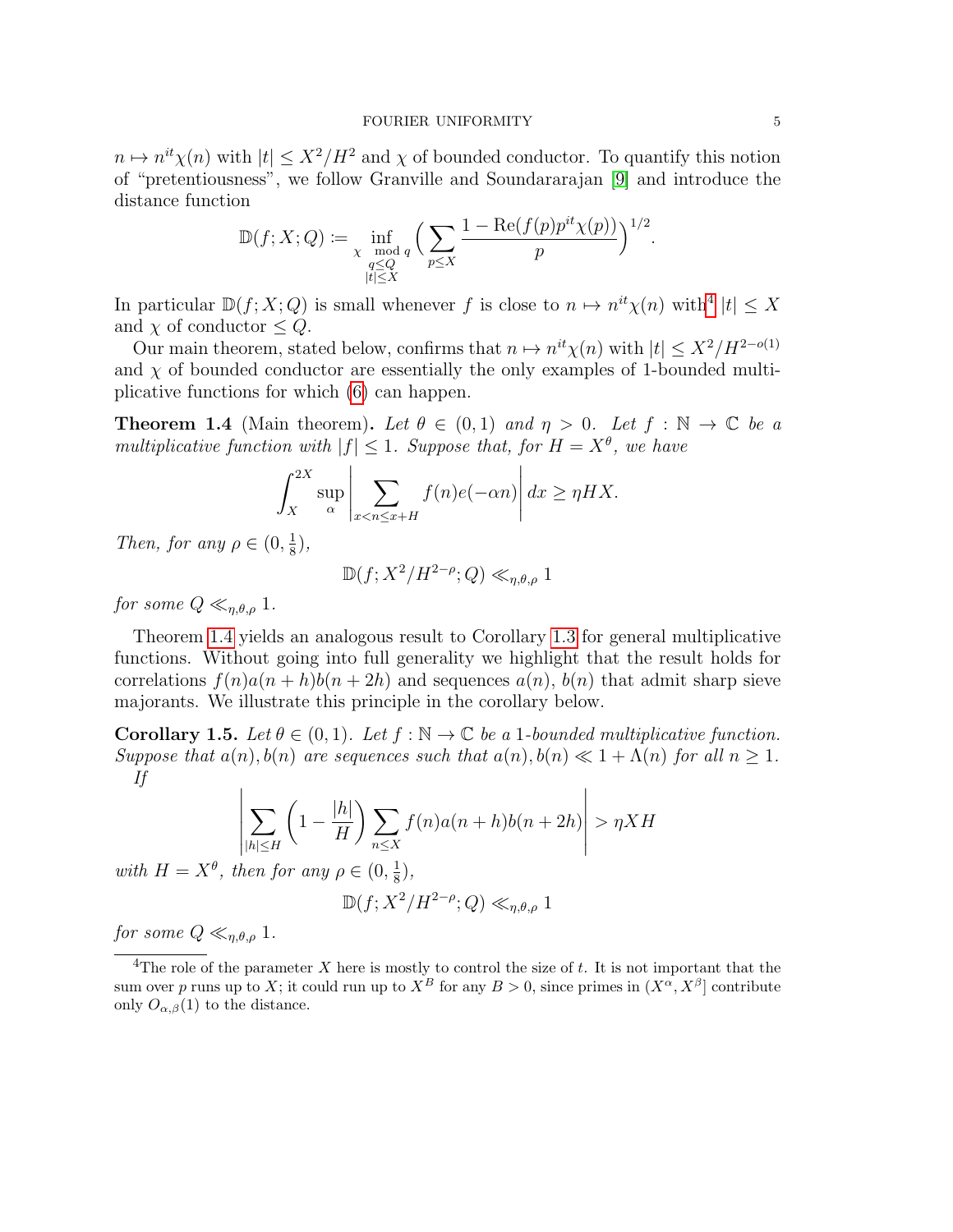The claim holds also when  $f(n)a(n+h)b(n+2h)$  is replaced by  $a(n)f(n+h)b(n+2h)$ or by  $a(n)b(n+h)f(n+2h)$ .

We give the short derivation of Corollary [1.5](#page-4-2) from Theorem [1.4](#page-4-1) in Section [6.](#page-48-0) It is possible to extend Corollary [1.5](#page-4-2) to sequences  $b(n)$  or  $a(n)$  equal to a multiplicative function  $h : \mathbb{N} \to \mathbb{C}$  such that  $|h(n)| \leq d_k(n)$  for all  $n \geq 1$  and  $k \geq 1$  a fixed integer. Since we will obtain a stronger result along these lines in a follow-up paper we do not include the details here.

It is immediate from Corollary [1.5](#page-4-2) that given 1-bounded multiplicative functions  $f_1, f_2, f_3$ , the correlations

$$
\sum_{|h| \le H} \left(1 - \frac{|h|}{H}\right) \sum_{n \le X} f_1(n) f_2(n+h) f_3(n+2h)
$$

vanish asymptotically whenever at least one of the  $f_i$  is non-pretentious in the sense that  $\mathbb{D}(f_i; X, Q) \to \infty$  as  $X \to \infty$  for each Q. In the remaining case that all of the  $f_i$ are pretentious, an asymptotic for the correlations, without an average over  $h$ , can be obtained using the method of [\[20\]](#page-50-16) (see also the references therein).

1.1. An overview of the proof. We now describe in some detail the main ideas behind the proof of Theorem [1.4.](#page-4-1) Our presentation here is somewhat oversimplified to avoid technical issues; the actual rigorous argument will not quite follow the outline given here, but uses essentially the same ideas, despite being arranged slightly differently to resolve these technicalities.

First we notice that, by the "analytic" large sieve inequality (or more precisely, a maximal version of this inequality due to Montgomery [\[28\]](#page-51-6)), given an interval  $I = (x, x+H]$ , there are at most  $\ll \eta^{-2}$  values  $\alpha_I$  (modulo 1 and up to perturbations by  $O(1/H)$  for which

<span id="page-5-0"></span>
$$
\left| \sum_{n \in I'} f(n)e(-\alpha_I n) \right| > \eta H \tag{7}
$$

for some  $I' \subset I$ ; see Lemma [2.2.](#page-16-0) For sake of this informal presentation, one can pretend that in fact there is only *one* such value  $\alpha_I$  (modulo 1 and perturbations by  $O(1/H)$ ). Thus, if there are two subintervals  $I'_1, I'_2$  of I (or of a slight dilate of I) and two frequencies  $\alpha_{I,1}, \alpha_{I,2}$  obeying [\(7\)](#page-5-0), one can pretend that

<span id="page-5-1"></span>
$$
\alpha_{I,1} = \alpha_{I,2} + O\left(\frac{1}{H}\right) \pmod{1}.
$$
 (8)

Informally, the estimate  $(7)$  asserts that f exhibits significant oscillation at frequency  $\alpha_I$  on the interval I (or a large subinterval of this interval). We depict this situation schematically in Figure [1.](#page-6-0) In the schematic depictions we are pretending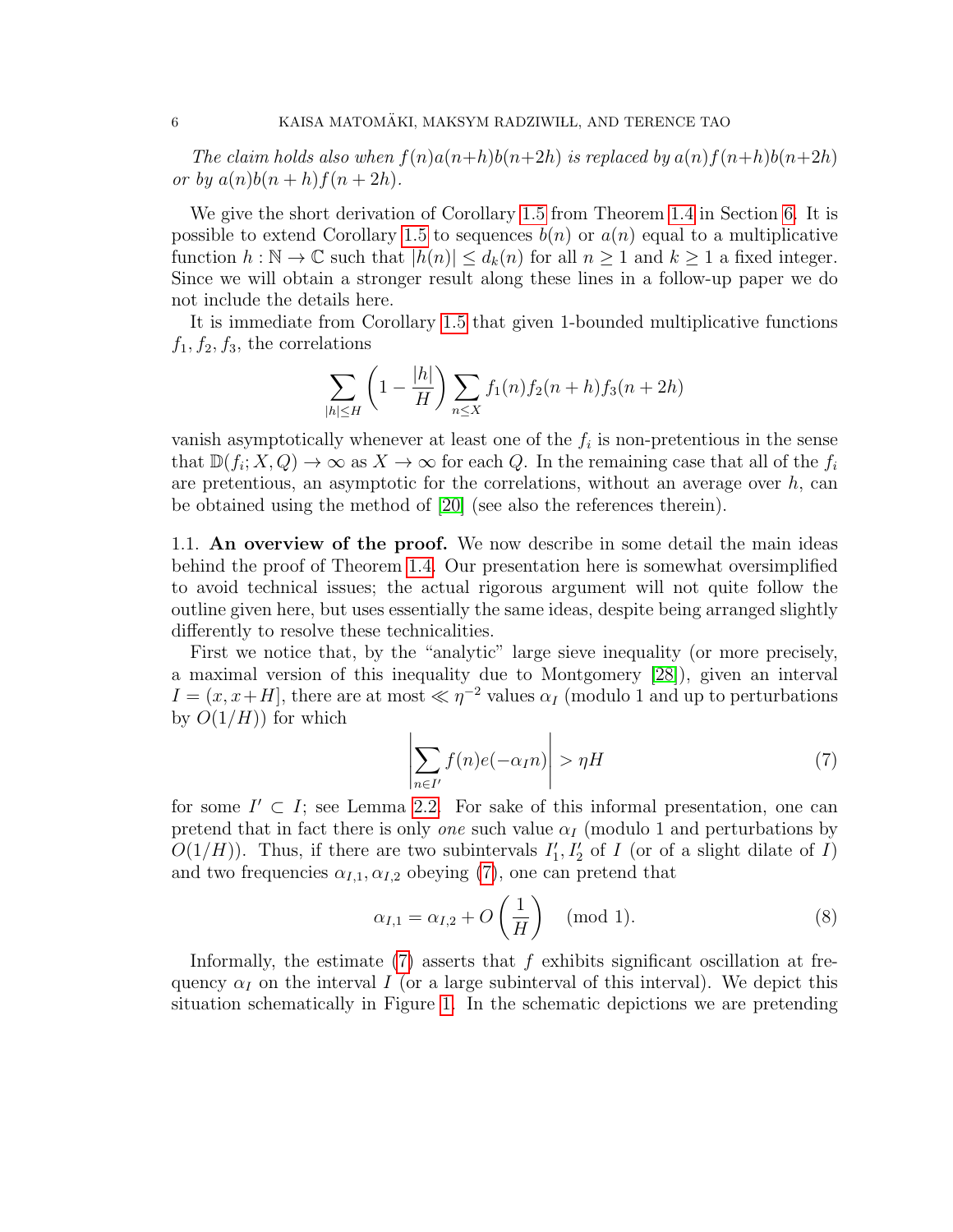$$
\frac{\alpha_I}{I}
$$

<span id="page-6-0"></span>FIGURE 1. A schematic depiction of an interval  $I$  in which  $f$  oscillates with frequency  $\alpha_I$ .

that if two such intervals  $I_1, I_2$  overlap (or are very near to each other), then their associated frequencies  $\alpha_{I_1}, \alpha_{I_2}$  are close modulo 1 in the sense of [\(8\)](#page-5-1).

At this point we point out a key example: if  $f(n) = n^{it}$  for some  $t = o(X^2/H^2)$ , some Taylor expansion of the phase  $n \mapsto t \log n$  of f in I reveals that one has the above inequality for some  $\eta \gg 1$  and  $\alpha_I = \frac{t}{r}$  $\frac{t}{x_I}$ , where  $x_I$  denotes the starting point of I. Thus, under the hypotheses of Theorem [1.4,](#page-4-1) we expect  $\alpha_I$  to vary in I in a manner which is "inversely proportional" to the location of  $I$  in some sense. The bulk of our argument is devoted to rigorously verifying some version of this expectation; the main obstacle to overcome arises from the fact that  $\alpha<sub>I</sub>$  is only determined up modulo 1 and up to perturbations by  $O(1/H)$ .

Next, we recall an observation of Elliott [\[6\]](#page-50-17) that by an application of the arithmetic large sieve inequality for a big set of primes  $P = P_I \subset [2, H^{1/2}]$ , we have, for all  $p \in P$ ,

<span id="page-6-1"></span>
$$
\frac{1}{p} \left| \sum_{n \in I} f(n) e(-\alpha_I n) \right| \approx \left| \sum_{n \in I/p} f(n) e(-\alpha_I n p) \right|;
$$
\n(9)

see Proposition [2.5.](#page-19-0) To make things simpler we proceed in this outline as if the approximation [\(9\)](#page-6-1) held for all primes  $p \simeq P$  with  $P \coloneqq H^{\varepsilon}$  and some small absolute constant  $\varepsilon > 0$ . Informally, [\(9\)](#page-6-1) asserts that if  $f(n)$  behaves like a constant multiple of  $e(\alpha_1 n)$  for  $n \in I$ , then  $f(m)$  behaves like a constant multiple of  $e(\alpha_1 m p)$  for  $m \in I/p$ . Heuristically, this follows from the relationship  $f(mp) = f(p)f(m)$  (at least when m is coprime to p). We describe the estimate [\(9\)](#page-6-1) schematically by the diagram in Figure [2.](#page-7-0) Note that this is consistent with the previous heuristic that  $\alpha_I$  should be inversely proportional to the location of I.

By the hypotheses of Theorem [1.4,](#page-4-1) we have some frequencies  $\alpha_{(x,x+H)}$  for which

$$
\int_{X}^{2X} \left| \sum_{x < n \leq x+H} f(n)e(-\alpha_{(x,x+H]}n) \right| dx \geq \eta X H,
$$

and hence by a pigeonhole principle argument, we can find a large  $(\leq X/H)$  set of disjoint intervals I of length H in  $[X, 2X]$  for which [\(7\)](#page-5-0) holds (after modifying  $\eta$  slightly). From this, [\(9\)](#page-6-1), and the Cauchy-Schwarz inequality, we will be able to locate a large set of quadruples  $(I, J, p, q)$  with I and J disjoint intervals of length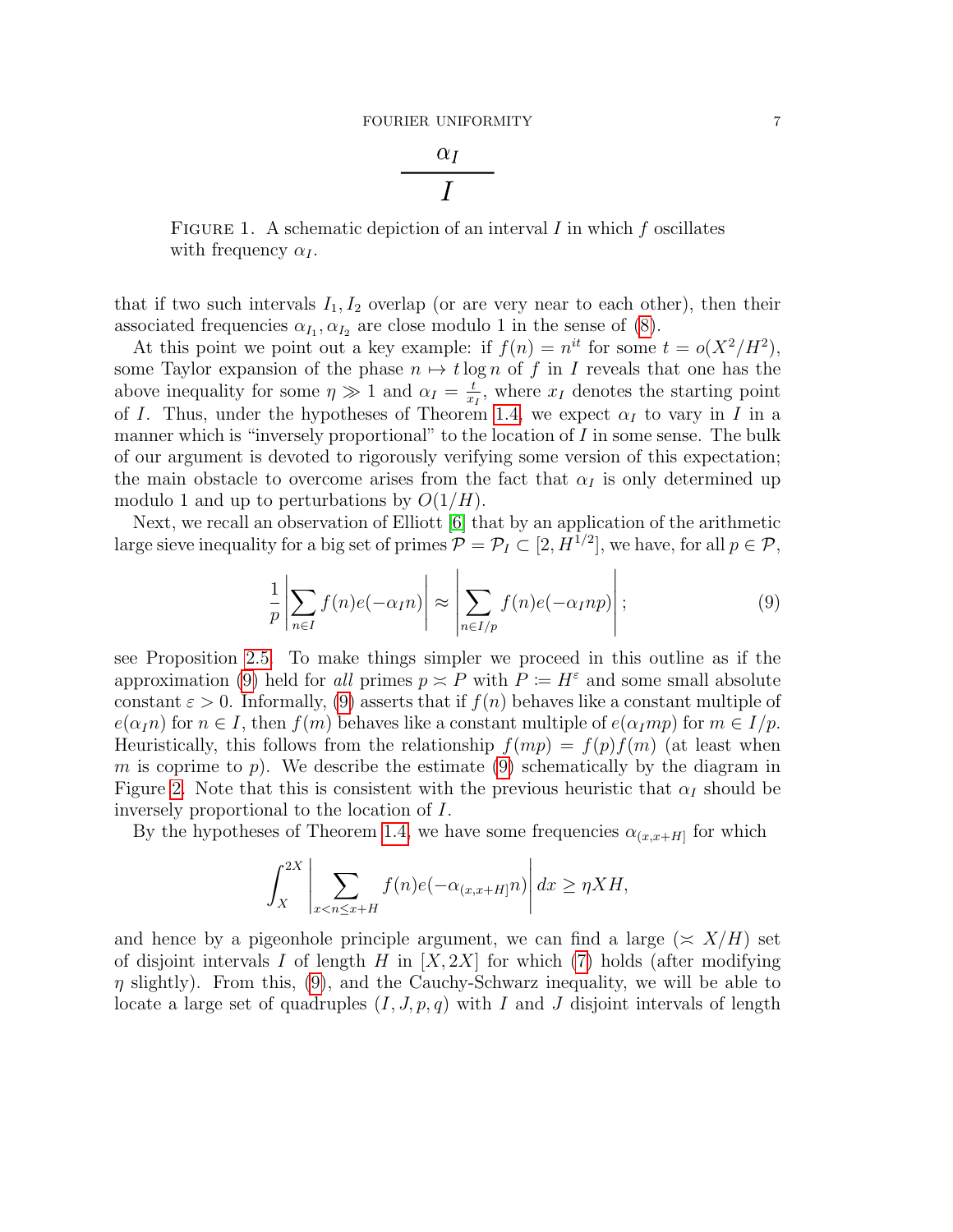

<span id="page-7-1"></span><span id="page-7-0"></span>FIGURE 2. If f oscillates at frequency  $\alpha_I$  on a long interval I, then one expects f to oscillate at frequency  $p\alpha_I$  on the shorter interval  $I/p$ . (The intervals are not drawn to scale.) The dotted arrow indicates the fact that if one dilates  $I/p$  by p one returns to the interval I.



FIGURE 3. If f oscillates at frequencies  $\alpha_I, \alpha_J$  on I, J respectively, and  $I/p$  overlaps  $J/q$ , then one expects  $p\alpha_I$  and  $q\alpha_J$  to often be close to each other (modulo integers).

 $H = X^{\varepsilon}$  for which

<span id="page-7-2"></span>
$$
\left| \sum_{n \in I} f(n)e(-\alpha_I n) \right| \gg H \text{ and } \left| \sum_{n \in J} f(n)e(-\alpha_J n) \right| \gg H \tag{10}
$$

and  $p, q \simeq P = H^{\varepsilon}$  are primes for which [\(9\)](#page-6-1) holds and such that  $I/p \cap J/q \neq \emptyset$ ; see Figure [3.](#page-7-1)

Since the intervals  $I/p$  and  $J/q$  are nearby and the frequencies  $p\alpha_I$ ,  $q\alpha_J$  lead to very large values of the short trigonometric polynomial supported respectively on  $I/p$  and  $J/q$ , we conclude from [\(8\)](#page-5-1) that these frequencies lie (modulo 1 and up to perturbations by  $O(P/H)$  in a bounded set of  $\ll 1$  frequencies. In particular by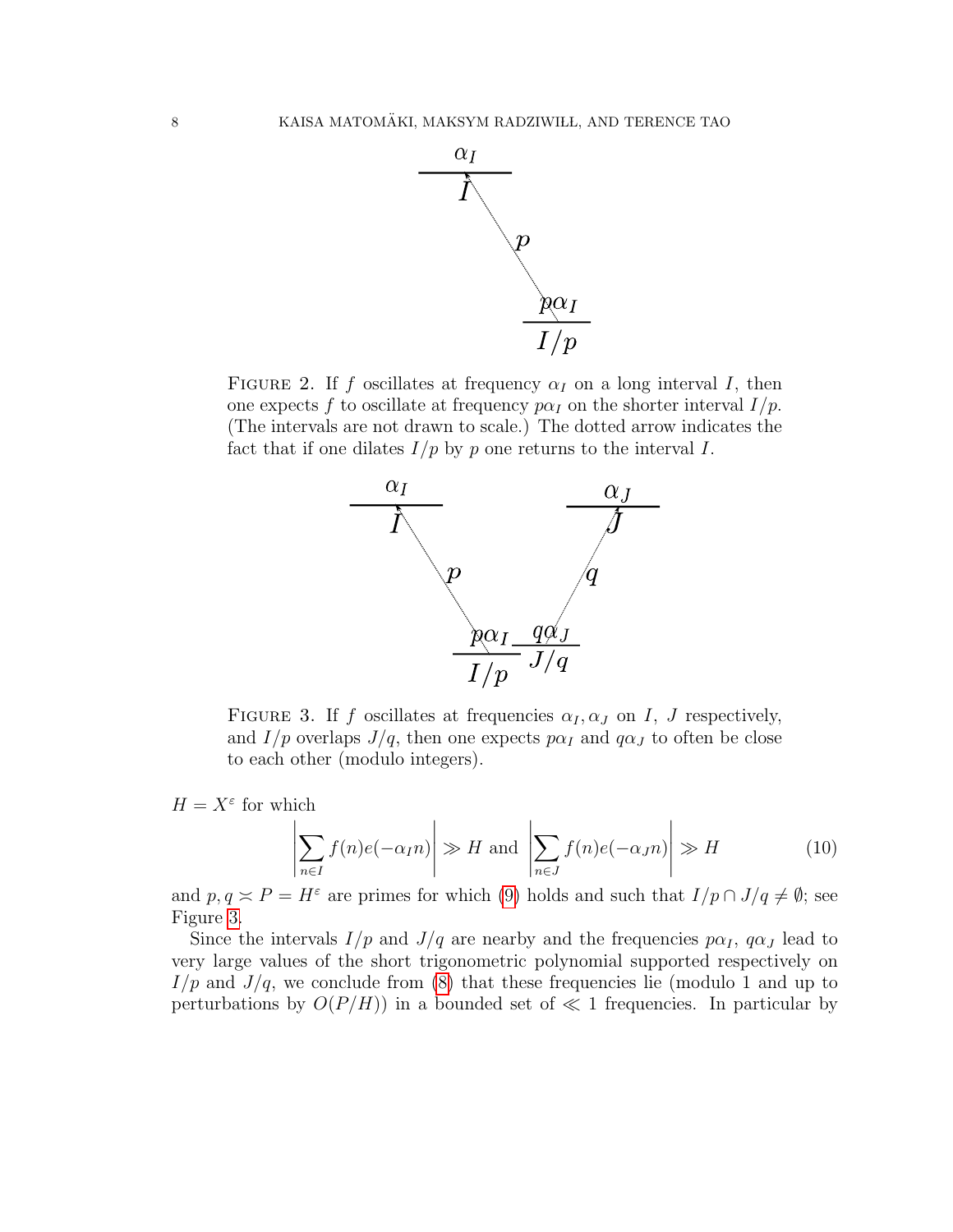the pigeonhole principle it follows that, for a positive proportion of disjoint intervals I, J of length H and primes p, q of size  $P = H^{\varepsilon}$  with  $I/p \cap J/q \neq \emptyset$ , we have the fundamental approximate equation

<span id="page-8-0"></span>
$$
p\alpha_I \equiv q\alpha_J + O(P/H) \pmod{1} \tag{11}
$$

relating the frequencies  $\alpha_I, \alpha_J$  associated to these intervals. The number of such quadruples  $(I, J, p, q)$  is  $\asymp (X/H) \cdot (P/\log P)^2$ , since once  $I, p, q$  are chosen, J is essentially determined by  $I/p \cap J/q \neq \emptyset$ .

It would be nice if the congruence  $(11)$  held  $p$  rather than just  $p$  (mod 1), as one could then profitably divide by  $p$ . Fortunately, by the Chinese remainder theorem there exists a (potentially very large!) integer k depending on  $J$  and  $q$  such that if we redefine  $\alpha_J$  by shifting it by k, then we do indeed have

$$
p\alpha_I \equiv q\alpha_J + O\left(\frac{P}{H}\right) \pmod{p}
$$

or equivalently

$$
\alpha_I \equiv \frac{q}{p} \cdot \alpha_J + O\left(\frac{1}{H}\right) \pmod{1}
$$

for all  $p \succeq P$ , with  $p \neq q$ . Importantly, shifting  $\alpha_J$  by  $k \in \mathbb{Z}$  maintains the property [\(10\)](#page-7-2), no matter how large k is. The dependence of the integer k on q is a bit problematic; however let us suppose for sake of discussion that k is independent of q (we essentially end up achieving this through a different argument that involves two consecutive applications of the arithmetic large sieve). Then applying Cauchy-Schwarz we conclude that, for a positive proportion of intervals  $J_1, J_2$  and primes  $q_1, q_2 \asymp P$  with  $\frac{J_1}{q_1} \cap \frac{J_2}{q_2}$  $\frac{J_2}{q_2} \neq \emptyset$ , we have

<span id="page-8-2"></span>
$$
\frac{q_1}{p}\alpha_{J_1} \equiv \frac{q_2}{p}\alpha_{J_2} + O\left(\frac{1}{H}\right) \pmod{1} \tag{12}
$$

for many primes  $p \simeq P$ . This is essentially the outcome of Section [3,](#page-21-0) though the argument there proceeds using a somewhat different arrangement of the above ingredients, most notably in that the prime  $p$  ends up being at a different scale to the primes  $q_1, q_2$ , and the intervals  $J_1, J_2$  have length a bit less than H (and are located at spatial scales a bit less than  $X$ ). For sake of this discussion we assume that for the data  $J_1, J_2, q_1, q_2$  as above, the relation [\(12\)](#page-8-2) holds for all  $p \approx P$ , not just for many such primes. We depict this relationship in graph theoretic language by connecting  $J_1$  to  $J_2$  by an edge which we label by the ratio  $\frac{q_2}{q_1}$  of the primes needed to get from  $J_1$  to (the vicinity of)  $J_2$  by multiplication; see the dashed line in Figure [4.](#page-9-0) The

<span id="page-8-1"></span><sup>&</sup>lt;sup>5</sup>More precisely,  $\frac{J_1}{q_1}$  and  $\frac{J_2}{q_2}$  will both intersect a third interval  $\frac{I}{p}$ , but this is almost the same as requiring that these intervals intersect each other, as they are all of comparable size; see Figure [4.](#page-9-0) For sake of this discussion, we ignore this technical distinction.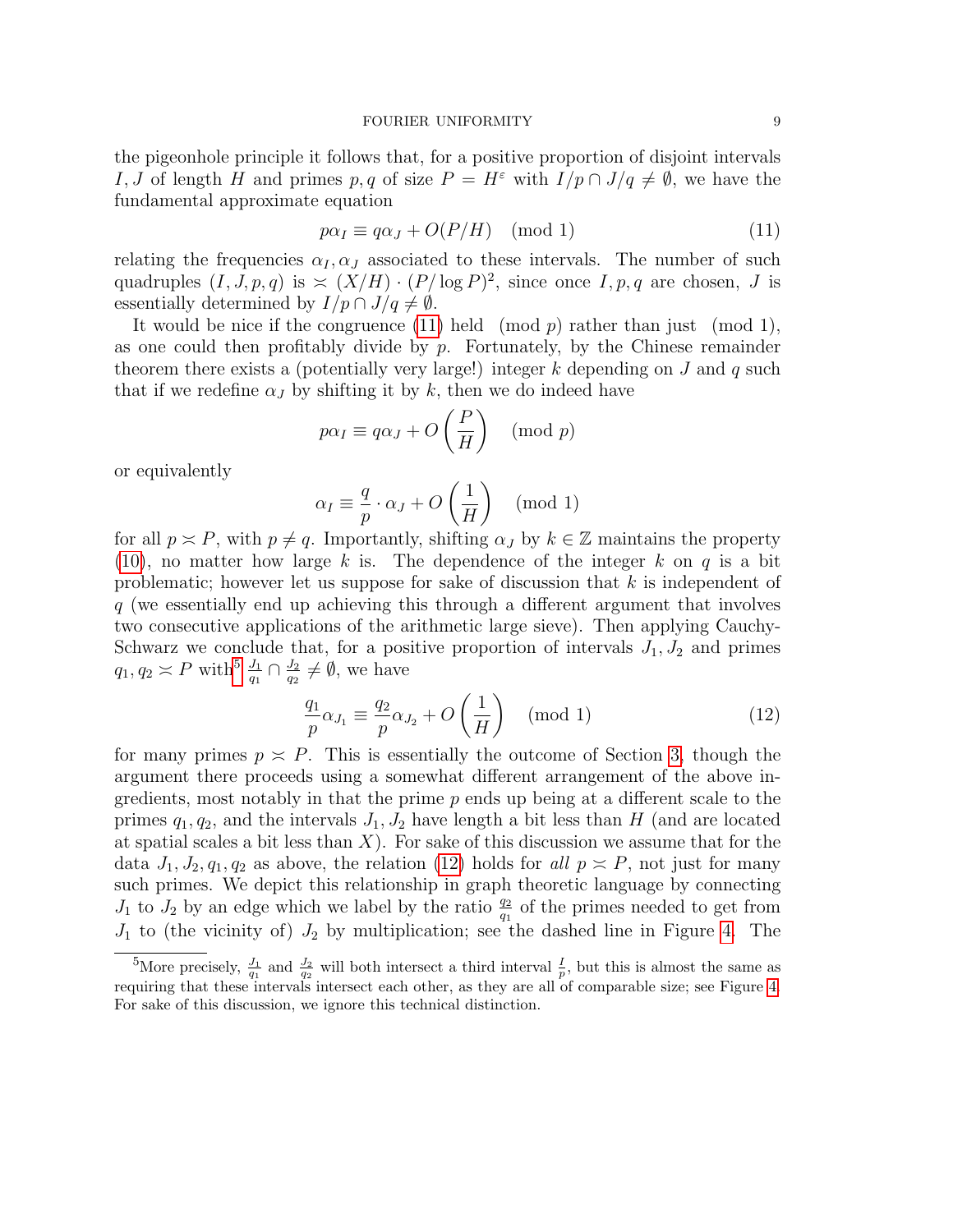<span id="page-9-0"></span>

FIGURE 4. A pair of intervals  $J_1, J_2$  and primes  $q_1, q_2$  such that  $J_1/q_1$ and  $J_2/q_2$  both meet  $I/p$  for many pairs  $(I, p)$ , and are thus close to each other. The frequencies  $\alpha_{J_1}, \alpha_{J_2}$  have been adjusted by suitable integers so that  $\frac{q_1}{p} \alpha_{J_1}, \frac{q_2}{p}$  $\frac{q_2}{p} \alpha_{J_2}$  are both close (modulo integers) to  $\alpha_I$ , and thus also close to each other (again modulo integers). When one has the above diagram for all (or most)  $p \approx P$ , we draw a dashed line from  $J_1$  to  $J_2$  as indicated. Note that if one dilates  $J_1$  by  $\frac{q_2}{q_1}$  then one will end up with an interval close to  $J_2$ .

resulting graph  $\mathcal G$  is essentially undirected (except that if one wanted to get from  $J_2$  to  $J_1$  one would use the label  $\frac{q_1}{q_2}$  rather than  $\frac{q_2}{q_1}$  and multiplicity-free (the ratios  $q_2$  $\frac{q_2}{q_1}$  for  $q_1 \neq q_2$  are all well separated from each other, so each pair  $J_1, J_2$  of distinct intervals may be connected by at most one such ratio).

Notice that the number of intervals  $J_1, J_2$  and primes  $q_1, q_2 \nightharpoonup P$  constructed above is  $\asymp (X/H) \cdot (P/\log P)^2$ ; thus the graph G described above has  $\asymp X/H$  vertices and average degree  $\asymp (P/\log P)^2$ . We begin Section [4](#page-29-0) by applying Hölder's inequality on  $\mathcal G$  in a way that is motivated by Sidorenko's conjecture (see [\[30\]](#page-51-7)). We choose k to be the first even integer for which

$$
\left(\frac{P}{\log P}\right)^{2k-2} \ge \left(\frac{X}{H}\right)^2.
$$

Because of our hypotheses  $H = X^{\theta}$  and  $P = H^{\varepsilon}$ , we can take k to be independent of X. Roughly speaking,  $k$  is the first integer at which we expect to see a very large number of non-trivial cycles of length  $2k$  in the graph  $\mathcal G$ . After many applications of Hölder's inequality, we can conclude that, for a positive proportion of disjoint intervals  $I_1, J_1 \subset [X, 2X]$  of length H and primes  $p_1, q_1 \asymp P$  with  $I_1/p_1 \cap J_1/q_1 \neq \emptyset$ , there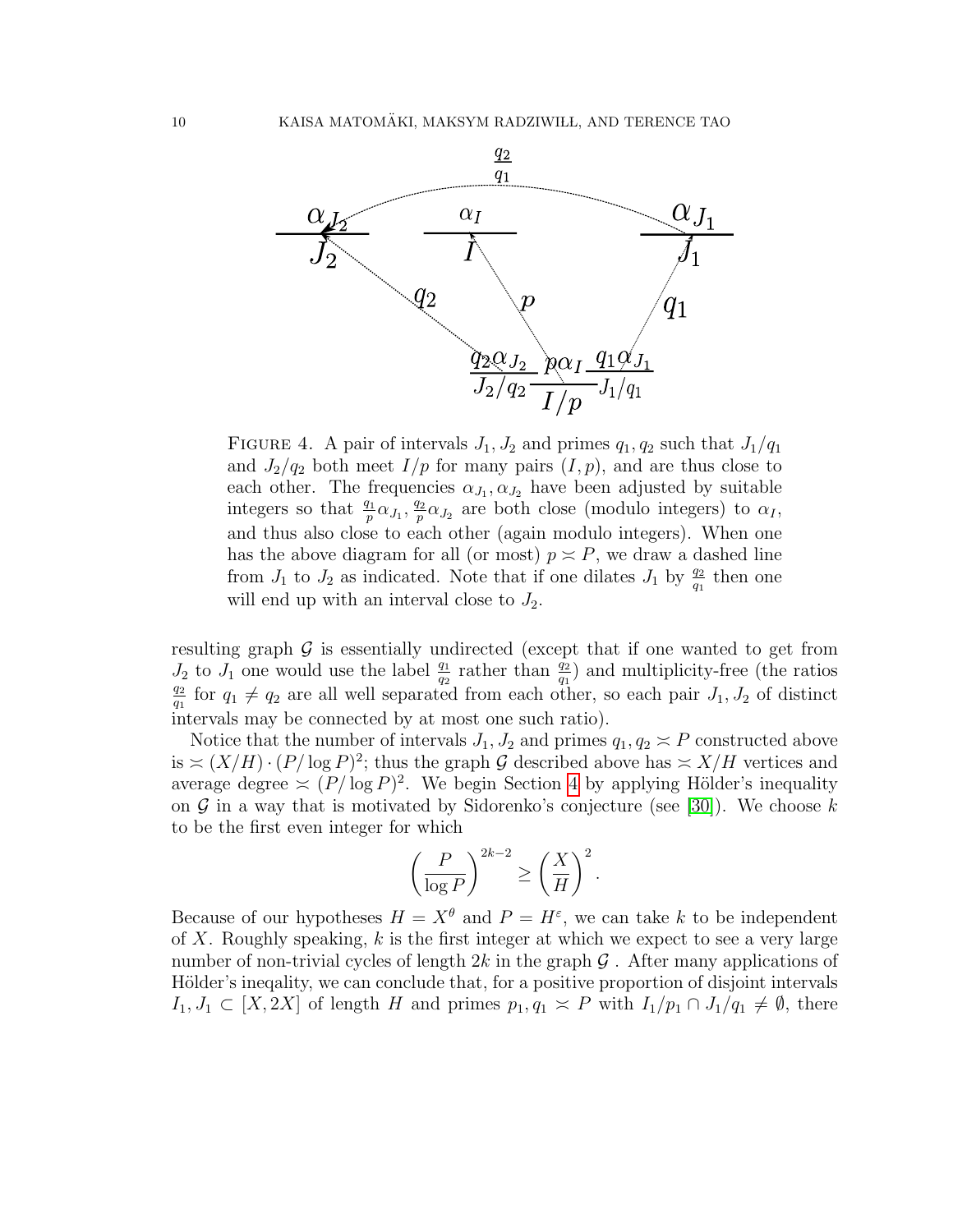exist

$$
\gg \frac{H^2}{X^2} \left(\frac{P}{\log P}\right)^{4k} \gg 1
$$

"chains" of intervals  $I_2 \ldots, I_k, J_2 \ldots, J_k \subset [X, 2X]$  of length H and primes

$$
p_{1,1},\ldots,p_{k,1},p_{1,2},\ldots,p_{k,2},q_{1,1},\ldots,q_{k,1},q_{1,2},\ldots,q_{k,2}\asymp P
$$

such that, for all  $\ell = 1, 2, \ldots, k$ ,

<span id="page-10-2"></span>
$$
\frac{I_{\ell}}{p_{\ell,1}} \cap \frac{I_{\ell+1}}{p_{\ell,2}} \neq \emptyset, \quad \frac{J_{\ell}}{q_{\ell,1}} \cap \frac{J_{\ell+1}}{q_{\ell,2}} \neq \emptyset \tag{13}
$$

<span id="page-10-0"></span>and furthermore the approximate identities

$$
\frac{p_{\ell,1}}{p} \alpha_{I_{\ell}} \equiv \frac{p_{\ell,2}}{p} \alpha_{I_{\ell+1}} + O\left(\frac{1}{H}\right) \mod 1
$$
\n
$$
\frac{q_{\ell,1}}{p} \alpha_{J_{\ell}} \equiv \frac{q_{\ell,2}}{p} \alpha_{J_{\ell+1}} + O\left(\frac{1}{H}\right) \mod 1
$$
\n
$$
\frac{p_1}{p} \alpha_{I_1} \equiv \frac{q_1}{p} \alpha_{J_1} + O\left(\frac{1}{H}\right) \pmod{1}
$$
\n(14)

hold for all  $p \approx P$ , where we adopt the cyclic conventions  $I_{k+1} = I_1, J_{k+1} = J_1$ . The above set of relationships corresponds to two cycles of length  $k$  in  $\mathcal G$  connected by a further edge in  $\mathcal{G}$ ; see Figure [5.](#page-11-0) The choice of k is just large enough to ensure that the configuration in this figure will usually be non-degenerate in the sense that the primes  $p_{1,1}, \ldots, q_{k,2}, p_1, q_1$  that arise are all distinct for most of the configurations. Since the primes p in our case are of size  $P = H^{\varepsilon} = X^{\varepsilon \theta}$ , it suffices to take k bounded in terms of  $\varepsilon$ ,  $\theta$  to guarantee the existence of a large number of such chains.

Notice that we can interpret each of the relationships in  $(14)$  as holding (mod p) instead of  $p$  (mod 1) by multiplying by p, thus obtaining the system of equations

$$
p_{\ell,1}\alpha_{I_{\ell}} \equiv p_{\ell,2}\alpha_{I_{\ell+1}} + O\left(\frac{P}{H}\right) \mod p
$$
  

$$
q_{\ell,1}\alpha_{J_{\ell}} \equiv q_{\ell,2}\alpha_{J_{\ell+1}} + O\left(\frac{P}{H}\right) \mod p
$$
  

$$
p_1\alpha_{I_1} \equiv q_1\alpha_{J_1} + O\left(\frac{P}{H}\right) \mod p
$$
 (15)

<span id="page-10-1"></span>for all  $p \approx P$ . We can then use the Chinese remainder theorem to replace the (mod p) congruences in [\(15\)](#page-10-1) with (mod Q) where  $Q := \prod_{p \asymp P} p$ . A key point for later analysis is that Q is going to be extremely large (of size about  $\exp(P) = \exp(X^{\varepsilon \theta})$ ), so much so that we will eventually be able to drop the congruence  $\pmod{Q}$  altogether, once we obtain some more control on the location of the  $\alpha_I$ .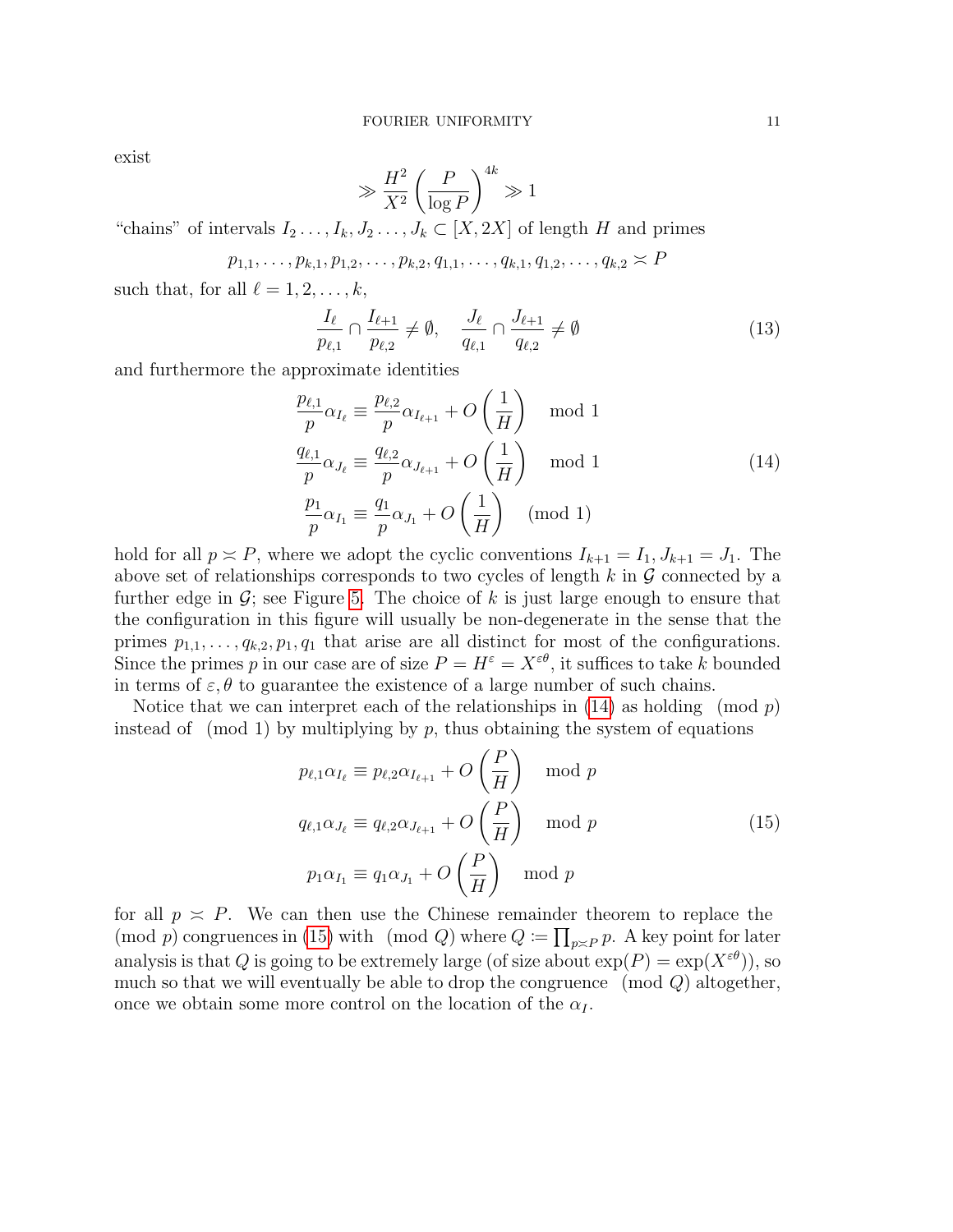<span id="page-11-0"></span>

FIGURE 5. Two cycles of length  $k = 4$  connected by an edge. Each dashed line corresponds to a situation of the form described in Figure [4](#page-9-0) (for all  $p \asymp P$ ). The frequencies  $\alpha_{I_{\ell}}, \alpha_{J_{\ell}}$  are not depicted here to reduce clutter; however, they will obey the approximate identities [\(14\)](#page-10-0).

After applying some algebra to [\(15\)](#page-10-1) to eliminate all frequencies except  $\alpha_{I_1}, \alpha_{J_1}$ , we eventually conclude the estimates

<span id="page-11-2"></span><span id="page-11-1"></span>
$$
q_1' \alpha_{I_1} \equiv O\left(\frac{P^k}{H}\right) \pmod{Q} \tag{16}
$$

$$
q_2' \alpha_{J_1} \equiv O\left(\frac{P^k}{H}\right) \pmod{Q} \tag{17}
$$

<span id="page-11-3"></span>
$$
p_1 \alpha_{I_1} \equiv q_1 \alpha_{J_1} + O\left(\frac{P}{H}\right) \pmod{Q} \tag{18}
$$

where  $q'_1 :=$  $\prod_{\ell=1}^k p_{\ell,1} - \prod_{\ell=1}^k p_{\ell,2}$ and  $q'_2 :=$  $\prod_{\ell=1}^k q_{\ell,1} - \prod_{\ell=1}^k q_{\ell,2}$ . The integers  $q'_1, q'_2$  are small; in fact the condition [\(13\)](#page-10-2) will give the bound  $q'_1, q'_2 \ll H^{O(\varepsilon)}$ . We can also assume that these integers are non-zero, because the number of intervals  $I_{\ell}, J_{\ell}$ and primes  $p_{i,j}, q_{i,j}$  for which  $q'_{j}$  could be zero is negligible. It follows then from [\(16\)](#page-11-1),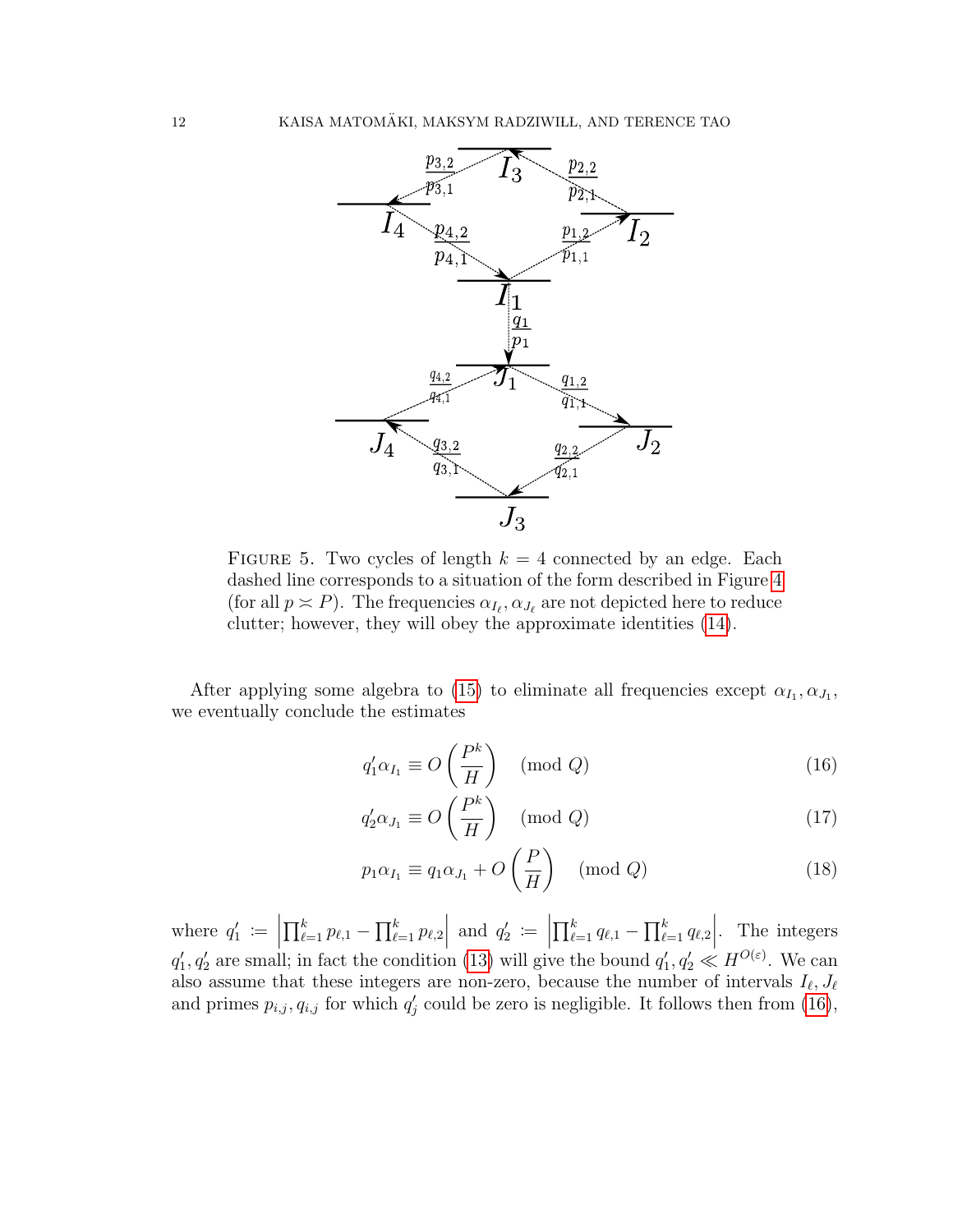[\(17\)](#page-11-2) that

$$
\alpha_{I_1} \equiv \frac{a_1}{q'_1} Q + \frac{T_{I_1}}{x_{I_1}} \pmod{Q}
$$

$$
\alpha_{J_1} \equiv \frac{a_2}{q'_2} Q + \frac{T_{J_1}}{x_{J_1}} \pmod{Q}
$$

for some  $a_1, a_2 \in \mathbb{Z}$ ,  $0 < q'_1, q'_2 \ll H^{O(\varepsilon)}$ , and  $T_{I_1}, T_{J_1} \ll X^2/H^{2-\rho}$ , where  $x_{I_1}, x_{J_1}$  the starting points of the intervals  $I_1$ ,  $J_1$ , respectively.

Suppose now for simplicity that  $q'_1 = q'_2 = 1$ , so that

<span id="page-12-0"></span>
$$
\alpha_{I_1} \equiv \frac{T_{I_1}}{x_{I_1}} \pmod{Q} \tag{19}
$$

<span id="page-12-1"></span>
$$
\alpha_{J_1} \equiv \frac{T_{J_1}}{x_{J_1}}.\quad \text{(mod } Q\text{)}\tag{20}
$$

Notice that since  $I_1 \cap \frac{p_1}{q_1}$  $\frac{p_1}{q_1} J_1 \neq \emptyset$  we have  $x_{I_1} \approx \frac{p_1}{q_1}$  $\frac{p_1}{q_1}x_{J_1}$ . Combining [\(19\)](#page-12-0), [\(20\)](#page-12-1) with [\(18\)](#page-11-3) we obtain the key relationship

$$
T_{I_1} = T_{J_1} + O(PX/H) \pmod{Q};
$$

since  $T_{I_1}, T_{J_1}$  are much smaller in magnitude than  $Q$ , we may now drop the congruence and conclude in fact that

$$
T_{I_1} = T_{J_1} + O(PX/H);
$$

informally speaking, this means that the map  $I \mapsto T_I$  is approximately locally constant on the graph G. Obtaining these quadruples  $(I_1, I_2, p_1, p_2)$  with all the described properties is essentially the content of Section [4.](#page-29-0)

A Taylor expansion shows that if  $\alpha_{I_1}$  is as in [\(19\)](#page-12-0), then  $e(-\alpha_{I_1}n) \approx e^{i\theta_{I_1}}n^{2\pi i T_{I_1}}$ with  $\theta_{I_1} \in \mathbb{R}$  depending only on  $I_1$ . Similarly for [\(20\)](#page-12-1). Thus there exists a positive proportion set of disjoint intervals  $I, J$  connected by an edge in  $\mathcal G$  such that

$$
\left| \sum_{n \in I} f(n) n^{2\pi i T_I} \right| \gg H \text{ and } \left| \sum_{n \in J} f(n) n^{2\pi i T_J} \right| \gg H.
$$

for some  $T_I, T_J \ll X^2/H^2$  with  $T_I = T_J + O(PX/H)$ . To proceed further, we claim that the graph  $\mathcal G$  is essentially an "expander graph" and in particular that it has one very large and highly connected component. This is the content of Section [5.](#page-38-0)

To see this claim, notice that taking a  $O(PX/H)$ -spaced set of values V in the range  $\{T : T = O(X^2/H^{2-\rho})\}$ , we can group the intervals I into subsets  $\mathcal{A}(V)$ of those intervals I for which  $T_I = V + O(PX/H)$ . Then, because many pairs of intervals I, J connected by an edge in  $\mathcal G$  belong to the same  $\mathcal A(V)$ , we obtain a large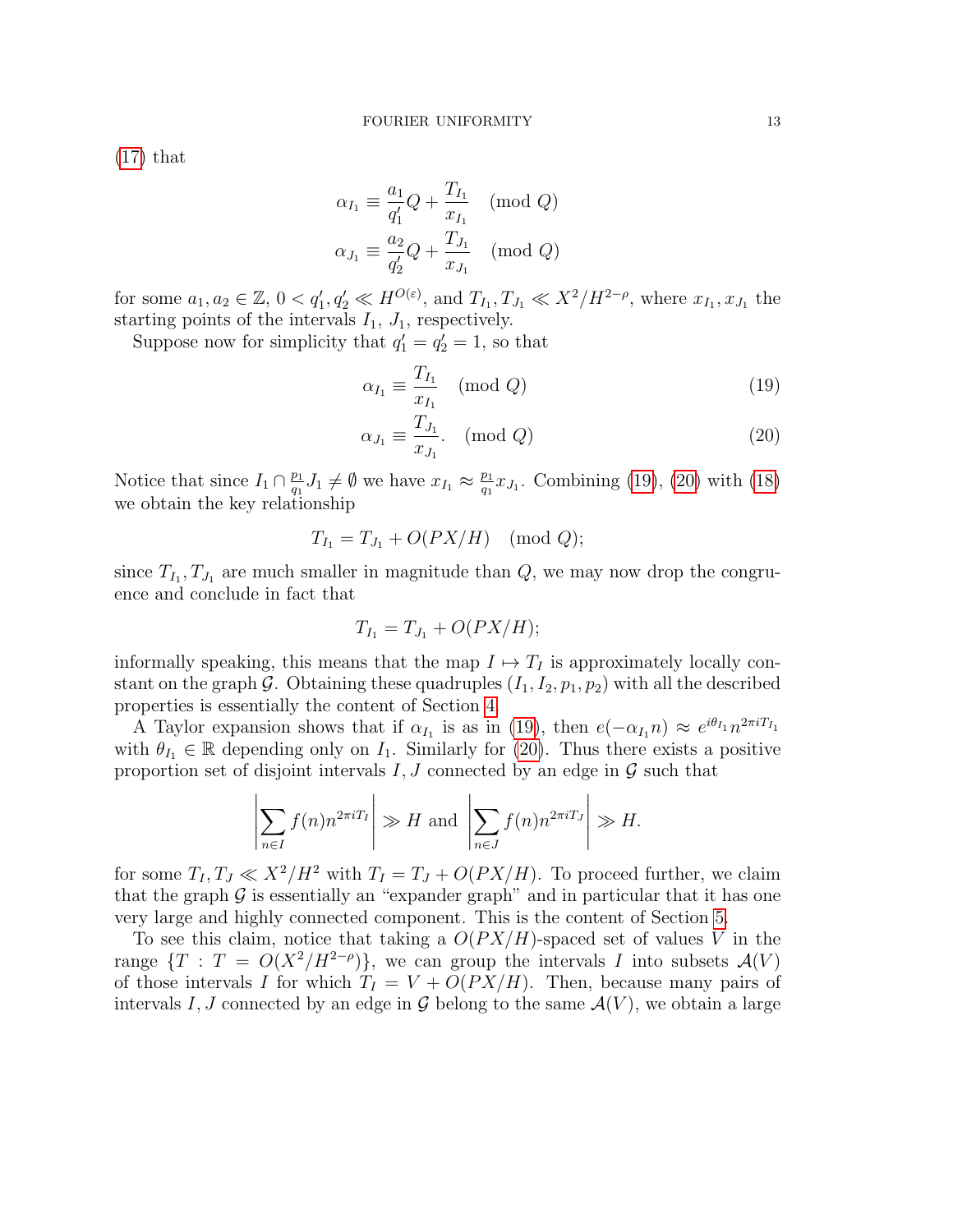lower bound of the form

<span id="page-13-0"></span>
$$
\frac{X}{H} \cdot \left(\frac{P}{\log P}\right)^2 \ll \sum_{V} \left(\sum_{\substack{p,q \asymp P \\ f \in \mathcal{A}(V) \\ \frac{I}{p} \cap \frac{I}{q} \neq \emptyset}} 1\right)
$$
\n(21)

where  $P := H^{\varepsilon}$ . That is we obtain a lower bound that corresponds to a positive proportion of disjoint intervals  $I, J \subset [X, 2X]$  of length H and primes  $p, q \geq P$  such that  $\frac{I}{p} \cap \frac{J}{q}$  $\frac{J}{q} \neq \emptyset$ . Now, since the exponential sum  $\sum_{p \asymp H^{\varepsilon}} p^{it}$  exhibits cancellations, we can (using a bit of harmonic analysis) essentially bound the above by

$$
\ll \sum_{V} \left( \# \mathcal{A}(V)^2 \cdot \frac{H}{X} \cdot \left( \frac{P}{\log P} \right)^2 \right)
$$

Noticing that  $\sum_{V} \#\mathcal{A}(V) \ll X/H$ , we see that the above expression is in turn

<span id="page-13-1"></span>
$$
\ll \left(\sup_{V} \# \mathcal{A}(V)\right) \cdot \left(\frac{P}{\log P}\right)^2,\tag{22}
$$

and therefore, combining [\(21\)](#page-13-0) and [\(22\)](#page-13-1), there exists a value V for which  $\#\mathcal{A}(V) \gg$ X/H. That is, there exists a universal  $T \ll X^2/H^2$  (up to non-essential perturbations by  $O(P X/H)$  that we can ignore) such that for a positive proportion of disjoint intervals  $I$  of length  $H$  we have,

$$
\left| \sum_{n \in I} f(n) n^{i} \right| \gg H
$$

Averaging over such intervals it follows that, there exists  $T \in \mathbb{R}$  such that  $|T| \ll$  $X^2/H^2$  and

$$
\int_X^{2X} \left| \sum_{x < n \le x + H} f(n) n^{iT} \right| dx \gg XH.
$$

By the main theorem of [\[23\]](#page-50-1) (or rather more precisely its extension to complex valued functions as in [\[24,](#page-50-2) Theorem A.3]) this implies that f has to behave essentially as  $n^{-iT}\chi(n)$  with  $\chi$  a Dirichlet character of bounded conductor and  $|T| \ll X^2/H^2$ , thus finishing the proof.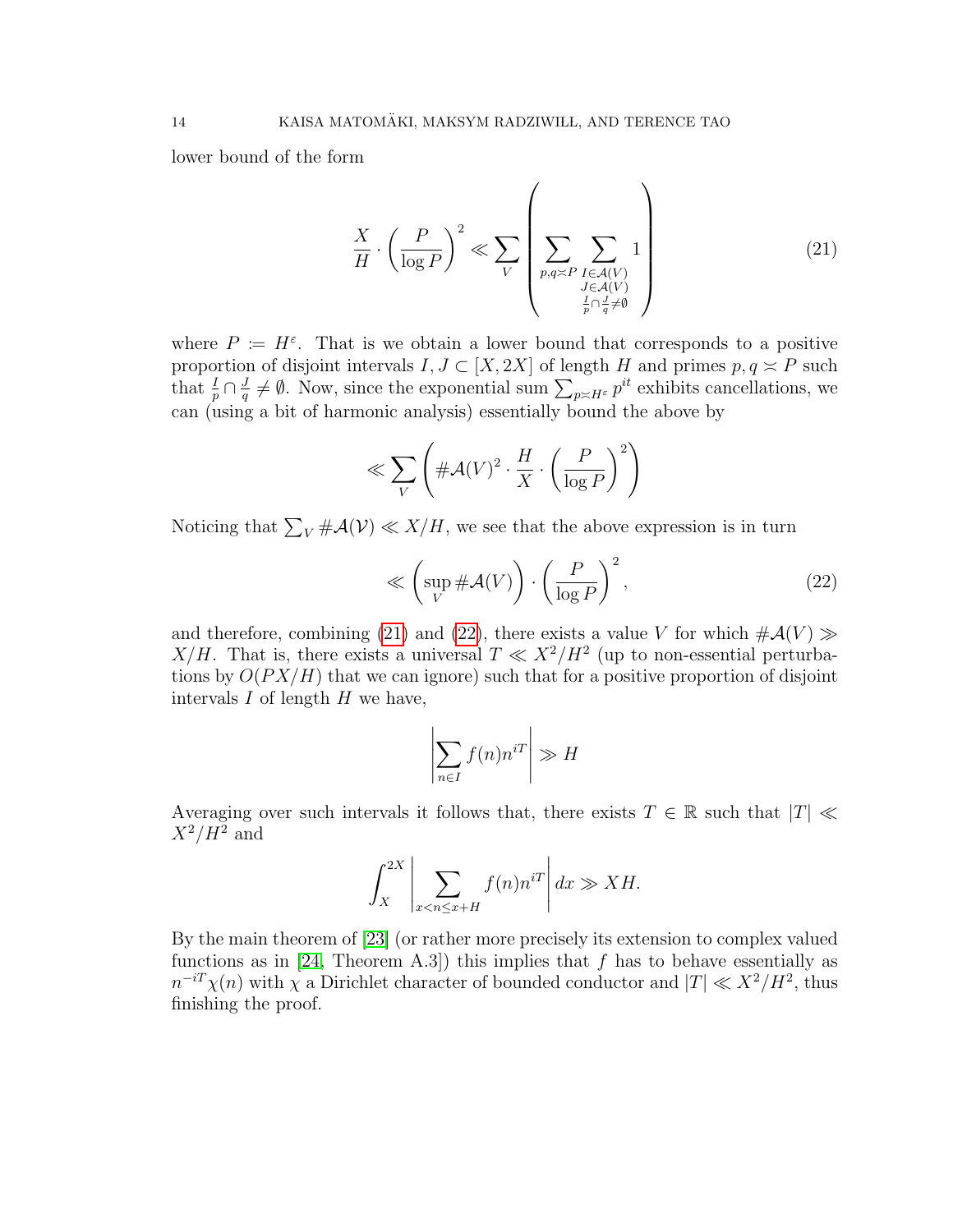1.2. Some final remarks. It is very likely that it is possible, at the expense of additional technical difficulties, to push our argument down to  $H = \exp((\log X)^{1-\delta})$  for some  $\delta > 0$ . However we start running into difficulties when H hits  $\exp((\log X)^{2/3+\epsilon})$ and our argument appears to hit a hard limit when  $H$  enters the neighborhood of powers of  $\log X$ .

The first obstruction occurs because we require the set of primes  $\mathcal{P} \subset [1, H]$  to be sufficiently dense so that at the very least  $\prod_{p \in \mathcal{P}} p > X^2$ . This implies that H needs to be larger than  $\log X$ .

The second obstruction which prevents H from going below  $\exp((\log X)^{2/3})$  occurs because we require the exponential sum  $\sum_{p \asymp H^{\varepsilon}} p^{it}$  to exhibit cancellations for t of size X. This is only known for  $H > \exp((\log X)^{2/3+\epsilon})$  following the work of Vinogradov-Korobov. This obstruction can be circumvented (in the case of the Liouville function, at least) by assuming the Riemann Hypothesis. In that case the exponential sum  $\sum_{p \asymp H^{\varepsilon}} p^{it}$  will be non-trivially small provided that H is a large power of the logarithm (specifically  $H > (\log X)^{3/\epsilon}$ ). However, we have not verified that the remaining portions of the argument extend to this range (among other things, one would need to make more precise the dependence of various implied constants on the parameter k, which now must grow with  $X$  instead of being fixed).

**Notational conventions.** As usual  $f \ll g$ ,  $g \gg f$  or  $f = O(g)$  means that there is an absolute constant  $C > 0$  such that  $|f| \leq Cg$ . If C needs to depend on some parameters then we indicate this by subscripts, for instance  $f \ll_{\eta} g$  denotes the estimate  $|f| \leq C_{\eta}g$  for some  $C_{\eta}$  depending on g. If we write  $f = o(g)$  as  $X \to \infty$  this means that  $|f| \le c(X)g$  where  $c(X)$  is a quantity that goes to zero as X tends to infinity (which may make other quantities dependent on  $X$ , such as  $H$ , go to infinity also). We also write  $f \approx g$  for  $f \ll g \ll f$ .

We set  $e(x) \coloneqq e^{2\pi ix}$ . The symbol p always denotes a prime, and so do p', p''. Given an interval  $I = [a, b]$  we define  $I/p := [a/p, b/p]$ . Whenever we write  $\alpha \equiv \beta + O(\eta)$ (mod 1) we mean that there exists an absolute constant C such that,  $\|\alpha-\beta\| \le C|\eta|$ where  $||x||$  denotes the distance of x from the nearest integer. Similarly whenever we write  $\alpha \equiv \beta + O(\eta) \pmod{q}$  we mean  $\alpha/q \equiv \beta/q + O(\eta/q) \pmod{1}$ . Given two intervals  $I = [a, b]$  and  $J = [c, d]$  with  $b < c$ , whenever we write  $dist(I, J) \leq \eta$ , we mean that  $|c-b| \leq \eta$ . If  $I = [a, b]$  and  $c > 0$ , we write  $cI := [ca, cb]$ , thus for instance  $I/p = [a/p, b/p].$ 

Acknowledgments. KM was supported by Academy of Finland grant no. 285894. MR was supported by an NSERC DG grant, the CRC program and a Sloan Fellowship. TT was supported by a Simons Investigator grant, the James and Carol Collins Chair, the Mathematical Analysis & Application Research Fund Endowment, and by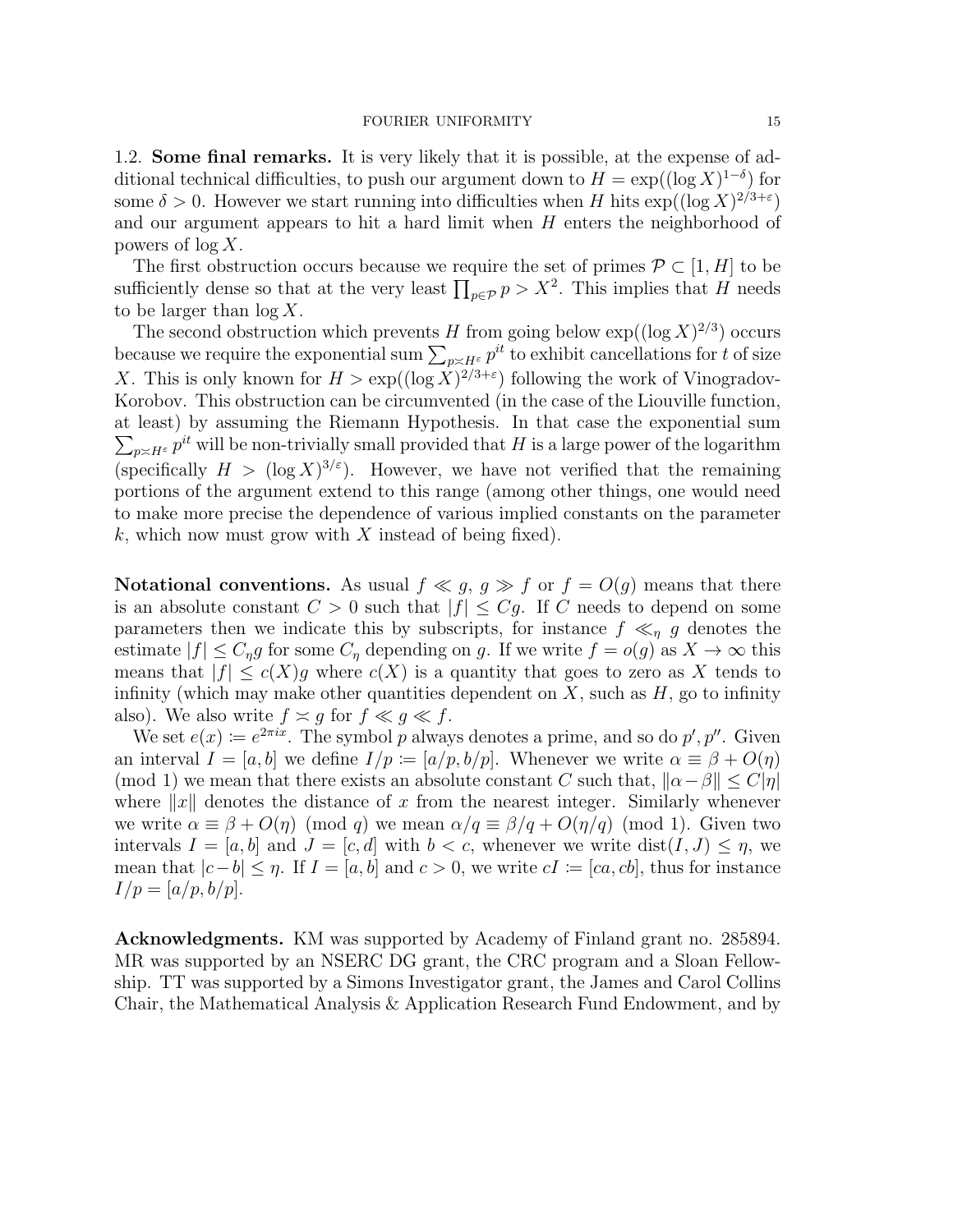NSF grant DMS-1266164. Part of this paper was written while the authors were in residence at MSRI in Spring 2017, which is supported by NSF grant DMS-1440140.

### 2. Auxiliary results

We collect here some standard results that will be used (mostly) in section [3.](#page-21-0)

In order to use some tools from graph theory, it is convenient<sup>[6](#page-15-0)</sup> to replace the continuous integral  $\int_X^{2X} dx$  in Theorem [1.4](#page-4-1) by something more discrete. Given X, H, define a  $(X, H)$ -family of intervals to be a finite collection  $\mathcal I$  of intervals  $I = [x_I, x_I + H]$  of length H contained in [X/10, 10X], such that any pair of intervals in I are separated by a distance at least  $500H$ ; in particular, the intervals in I are disjoint, and thus the cardinality of  $\mathcal I$  cannot exceed  $X/H$ .

We then have

 $\overline{1}$ 

<span id="page-15-4"></span>**Lemma 2.1** (Discretizing). Let  $a(n)$  be a sequence of complex numbers with  $|a(n)| \leq$ 1 for all integers  $n \geq 1$ . Let  $\eta > 0$  and  $X \geq H \geq 1$ . Suppose that

<span id="page-15-1"></span>
$$
\int_{X}^{2X} \sup_{\alpha \in \mathbb{R}} \left| \sum_{x < n \le x + H} a(n)e(-\alpha n) \right| dx \ge \eta H X. \tag{23}
$$

Then there exist an  $(X, H)$ -family of intervals  $\mathcal I$  of cardinality  $\geq \frac{\eta X}{1000}$  $\frac{\eta X}{1000H}$  and real numbers  $\alpha_I$  associated to each  $I \in \mathcal{I}$  such that, for all  $I \in \mathcal{I}$ ,

<span id="page-15-3"></span>
$$
\left| \sum_{n \in I} a(n)e(-\alpha_I n) \right| \ge \frac{\eta H}{2}.\tag{24}
$$

*Proof.* It follows from [\(23\)](#page-15-1) and the pigeonhole principle that there exists  $y \in [0, H)$ such that  $\overline{ }$ 

<span id="page-15-2"></span>
$$
\sum_{0 \le \ell < X/H} \left( \sup_{\alpha \in \mathbb{R}} \left| \sum_{\ell H + y < n \le (\ell+1)H + y} a(n)e(-\alpha n) \right| \right) \ge \eta X \tag{25}
$$

Given  $0 \le v < 500$ , let  $\mathcal{I}_v$  be the sub-collection of intervals  $I = ((500\ell + v)H +$  $y, (500\ell + v + 1)H + y]$  with  $\frac{X}{500H} \le \ell \le \frac{X}{250}$  $\frac{X}{250H}$  for which

$$
\sup_{\alpha \in \mathbb{R}} \left| \sum_{(500\ell+v)H+y < n \le (500\ell+v+1)H+y} a(n)e(-\alpha n) \right| \ge \frac{\eta H}{2}.
$$

<span id="page-15-0"></span><sup>&</sup>lt;sup>6</sup>It should also be possible to work in a purely continuous setting, replacing various summations in our arguments with appropriately normalized integrals, using Fubini's theorem in place of double counting arguments, allowing the intervals under consideration to overlap each other, and with various graph-theoretic inequalities replaced by their continuous counterparts. We leave the details of this alternate arrangement of the argument to the interested reader.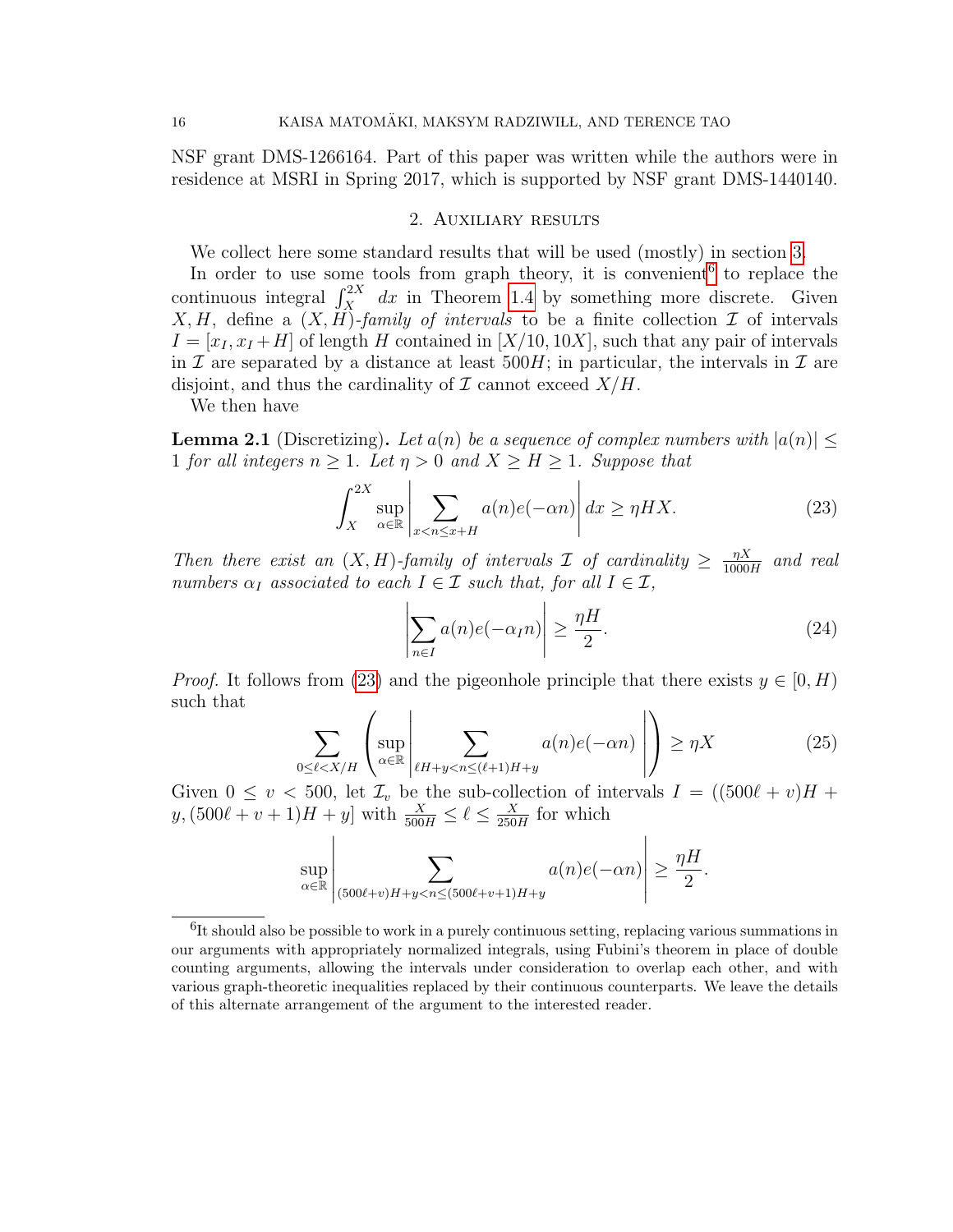Let  $\mathcal{I} = \bigcup_{0 \le v < 500} \mathcal{I}_v$ . It follows from [\(25\)](#page-15-2) and the trivial bound  $|a(n)| \le 1$ , that

$$
|\mathcal{I}| \cdot H \ge \sum_{I \in \mathcal{I}} \left| \sum_{n \in I} a(n)e(-\alpha n) \right| \ge \frac{\eta X}{2}.
$$

Thus there exists an  $0 \le v < 500$  for which  $\mathcal{I}_v$  is an  $(X, H)$ -family of intervals of cardinality  $\geq \frac{\eta X}{1000}$  $\frac{\eta X}{1000H}$ . Setting  $\mathcal{I} = \mathcal{I}_v$ , we obtain the claim.

The frequency  $\alpha_I$  in the above proposition is not unique: one can shift it by any integer, and one can also perturb it by up to a small multiple of  $\eta/H$  without significantly affecting [\(24\)](#page-15-3). However, it turns out that modulo these freedoms, there are only a bounded number of choices for  $\alpha_I$  (if one views  $\eta$  as being fixed). More precisely, one has

<span id="page-16-0"></span>**Lemma 2.2** (Maximal large sieve). Let  $H \geq 1$  and let I be an interval of length  $10H$ . Let  $\eta > 0$  be given. Let  $|a(n)| \leq 1$  be a sequence of complex numbers. Suppose that there exist  $J \geq 1$ , frequencies  $\alpha_1, \alpha_2, \ldots, \alpha_J \in \mathbb{R}$  and sub-intervals  $I_1, I_2, \ldots, I_J \subset I$ of length at most H such that

$$
\left| \sum_{n \in I_j} a(n) e(-\alpha_j n) \right| \ge \eta H
$$

for all  $j = 1, \ldots, J$ . Assume H sufficiently large depending on  $\eta$ . Then there exist a natural number  $K \leq C\eta^{-2}$  with C an absolute constant and frequencies  $\beta_1, \ldots, \beta_K$ depending only on  $\eta > 0$ , the sequence  $\{a(\cdot)\}\$  and the interval I, such that, for each  $1 \leq j \leq J$ , there exists  $k \in \{1, \ldots, K\}$  with

$$
\|\alpha_j-\beta_k\|\leq \frac{1}{H}
$$

where we recall that  $||x|| = dist(x, \mathbb{Z}).$ 

*Proof.* Let  $\gamma_1$  be the frequency  $\gamma$  that maximizes the quantity

<span id="page-16-1"></span>
$$
\sup_{L \subset I} \left| \sum_{n \in L} a(n)e(-\gamma n) \right|.
$$
 (26)

with the supremum taken over all sub-intervals L of I. For  $i \geq 2$  we define  $\gamma_i$ inductively as the frequency that maximizes [\(26\)](#page-16-1) in the region  $[0,1] \setminus \bigcup_{j=1}^{i-1} [\gamma_j - \frac{1}{H}]$  $\frac{1}{H}$ ,  $\gamma_j +$ 1  $\frac{1}{H}$ . We thus obtain frequencies  $\gamma_1, \ldots, \gamma_R$  with R a parameter to be chosen later, and moreover  $\|\gamma_i - \gamma_j\| > \frac{1}{H}$  $\frac{1}{H}$  for  $i \neq j$ .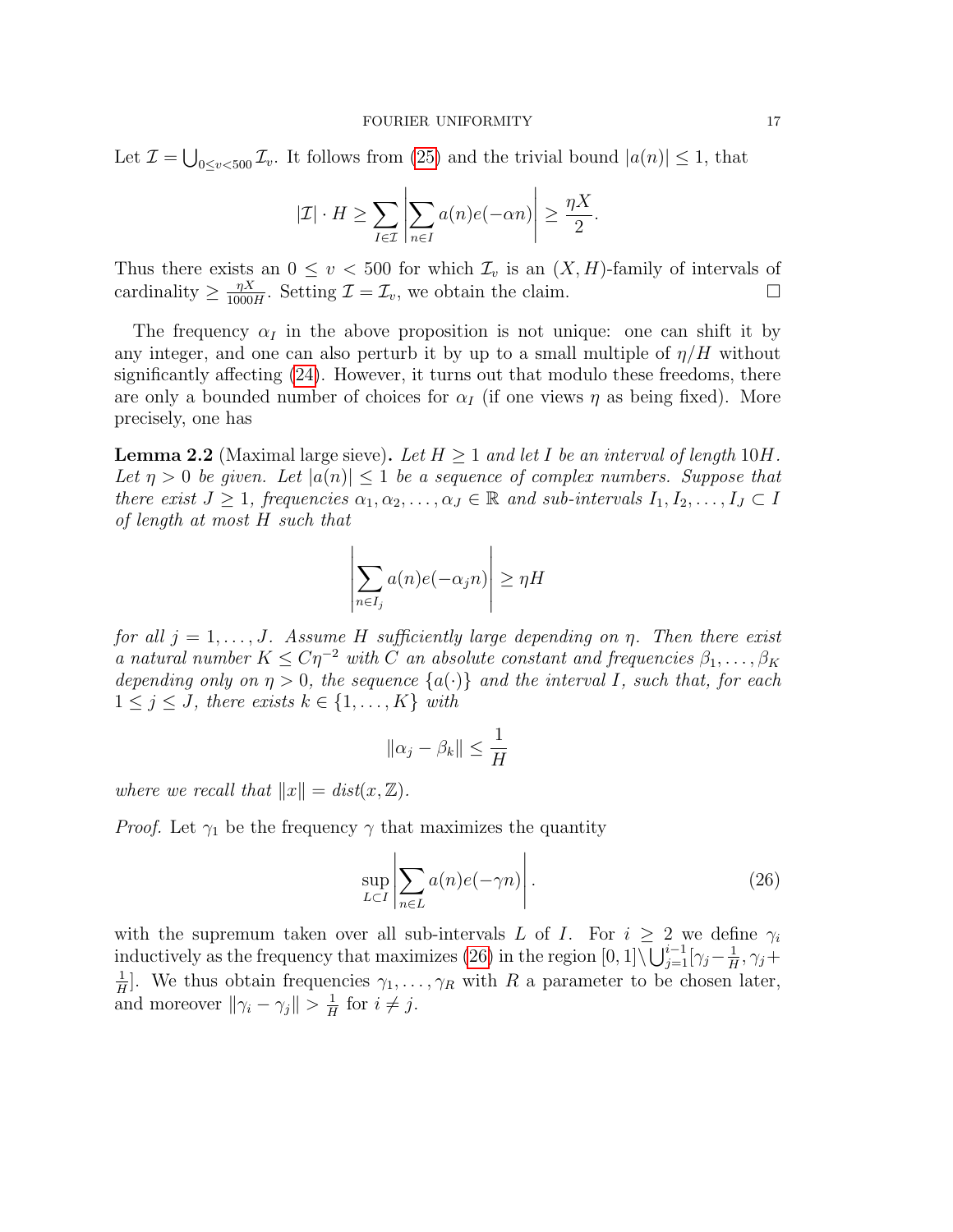Using the Carleson-Hunt theorem, it was proven by Montgomery [\[28,](#page-51-6) Theorem 2] that one has the maximal large sieve inequality<sup>[7](#page-17-0)</sup>

$$
\sum_{r=1}^{R} \sup_{L \subset I} \left| \sum_{n \in L} a(n) e(-\gamma_r n) \right|^2 \le C(R+H) \sum_{n \in I} |a(n)|^2
$$

with C an absolute constant. The right-hand side is  $O(H(R + H))$ . Choosing R to be a large multiple of  $\eta^{-2}$ , it follows that there are at most  $K \ll \eta^{-2}$  frequencies  $\gamma_i$ for which

$$
\sup_{L \subset I} \left| \sum_{n \in I_j} a(n) e(-\gamma_r n) \right| \ge \eta H.
$$

Therefore for any  $\alpha$  lying outside of

$$
\bigcup_{i=1}^K \left[ \gamma_i - \frac{1}{H}, \gamma_i + \frac{1}{H} \right]
$$

we have

$$
\sup_{L \subset I} \left| \sum_{n \in L} a(n)e(-\alpha n) \right| < \eta H.
$$

Our assumption is that for each  $\alpha_j$  with  $1 \leq j \leq J$  there exists an interval  $I_j$  with  $I_j \subset I$  for which

$$
\left| \sum_{n \in I_j} a(n) e(-\alpha_j n) \right| \ge \eta H
$$

Therefore  $\alpha_1, \ldots, \alpha_J \in \bigcup_{i=1}^K [\gamma_i - \frac{1}{H}]$  $\frac{1}{H}$ ,  $\gamma_i + \frac{1}{H}$  $\frac{1}{H}$  and the claim follows.

We record also the following variant of the large sieve that we will need in Section [5.](#page-38-0)

<span id="page-17-2"></span>**Lemma 2.3** (Variant of large sieve). Let  $1 \leq H \leq X$  and  $R \in \mathbb{N}$ . Let  $x_1, \ldots, x_R \in$ [1, X] be H-separated (thus  $|x_i - x_j| \geq H$  for all  $1 \leq i < j \leq R$ ). Then

<span id="page-17-1"></span>
$$
\int_{|t| \le X/H} \left| \sum_{n=1}^{R} e(it \log x_n) \right|^2 dt \ll R \cdot \frac{X}{H}.
$$
\n(27)

<span id="page-17-0"></span><sup>&</sup>lt;sup>7</sup>At the cost of worsening the dependence on  $\eta$  slightly, one could also use the standard large sieve inequality [\[27\]](#page-50-18) here, combined with Lemma [2.4](#page-18-0) below.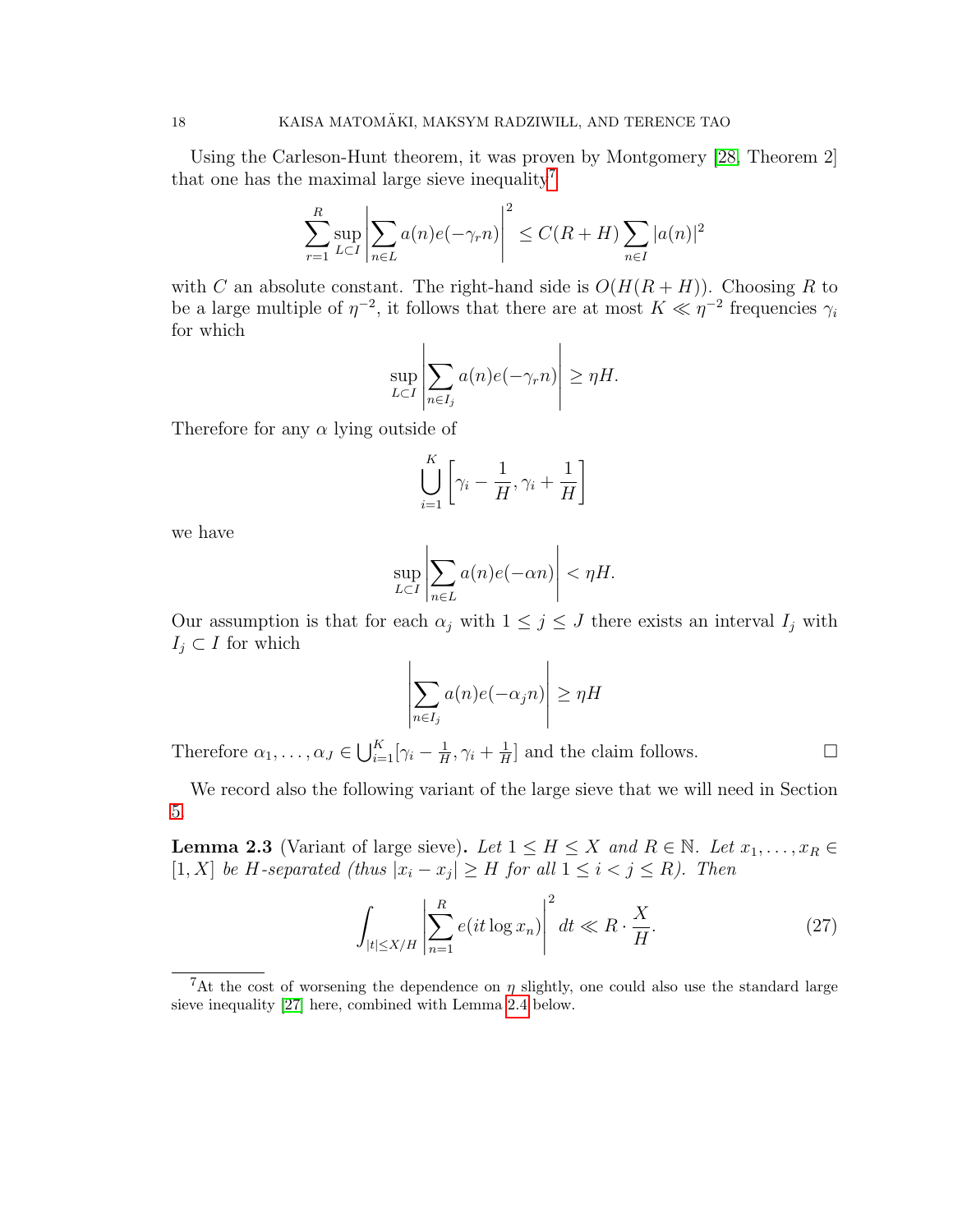*Proof.* Let  $\Phi(t)$  be a smooth function such that  $\Phi(t) \geq 1$  for  $|t| \leq 1$  and with supp  $\widehat{\Phi} \subset (-1, 1)$ . Then the left-hand side of [\(27\)](#page-17-1) is

$$
\ll \int_{\mathbb{R}} \left| \sum_{n=1}^{R} e(it \log x_n) \right|^2 \cdot \Phi\left(\frac{tH}{X}\right) dt = \frac{X}{H} \sum_{1 \leq m,n \leq R} \widehat{\Phi}\left(\frac{X}{H} \log \frac{x_n}{x_m}\right) \ll R \cdot \frac{X}{H}
$$
  
as claimed.

We will also need the following tool from harmonic analysis.

<span id="page-18-0"></span>**Lemma 2.4** (Completion of sums). There exists an absolute constant  $\eta_0 > 0$  such that the following holds. Let J be an interval of length H and  $a(n)$  complex coefficients with  $|a(n)| \leq 1$  for all integers  $n \geq 1$ . Let I be an interval with  $I \subset J$ . Suppose that  $\eta \in (0, \eta_0)$  and  $\alpha \in \mathbb{R}$  are such that

$$
\left|\sum_{n\in I} a(n)e(-\alpha n)\right| > \eta H.
$$

Then there exists  $\theta \in \mathbb{R}$  such that  $|\theta| \leq \frac{1}{\eta^2 H}$  and

$$
\left| \sum_{n \in J} a(n)e(-(\alpha + \theta)n) \right| > \eta^4 H.
$$

*Proof.* Let  $y, z \in \mathbb{R}$  be chosen so that  $I = [y, z]$ . Let f be a smooth function with  $f(n) = 1$  for  $n \in I$ ,  $|f(n)| \leq 1$  for all integers n, and compactly supported in  $[y-\frac{\eta}{100}\cdot H, z+\frac{\eta}{100}\cdot H]$ . Moreover we can ensure that f is a Schwartz function with  $|f^{(j)}(x)| \ll_j (\eta H)^{-j}$  for all  $x \in \mathbb{R}$  and therefore with  $|\widehat{f}(x)| = |\int_{\mathbb{R}} f(u)e(-xu)du| \ll_A$  $H(1 + \eta H|x|)^{-A}$  for all  $A \in \mathbb{N}$ . Let

$$
g(\beta) := \sum_{n} f(n)e(n\beta).
$$

Applying Poisson summation to  $g(\beta)$  and using the above bound on  $\widehat{f}$  we see that

<span id="page-18-1"></span>
$$
\int_{1-\frac{1}{\eta^2 H} > |\beta| > \frac{1}{\eta^2 H}} |g(\beta)|^2 d\beta = \int_{1-\frac{1}{\eta^2 H} > |\beta| > \frac{1}{\eta^2 H}} \left| \sum_m \widehat{f}(m+\beta) \right|^2 d\beta \ll H\eta^4. \tag{28}
$$

Moreover by construction of  $q$ ,

$$
\eta H \le \left| \sum_{n \in I} a(n) e(-\alpha n) \right| \le \left| \int_{\mathbb{T}} \left( \sum_{n \in J} a(n) e(-(\alpha + \beta)n) \right) g(\beta) d\beta \right| + \frac{\eta}{100} \cdot H.
$$

We split the integral on the right-hand side into two parts, namely  $|\beta| \leq \frac{1}{\eta^2 H}$  and the complement. We estimate the part over  $|\beta| < \frac{1}{n^2}$  $\frac{1}{\eta^2 H}$  trivially only using the bound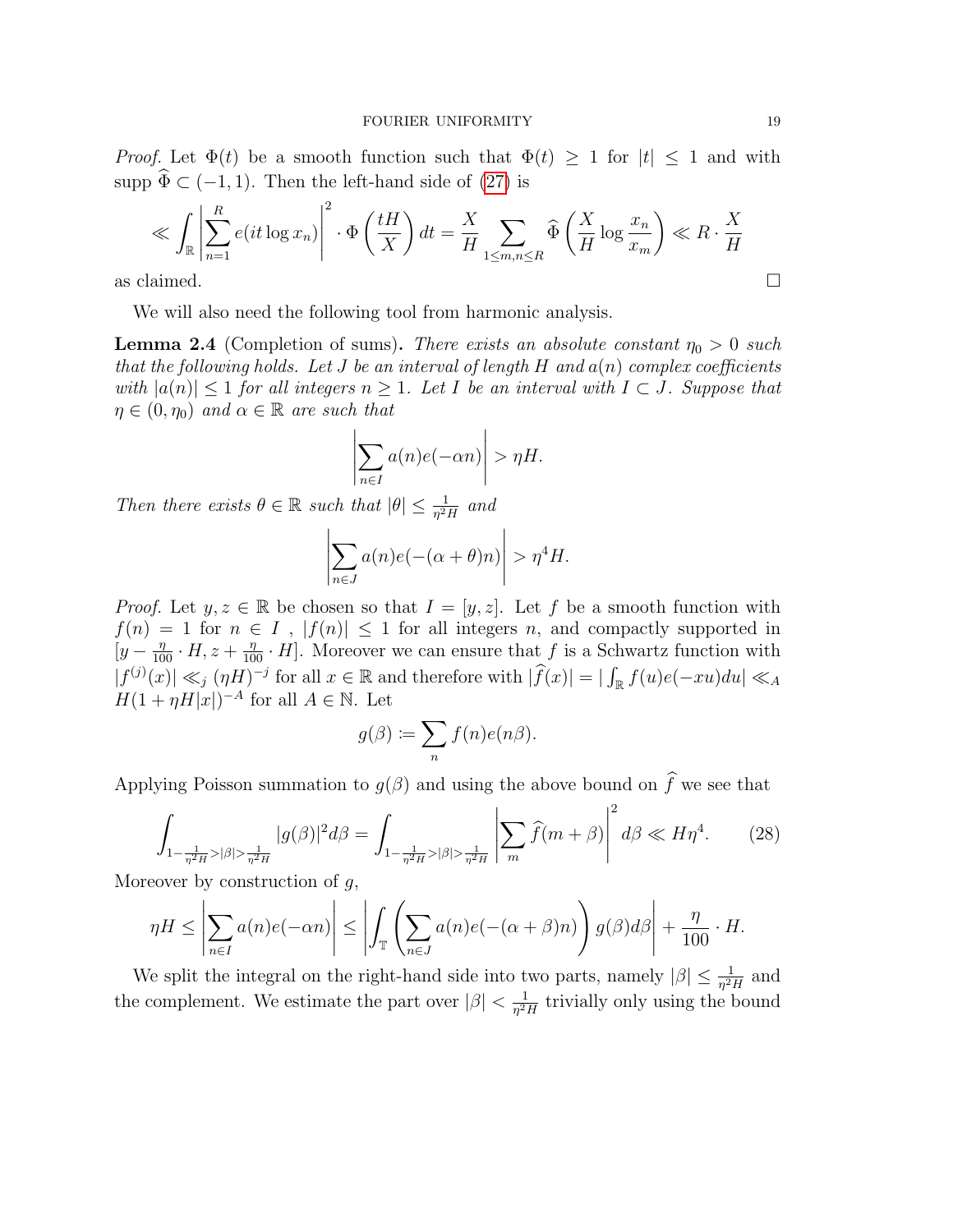$|g(\beta)| < 2H$ . On the second part we apply Cauchy-Schwarz, Plancherel and [\(28\)](#page-18-1) to see that it is bounded by  $\ll \eta^2 H$ . Collecting these estimates we conclude that

$$
\eta H < 4H \int_{|\beta| < \frac{1}{\eta^2 H}} \left| \sum_{n \in J} a(n) e(-(\alpha + \beta)n) \right| d\beta
$$

Therefore there exists  $\beta \in \mathbb{R}$  such that  $|\beta| < \frac{1}{n^2}$  $\frac{1}{\eta^2 H}$  and

$$
\left| \sum_{n \in J} a(n) e(-(\alpha + \beta)n) \right| > \eta^4 H
$$
 as needed.

In section [3](#page-21-0) we will frequently relate the Fourier behavior of  $f$  on an interval  $I$ with the behavior on dilated intervals  $I/p$  for various primes p. The key tool here is

<span id="page-19-0"></span>**Proposition 2.5** (Mean scales down). Let  $x \geq H \geq 1$ , and let  $f : (x, x + H] \to \mathbb{C}$ obey the bound

$$
\sum_{n \in (x, x+H]} |f(n)|^2 \ll H
$$

(thus  $f = O(1)$  on average on  $(x, x + H)$  in an  $L^2$  sense). Then

$$
\sum_{p\leq H} p \cdot \left| \sum_{m \in (\frac{x}{p}, \frac{x+H}{p}]} f(pm) - \frac{1}{p} \sum_{n \in (x, x+H]} f(n) \right|^2 \ll H^2.
$$
 (29)

In particular, by Markov's inequality, for any  $\delta > 0$  we have

$$
\sum_{m \in (\frac{x}{p}, \frac{x+H}{p}]} f (pm) = \frac{1}{p} \sum_{n \in (x, x+H]} f(n) + O\left(\delta \frac{H}{p}\right)
$$

for all primes  $p \leq H$  outside of an exceptional set  ${\mathcal P}$  of primes with  $\sum_{p \in {\mathcal P}}$  $\frac{1}{p} \ll \delta^{-2}$ . *Proof.* See [\[6,](#page-50-17) Lemma 4.7].

We will also need the following number-theoretic estimate, in particular to dispose of some degenerate cases.

<span id="page-19-2"></span>**Lemma 2.6** (Counting nearby products of primes). Let  $k \in \mathbb{N}$  and  $P', N \geq 3$  be such that  $(P')^{k-1} \gg N$ . Write  $d = P'^2/(\log P')^2$ . Then the number of 2k-tuples  $(p'_{1,1},\ldots,p'_{1,k},p'_{2,1},\ldots,p'_{2,k})$  of primes in  $[P',2P']$  obeying the condition

<span id="page-19-1"></span>
$$
\left| \prod_{j=1}^{k} p'_{2,j} - \prod_{j=1}^{k} p'_{1,j} \right| \leq C \cdot \frac{(P')^{k}}{N}
$$
\n(30)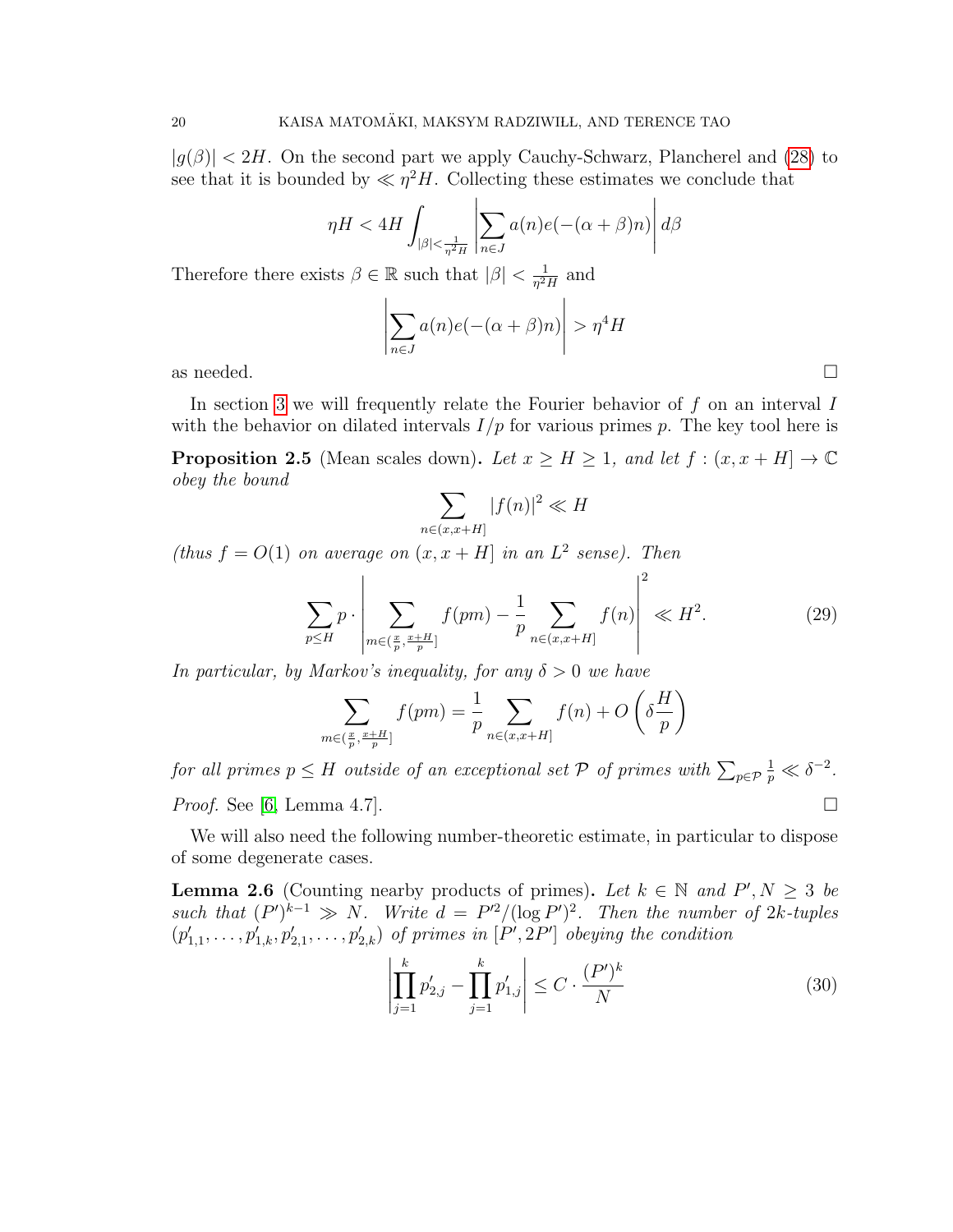with  $C > 0$  a constant, is at most  $O_{k, C}(\frac{(P')^{2k}}{N \log^{2k}})$  $\frac{(P')^{2k}}{N\log^{2k}P'} ) = O_{k,C}(\frac{d^k}{N})$  $\frac{d^n}{N}$ ). If we also impose the additional condition

<span id="page-20-0"></span>
$$
\prod_{j=1}^{k} p'_{2,j} = \prod_{j=1}^{k} p'_{1,j} \mod q \tag{31}
$$

for some modulus  $q \in \mathbb{N}$ , then the number of tuples is bounded by

$$
O_{k,C}\left(\frac{d^k}{N}\left(\frac{1}{\varphi(q)}+\frac{1}{\log N}\right)\right).
$$

*Proof.* Since the first claim follows from the second by specializing to  $q = 1$  it is enough to prove the second claim.

First notice that without loss of generality we can assume that  $q \leq (\log N)^{3k}$  since otherwise the claim is trivial by replacing products of primes by integers (i.e., using the crude bound that every integer has at most  $O_k(1)$  representations as a product of k primes) and counting trivially.

Let w be a smooth function such that  $w(x) = 1$  for  $|x| \leq 100C$ . Then, the number of primes  $p'_{1,j}, p'_{2,\ell}$  for which [\(30\)](#page-19-1) and [\(31\)](#page-20-0) hold is

<span id="page-20-1"></span>
$$
\ll \sum_{\substack{p'_{1,1},\ldots,p'_{1,k} \in [P',2P'] \\ p'_{2,1},\ldots,p'_{2,k} \in [P',2P'] \\ p'_{1,1}\ldots p'_{1,k} \equiv p'_{2,1}\ldots p'_{2,k} \mod q}} w\left(N \log \frac{p'_{1,1}\ldots p'_{1,k}}{p'_{2,1}\ldots p'_{2,k}}\right)
$$
(32)

Since  $q \leq P'$  and all of the  $p'_{1,j}, p'_{2,\ell}$  are primes, we can express the congruence condition using Dirichlet characters, thus

$$
1_{p'_{1,1}\dots p'_{1,k}} \equiv p'_{2,1}\dots p'_{2,k} \mod q = \frac{1}{\varphi(q)} \sum_{\chi \pmod{q}} \chi(p'_{1,1})\dots \chi(p'_{1,k}) \overline{\chi(p'_{2,1})} \dots \overline{\chi(p'_{2,k})}
$$

where the sum is over all Dirichlet characters of period  $q$ . Using this identity and the Fourier inversion formula  $w(x) = \int_{\mathbb{R}} \widehat{w}(t)e^{2\pi ixt}dt$ , we see that the expression [\(32\)](#page-20-1) is equal to is equal to

$$
\frac{1}{\varphi(q)N} \sum_{\chi \pmod{q}} \int_{\mathbb{R}} \widehat{w}\left(\frac{t}{N}\right) \cdot \left|\sum_{p \in [P',2P']} p^{it} \chi(p)\right|^{2k} dt,
$$

Since  $q \leq (\log N)^{3k} \ll_k (\log P')^{3k}$ , the zero-free region for  $L(s, \chi)$  gives

$$
\sum_{p \in [P',2P']} p^{it} \chi(p) \ll \frac{P'}{\log P'} \cdot \frac{1}{1+|t|} \cdot \delta_{\chi=\chi_0} + P' \exp(-(\log P')^{1/100});
$$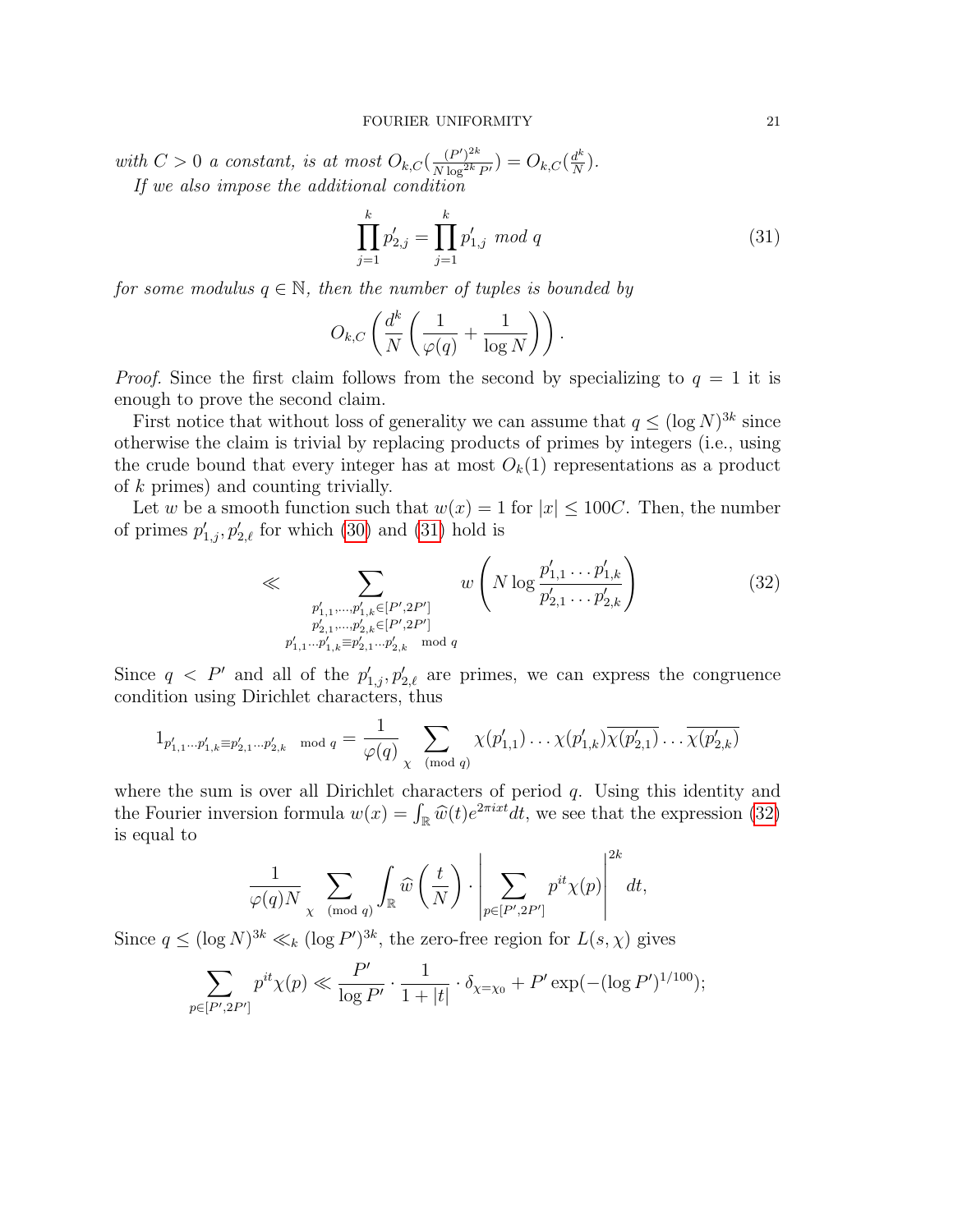see for instance [\[21,](#page-50-19) Lemma 2.4]. Using this pointwise estimate it follows that

 $\mathbf{r}$ 

$$
\frac{1}{\varphi(q)N} \sum_{\chi \pmod{q}} \int_{|t| \ll \exp((\log P')^{1/100})} \left| \sum_{p \in [P',2P']} p^{it} \chi(p) \right|^{2k} dt \ll \frac{1}{\varphi(q)N} \frac{P'^{2k}}{(\log P')^{2k}} = \frac{d^k}{\varphi(q)N}.
$$

To bound the part of the integral with large  $|t|$  we notice that for arbitrary coefficients  $a(n)$ , we have the  $L^2$  mean value theorem

<span id="page-21-1"></span>
$$
\int_{\mathbb{R}} \widehat{w}\left(\frac{t}{N}\right) \cdot \left| \sum_{A \le n \le B} a(n)n^{it} \right|^2 \ll (N+B) \sum_{A \le n \le B} |a(n)|^2 \tag{33}
$$

(see e.g., [\[17,](#page-50-20) Theorem 9.1]), while from the pointwise estimate we have

$$
\frac{1}{\varphi(q)N} \sum_{\chi \pmod{q}} \int_{|t| \gg \exp((\log P')^{1/100})} \widehat{w}\left(\frac{t}{N}\right) \left| \sum_{p \in [P',2P']} p^{it} \chi(p) \right|^{2k} dt
$$
  

$$
\ll P'^2 \exp(-( \log P')^{1/100}) \cdot \sup_{\chi \pmod{q}} \frac{1}{N} \int_{\mathbb{R}} \widehat{w}\left(\frac{t}{N}\right) \left| \sum_{p \in [P',2P']} p^{it} \chi(p) \right|^{2k-2} dt
$$

Since

$$
\left| \sum_{p \in [P', 2P']} p^{it} \chi(p) \right|^{2k-2} = \left| \sum_{n \in [(P')^{k-1}, (2P')^{k-1}]} a(n) n^{it} \right|^2
$$

where

$$
a(n) := \chi(n) \sum_{p_1, \dots, p_{k-1} \in [P', 2P'] : n = p_1 \dots p_{k-1}} 1 = O_k(1)
$$

we may thus bound the part of the integral with  $|t| > \exp((\log P')^{1/100})$  using [\(33\)](#page-21-1) by

$$
\ll_k P'^2 \exp(-(\log P')^{1/100}) \cdot \frac{1}{N} \cdot (N + P'^{k-1}) P'^{k-1} \ll_k \frac{P'^{2k}}{N} \exp(-(\log P')^{1/100})
$$

<span id="page-21-0"></span>as required. Combining the two bounds, the claim follows.  $\Box$ 

## 3. Intervals and frequencies

Assume we have the hypotheses of Theorem [1.4,](#page-4-1) thus there exists an  $\eta > 0$  such that

$$
\int_{X}^{2X} \sup_{\alpha} \left| \sum_{x < n \le x + H} f(n)e(-\alpha n) \right| dx \ge \eta X H.
$$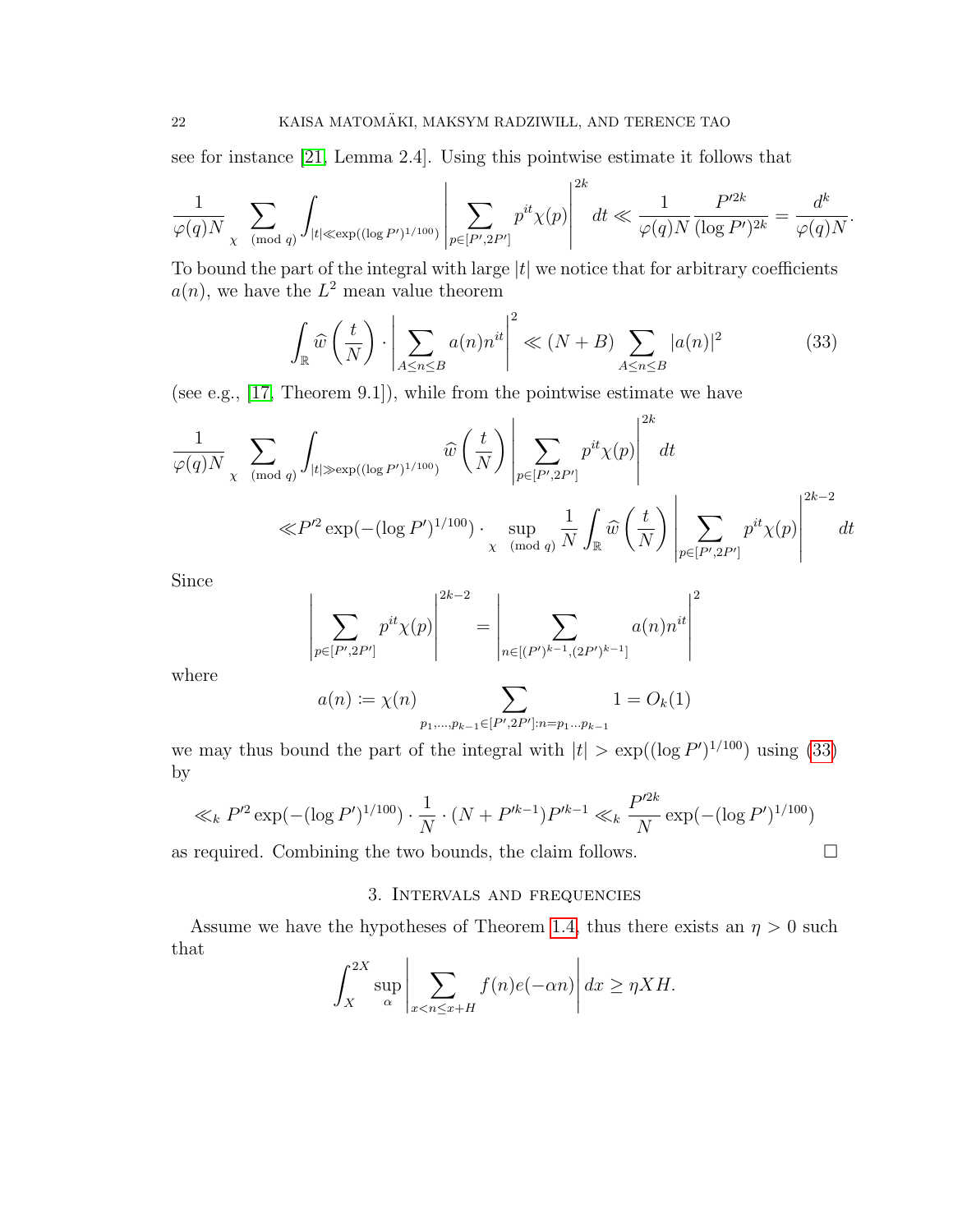Informally speaking, the main purpose of this section is to produce a large set  $\mathcal{I}''$  of disjoint intervals  $I''$ , each of length comparable to some quantity  $L$  (which will be slightly shorter than  $H$ ), as well as associated frequencies  $\alpha''_{I''}$  with

$$
\left|\sum_{n\in I''} f(n)e(-\alpha''_{I''}n)\right| \gg_{\eta} L,
$$

and a scale  $P'$  with the following property: For a positive proportion of quadruples  $(I'', J'', p', q') \in \mathcal{I}^2 \times [P', 2P']^2$  with  $p', q'$  prime such that  $I''$  is close to  $\frac{p'}{q'}$  $\frac{p'}{q'}J''$  we have

$$
\frac{q'}{p''}\alpha''_{I''}\approx \frac{p'}{p''}\alpha''_{J''} \pmod 1
$$

for a positive proportion of primes  $p''$  in some range  $[P''/2, P'']$  (compare with [\(12\)](#page-8-2)). Moreover the ranges  $P'', P', L$  are all related by  $\log P'' \approx \log P' \approx \log L$  and  $L \approx$  $H/P'P''$ . This is the content of Proposition [3.2](#page-25-0) below. We first need a preliminary proposition.

<span id="page-22-0"></span>**Proposition 3.1** (Scaling down). Let  $1 \le P \le Q \le H \le X$  and  $\eta > 0$ , and let  $f: \mathbb{N} \to \mathbb{C}$  be a 1-bounded multiplicative function. Assume that P and  $\frac{\log Q}{\log P}$  are sufficiently large depending on  $\eta$ . Suppose that there exist an  $(X, H)$ -family  $\mathcal I$  of intervals of cardinality  $\gg_{\eta} X/H$  and a real number  $\alpha_I$  associated to each  $I \in \mathcal{I}$  such that

$$
\left| \sum_{n \in I} f(n) e(-\alpha_I n) \right| \gg_{\eta} H \tag{34}
$$

for all  $I \in \mathcal{I}$ . Then there exist  $P' \in [P, Q/2]$ , an  $\left(\frac{X}{P'}\right)$  $\frac{X}{P'}, \frac{H}{P'}$ )-family  $\mathcal{I}'$  of intervals of cardinality  $\gg_{\eta} X/H$ , and a real number  $\alpha'_{I'}$  associated to each  $I' \in \mathcal{I}'$ , such that

$$
\left|\sum_{n\in I'} f(n)e(-\alpha'_{I'}n)\right| \gg_{\eta} \frac{H}{P'}
$$

for all  $I' \in \mathcal{I}'$ . Furthermore, for each  $I' \in \mathcal{I}'$ , one can find  $\gg_{\eta} \frac{P'}{\log P'}$  pairs  $(I, p')$ , where I is an interval in  $\mathcal I$  and  $p'$  is a prime in  $[P', 2P']$ , such that  $I/p'$  lies within  $3\frac{H}{P'}$  of I', and such that

$$
p'\alpha_I = \alpha'_{I'} + O_{\eta}\left(\frac{P'}{H}\right) \mod 1.
$$

The conclusions of Proposition [3.1](#page-22-0) are depicted schematically in Figure [6.](#page-23-0)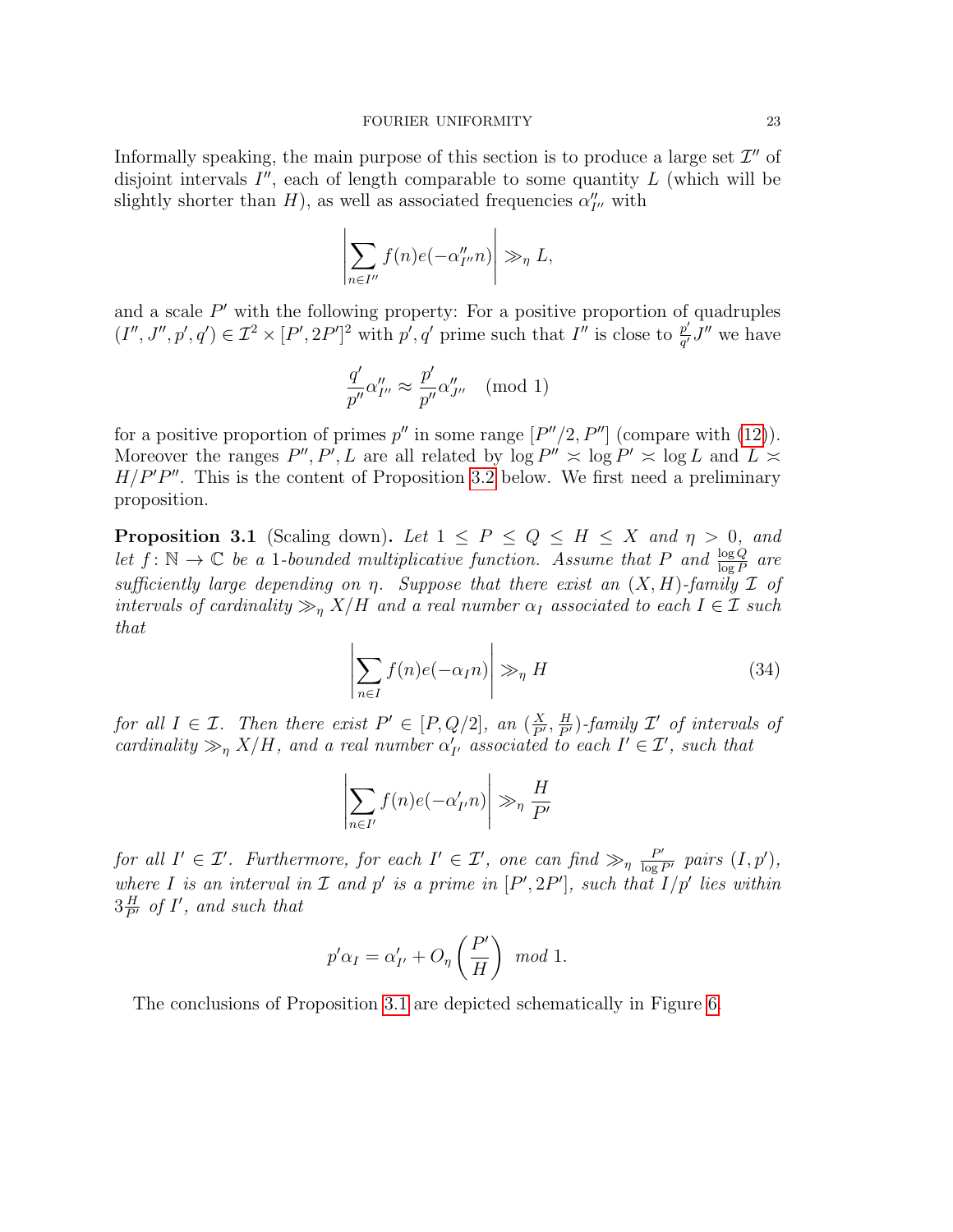<span id="page-23-0"></span>

FIGURE 6. A depiction of Proposition [3.1;](#page-22-0) the frequencies  $p' \alpha_I$  and  $\alpha'_{I'}$  will be close modulo integers, and each  $I' \in \mathcal{I}'$  will be associated to many pairs  $(I, p')$  in this fashion. Compare this with Figure [2.](#page-7-0)

*Proof.* For each  $I \in \mathcal{I}$ , we apply Proposition [2.5](#page-19-0) to the function  $n \mapsto f(n)e(-\alpha_I n)$ on I, and with  $\delta$  sufficiently small depending on  $\eta$ , to conclude that

<span id="page-23-1"></span>
$$
\left| \sum_{n \in I/p'} f(np')e(-\alpha_I np') \right| \gg_{\eta} \frac{H}{P'} \tag{35}
$$

for all primes  $p' \in [P, Q]$  outside of an exceptional set  $\mathcal{P}_I$  with

$$
\sum_{p' \in \mathcal{P}_I} \frac{1}{p'} \ll_{\eta} 1.
$$

Summing over all  $I \in \mathcal{I}$  (recalling that this collection of intervals has cardinality at most  $X/H$ , we conclude

$$
\sum_{P \le p' \le Q} \frac{1}{p'} \# \{ I \in \mathcal{I} : p' \in \mathcal{P}_I \} \ll_\eta \frac{X}{H}.
$$

From Mertens' theorem and the pigeonhole principle, we may thus find  $P' \in [P, Q/2]$ such that

$$
\sum_{p' \in [P', 2P']} \# \{I \in \mathcal{I} : p' \in \mathcal{P}_I\} \ll_\eta \frac{X}{H \log \frac{\log Q}{\log P}} \frac{P'}{\log P'}.
$$

Fix this quantity P'. If  $\frac{\log Q}{\log P}$  is large enough, we conclude from the prime number theorem that

$$
\sum_{p' \in [P', 2P']} \# \{ I \in \mathcal{I} : p' \notin \mathcal{P}_I \} \gg_{\eta} \frac{X}{H} \frac{P'}{\log P'},
$$

and thus we have [\(35\)](#page-23-1) for  $\gg_{\eta} \frac{X}{H}$ H  $\frac{P'}{\log P'}$  pairs  $(I, p')$  with  $I \in \mathcal{I}$  and  $p' \in [P', 2P']$ .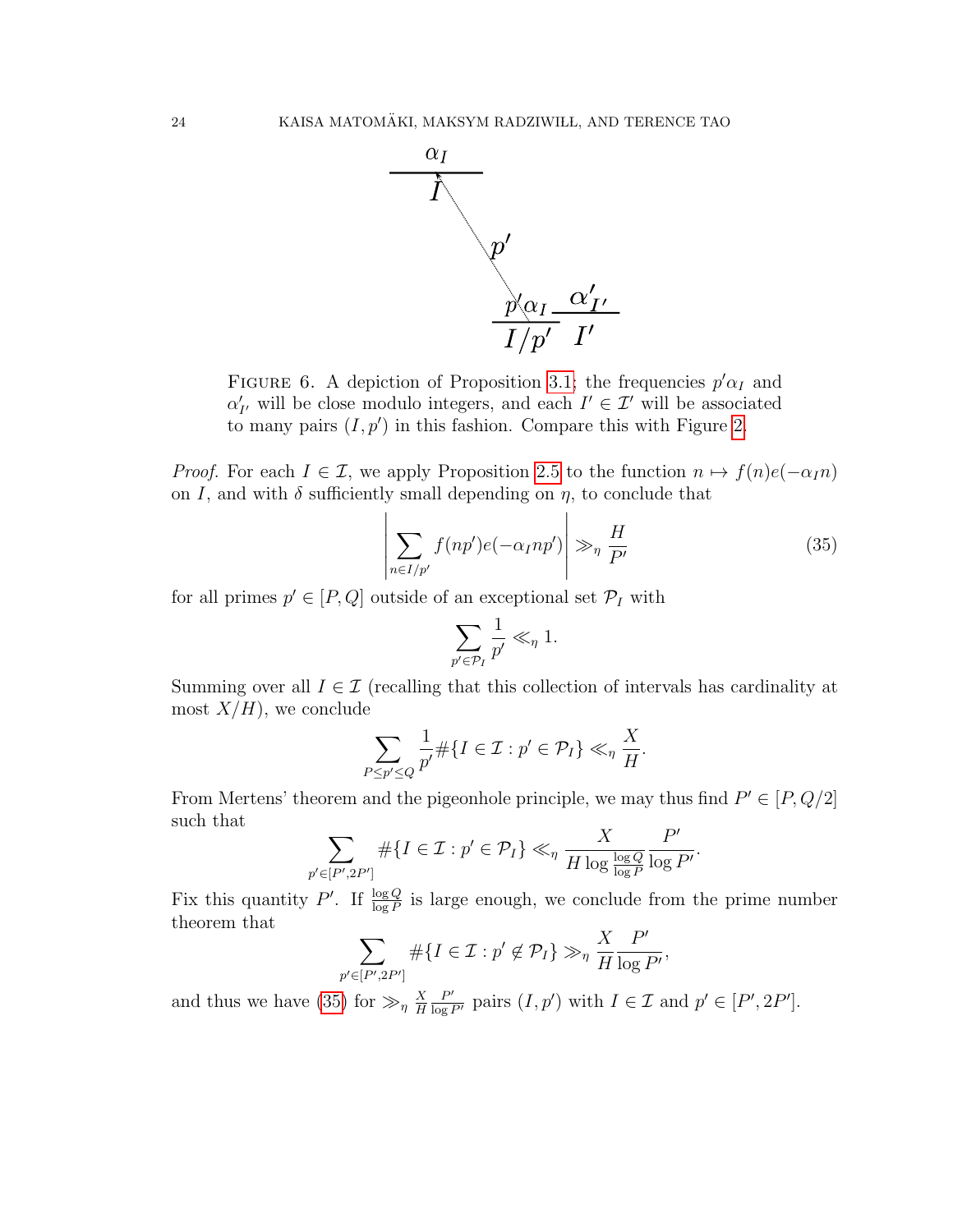As f is multiplicative, we have  $f(np') = f(n)f(p')$  unless n is a multiple of p'. The latter contributes at most  $O(\frac{H}{n^{\prime}})$  $\frac{H}{p'}P$  to the left-hand side of [\(35\)](#page-23-1), which is negligible compared to the right-hand side as  $P$  (and hence  $p'$ ) is large. Thus we may freely replace  $f(np')$  by  $f(n)f(p')$ , and conclude that

<span id="page-24-0"></span>
$$
\left| \sum_{n \in I/p'} f(n) e(-\alpha_I n p') \right| \gg_{\eta} \frac{H}{P'} \tag{36}
$$

for  $\gg_\eta \frac{X}{H}$ H  $\frac{P'}{\log P'}$  pairs  $(I, p')$ . (Compare with Figure [2.](#page-7-0))

Let S denote the collection of these pairs  $(I, p')$ , and let  $\mathcal{I}_1$  denote the collection of all intervals of the form  $I/p'$  where  $(I, p') \in S$ . These are intervals in [0, 10X/P'] of length between  $H/2P'$  and  $H/P'$ . By a simple greedy algorithm, we may find a subfamily  $\mathcal{I}_2$  of these intervals which are separated by distance at least  $2H/P'$ , with the property that every interval in  $\mathcal{I}_1$  lies within a distance  $3H/P'$  of one of the intervals in  $\mathcal{I}_2$ .

By [\(36\)](#page-24-0) and Lemma [2.2,](#page-16-0) we can associate to each interval  $I' \in \mathcal{I}_2$  some real numbers  $\beta_{I',1}, \ldots, \beta_{I',K(I')}$  for some  $K(I') \ll_{\eta} 1$ , with the property that, for each pair  $(I, p') \in S$  with  $I/p'$  within  $3H/P'$  of I', one has

$$
p'\alpha_I = \beta_{I',k} + O_\eta\left(\frac{P'}{H}\right) \text{ mod } 1
$$

for some  $1 \leq k \leq K(I')$ . By adding dummy values of  $\beta$  if necessary we may take  $K = K(I')$  independent of I'. By the pigeonhole principle, we may find  $1 \leq k_0 \leq K$ such that one has

<span id="page-24-1"></span>
$$
p'\alpha_I = \beta_{I',k_0} + O_\eta\left(\frac{P'}{H}\right) \text{ mod } 1 \tag{37}
$$

for  $\gg_\eta \frac{X}{H}$ H  $\frac{P'}{\log P'}$  triples  $(I, p', I')$  with  $(I, p') \in S$  and  $I' \in \mathcal{I}_2$  with  $\frac{1}{p'}I$  within distance  $3\frac{H}{P'}$  of I'. If we let  $\mathcal T$  be the collection of such triples, then one can find a subset  $\mathcal I_3$ of  $\mathcal{I}_2$  of cardinality  $\gg_{\eta} \frac{X}{H}$  with the property that for each  $I' \in \mathcal{I}_3$ , there are  $\gg_{\eta} \frac{P'}{\log I}$  $\overline{\log P'}$ pairs  $(I, p') \in S$  with  $(I, p', I') \in T$ .

For  $I' \in \mathcal{I}_3$ , pick one of the pairs  $(I(I'), p'(I')) \in \mathcal{S}$  with  $(I(I'), p'(I'), I') \in \mathcal{T}$ , then from [\(36\)](#page-24-0) we have

<span id="page-24-2"></span>
$$
\left| \sum_{n \in \frac{1}{p'(I')} I(I')} f(n) e(-\alpha_{I(I')} np'(I')) \right| \gg_{\eta} \frac{H}{P'} \tag{38}
$$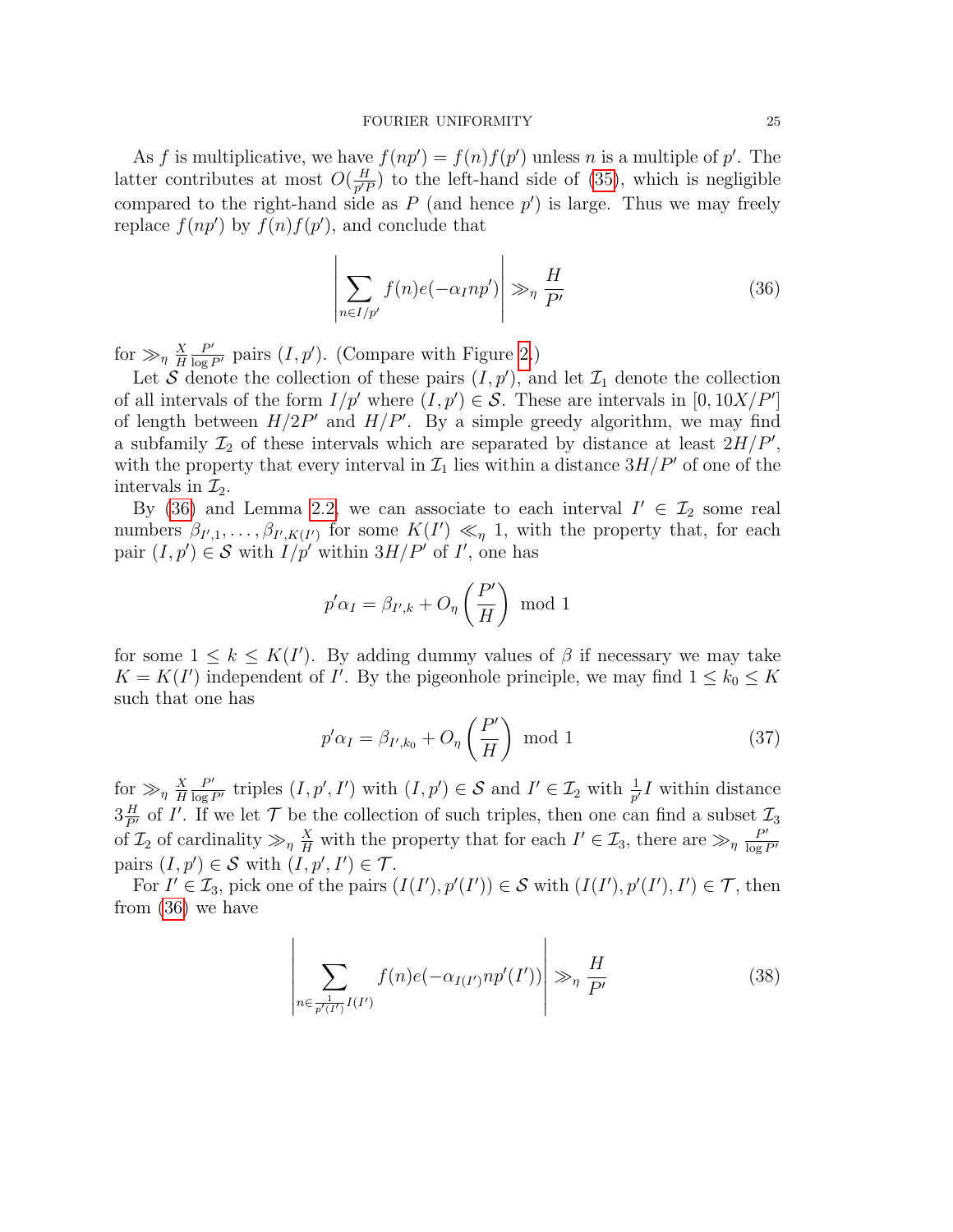while from [\(37\)](#page-24-1) we have

$$
p'\alpha_I = p'(I')\alpha_{I(I')} + O_\eta\left(\frac{P'}{H}\right) \text{ mod } 1
$$

whenever  $(I, p') \in S$  with  $(I, p', I') \in T$ .

The interval  $I(I')/p'(I')$  lies in [0, 10X/P'] with length between  $H/2P'$  and  $H/P'$ . Let  $J(I')$  be an interval in [0, 10X/P'] of length exactly  $H/P'$  containing  $I(I')/p'(I')$ . By Lemma [2.4](#page-18-0) and [\(38\)](#page-24-2), we have

$$
\left| \sum_{n \in J(I')} f(n) e(-\alpha'_{J(I')}n) \right| \gg_{\eta} \frac{H}{P'}
$$

for some real number

$$
\alpha'_{J(I')} = p'(I')\alpha_{I(I')} + O_{\eta}\left(\frac{P'}{H}\right).
$$

In particular

$$
p'\alpha_I = \alpha'_{J(I')} + O_\eta\left(\frac{P'}{H}\right) \text{ mod } 1
$$

whenever  $(I, p') \in S$  with  $(I, p', I') \in T$ .

Setting  $\mathcal{I}'$  to be a  $500H/P'$ -separated collection of  $\gg X/H$  intervals of the form  $J(I')$  with  $I' \in \mathcal{I}_3$ , we obtain the claim.

We are now ready to prove the main result of this section.

<span id="page-25-0"></span>**Proposition 3.2.** Let  $X \geq 2$ ,  $\theta \in (0,1)$ ,  $\eta > 0$ , and  $\rho \in (0,1/8)$ . Let  $f : \mathbb{N} \to \mathbb{C}$  be a multiplicative function with  $|f| \leq 1$ . Suppose that, for  $H = X^{\theta}$ , we have

$$
\int_{X}^{2X} \sup_{\alpha} \left| \sum_{x < n \le x+H} f(n)e(-\alpha n) \right| dx \ge \eta H X.
$$

Let  $\varepsilon \in (0, \rho/100)$  be sufficiently small depending on  $\theta$  and  $\eta$ , and assume X is sufficiently large depending on  $\theta, \eta$ ,  $\rho$ , and  $\varepsilon$ . Then there exist  $P', P'' \in [X^{\varepsilon^2}, X^{\varepsilon}],$ an  $(\frac{X}{P'P''}, \frac{H}{P'P''})$ -family  $\mathcal{I}''$  of intervals of cardinality  $\gg X/H$ , and a real number  $\alpha''_{I''}$ associated to each  $I'' \in \mathcal{I}''$  such that

$$
\left|\sum_{n\in I''} f(n)e(-\alpha''_{I''}n)\right| \gg_{\eta} \frac{H}{P'P''}
$$

for all  $I'' \in \mathcal{I}''$ . Furthermore, there exist  $\gg_{\eta} (\frac{P'}{\log P'})^2 \frac{X}{H}$  $\frac{X}{H}$  quadruples  $(I''_1, I''_2, p'_1, p'_2)$  with  $I''_1, I''_2$  distinct intervals in  $\mathcal{I}''$  and  $p'_1, p'_2$  distinct primes in  $[P', 2P']$ , such that  $I''_1$  lies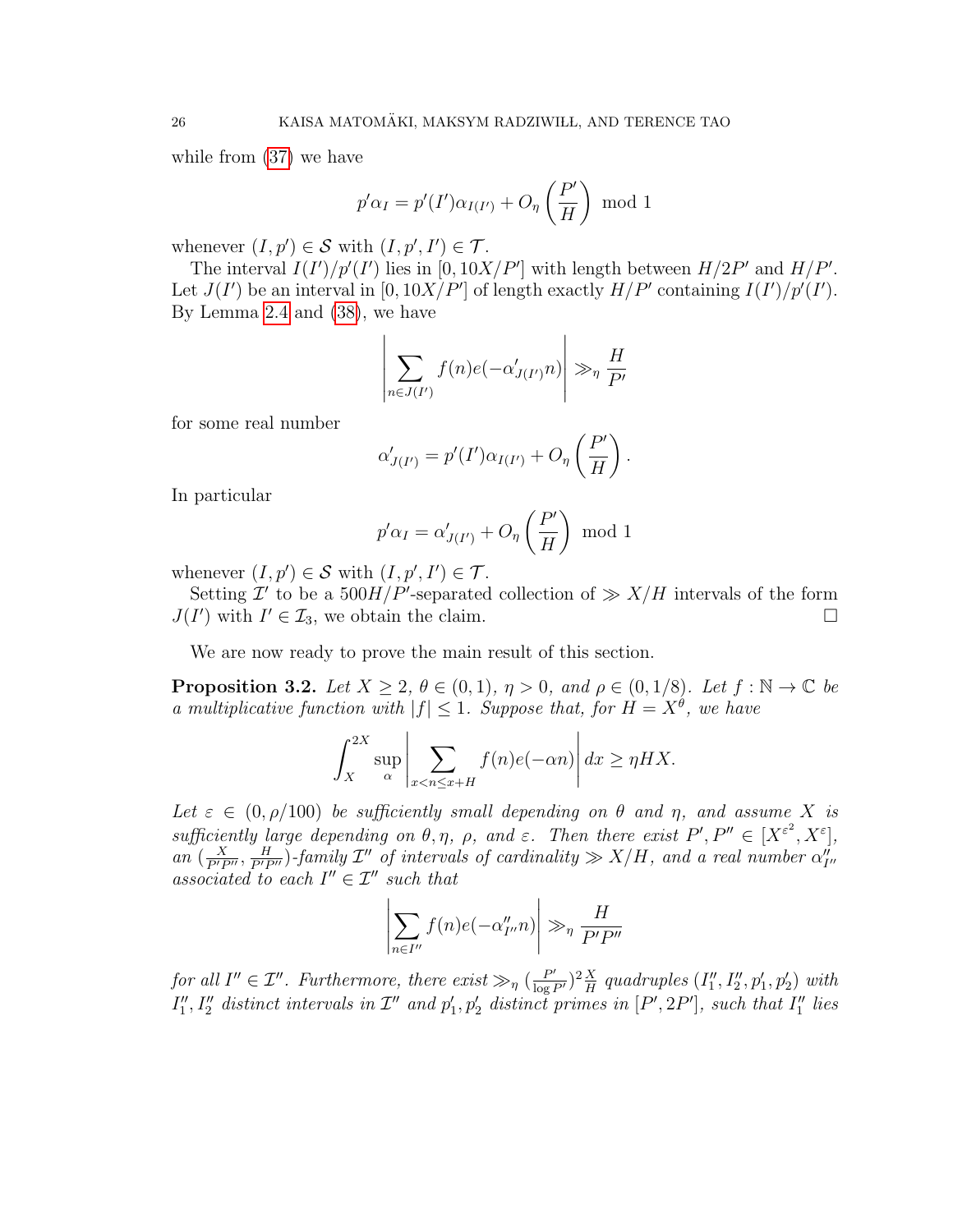within  $50 \frac{H}{P'P''}$  of  $\frac{p'_2}{p'_1} I''_2$ , and such that

$$
p_2' \alpha_{I_1''}'' - p_1' \alpha_{I_2''}'' = O_{\eta} \left( \frac{(P')^2 P''}{H} \right) \mod p'' \tag{39}
$$

 $for \gg_{\eta} \frac{P''}{\log P''}$  primes  $p'' \in [P''/2, P'']$ .

*Proof.* By Lemma [2.1,](#page-15-4) one can find  $(X, H)$ -family  $\mathcal I$  of intervals of cardinality  $\gg$  $\eta X/H$  and a real number  $\alpha_I$  associated to each  $I \in \mathcal{I}$  such that

$$
\left|\sum_{n\in I} f(n)e(-\alpha_I n)\right| \gg \eta H
$$

for all  $I \in \mathcal{I}$ . Applying Proposition [3.1,](#page-22-0) one can find  $P' \in [X^{\varepsilon^2}, X^{\varepsilon}]$ , an  $(\frac{X}{P'}, \frac{H}{P'})$ family  $\mathcal{I}'$  of intervals of cardinality  $\gg_{\eta} X/H$ , and a real number  $\alpha'_{I'}$  associated to each  $I' \in \mathcal{I}'$ , such that

$$
\left|\sum_{n\in I'} f(n)e(-\alpha'_{I'}n)\right| \gg_{\eta} \frac{H}{P'}
$$

for all  $I' \in \mathcal{I}'$ . Furthermore, for each  $I' \in \mathcal{I}'$ , one can find  $\gg_{\eta} \frac{P'}{\log P'}$  pairs  $(I, p')$ , where I is an interval in I and p' is a prime in  $[P', 2P']$ , such that  $I/p'$  lies within  $3\frac{H}{P'}$  of  $I'$  and

$$
p'\alpha_I = \alpha'_{I'} + O_{\eta}\left(\frac{P'}{H}\right) \text{ mod } 1.
$$

By a second application of Proposition [3.1,](#page-22-0) one can find  $P'' \in [(X/P')^{\varepsilon^2}, (X/P')^{\varepsilon}],$ an  $(\frac{X}{P'P''}, \frac{H}{P'P''})$ -family  $\mathcal{I}''$  of intervals of cardinality  $\gg_{\eta} X/H$ , and a real number  $\alpha''_{I''}$ associated to each  $I'' \in \mathcal{I}''$ , such that

<span id="page-26-1"></span>
$$
\left| \sum_{n \in I''} f(n) e(-\alpha''_{I''} n) \right| \gg_{\eta} \frac{H}{P' P''}
$$
\n(40)

for all  $I'' \in \mathcal{I}''$ . Furthermore, for each  $I'' \in \mathcal{I}''$ , one can find  $\gg_{\eta} \frac{P''}{\log P''}$  pairs  $(I', p'')$ , where I' is an interval in I' and p'' is a prime in  $[P''/2, P'']$ , such that  $I'/p''$  lies within  $3\frac{H}{P'P''}$  of  $I''$ , and such that

<span id="page-26-0"></span>
$$
p''\alpha'_{I'} = \alpha''_{I''} + O_{\eta}\left(\frac{P'P''}{H}\right) \text{ mod } 1.
$$
 (41)

Also, since the  $I'$  are 500H-separated, we see that each prime  $p''$  is associated to at most one  $I'$  in this fashion (for a fixed choice of  $I''$ ). The above situation is depicted in Figure [7.](#page-27-0)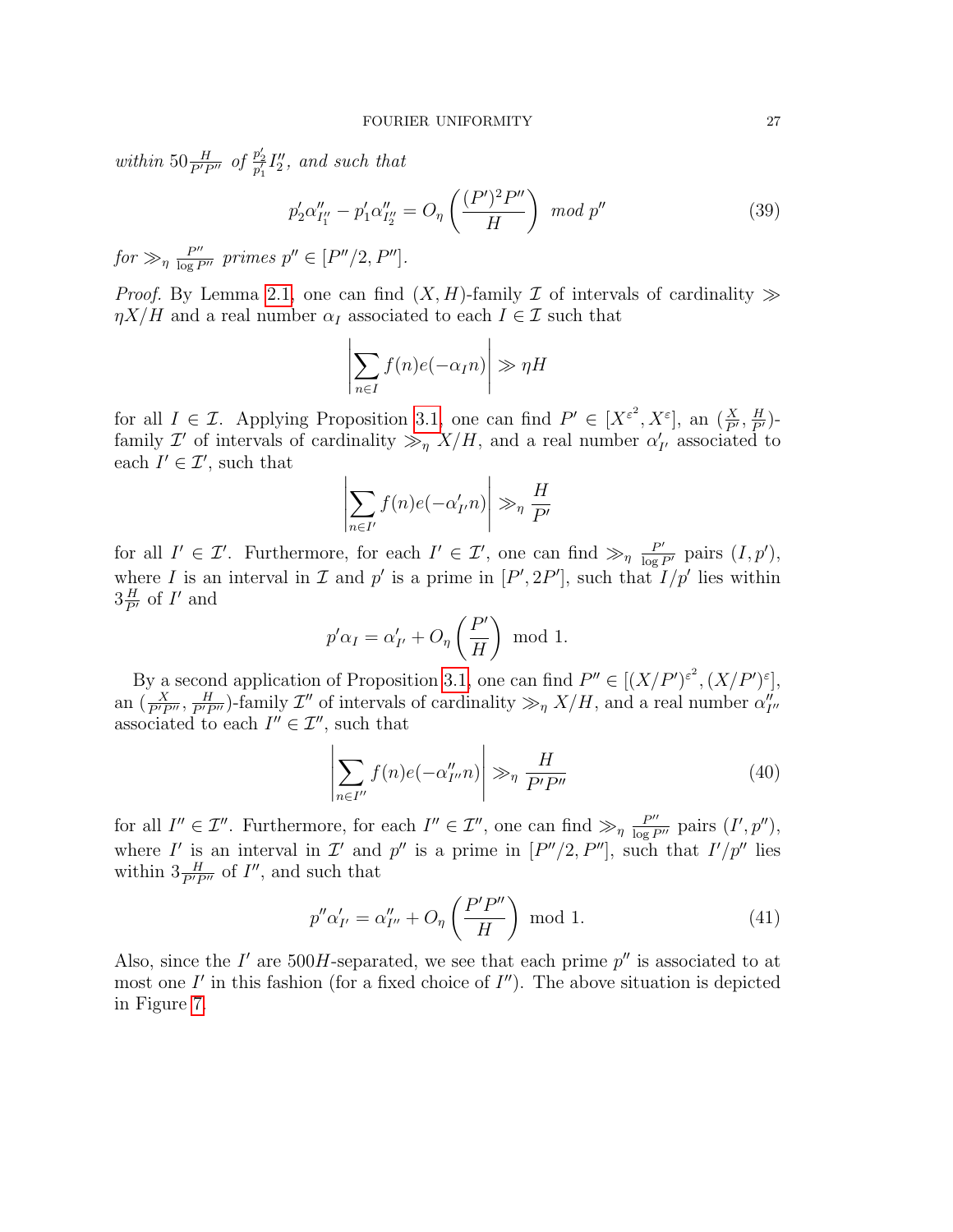<span id="page-27-0"></span>

FIGURE 7. The relationship between the intervals  $I, I', I''$ , primes  $p', p'',$  and frequencies  $\alpha_I, \alpha'_{I'}, \alpha''_{I''}.$ 

Note that if  $I'' \in \mathcal{I}''$ , then one can add an arbitrary integer to each real number  $\alpha''_{I''}$ without affecting any of the above properties. In particular, if one adds an integer with an appropriate residue class mod  $p''$ , one can upgrade [\(41\)](#page-26-0) to

<span id="page-27-1"></span>
$$
p''\alpha'_{I'} = \alpha''_{I''} + O_{\eta}\left(\frac{P'P''}{H}\right) \text{ mod } p''
$$
\n(42)

for any pair  $(I', p'')$  appearing previously. By the Chinese remainder theorem, we may thus select  $\alpha''_{I''}$  so that [\(42\)](#page-27-1) holds for all pairs  $(I', p'')$  appearing previously.

Combining the above properties, we see that we can find  $\gg_{\eta} \frac{P'}{\log P}$  $\overline{\log P'}$  $P^{\prime\prime}$  $\overline{\log P''}$ X  $\frac{X}{H}$  quintuplets  $(I, I', I'', p', p'')$ , where  $I \in \mathcal{I}, I' \in \mathcal{I}', I'' \in \mathcal{I}'', p'$  is a prime in  $[P', 2P'], p''$  is a prime in  $[P''/2, P'']$ ,  $\frac{1}{p'}I$  lies within  $3\frac{H}{P'}$  of  $I'$ ,  $\frac{1}{p'}$  $\frac{1}{p''}I'$  lies within  $3\frac{H}{P'P''}$  of  $I''$ , and one has the equations

$$
p'\alpha_I = \alpha'_{I'} + O_{\eta}\left(\frac{P'}{H}\right) \text{ mod } 1
$$

and

$$
p''\alpha'_{I'} = \alpha''_{I''} + O_{\eta}\left(\frac{P'P''}{H}\right) \text{ mod } p''.
$$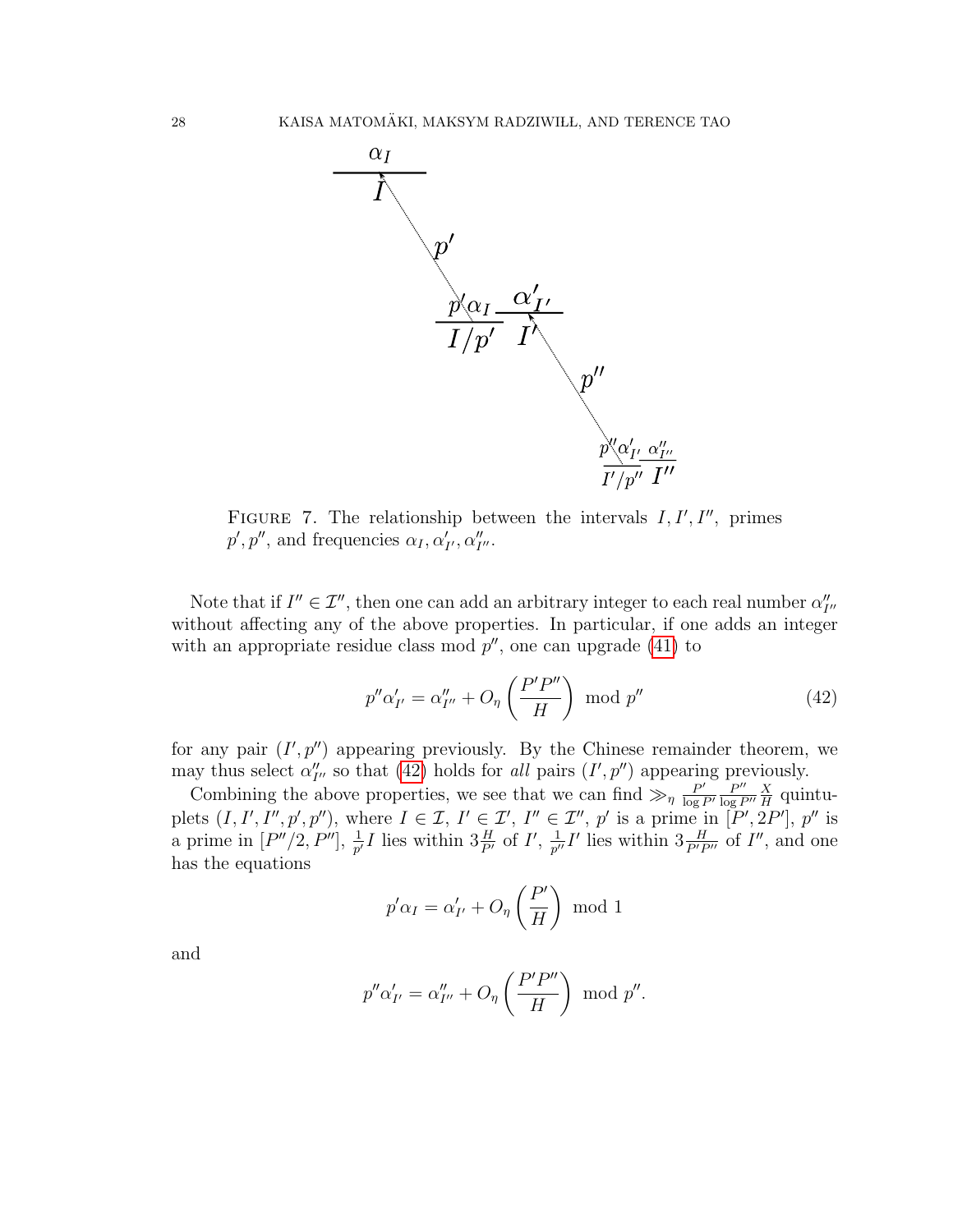Multiplying the first equation by  $p''$  and combining with the second equation, we conclude in particular that

$$
p'p''\alpha_I = \alpha''_{I''} + O_{\eta}\left(\frac{P'P''}{H}\right) \text{ mod } p''.
$$

The number of possible choices for  $(I, p'')$  is (trivially) at most  $\frac{P''}{\log P}$  $\overline{\log P''}$  $\overline{X}$  $\frac{X}{H}$ . Applying the Cauchy-Schwarz inequality, we conclude that we can find  $\gg_{\eta} (\frac{P'}{\log P'})^2 \frac{P''}{\log P}$  $\overline{\log P''}$ X H octuplets  $(I, I'_1, I'_2, I''_1, I''_2, p'_1, p'_2, p'')$ , where

- $I \in \mathcal{I}, I'_1, I'_2 \in \mathcal{I}', I''_1, I''_2 \in \mathcal{I}'';$
- $p'_1, p'_2$  are primes in  $[P', 2P']$ , and  $p''$  is a prime in  $[P''/2, P'']$ ;
- For  $i = 1, 2, \frac{1}{p'_i}I$  lies within  $3\frac{H}{P'}$  of  $I'_i$ , and  $\frac{1}{p''}I'_i$  lies within  $3\frac{H}{P'P''}$  of  $I''_i$ .
- We have

<span id="page-28-0"></span>
$$
p_1'p''\alpha_I = \alpha_{I_1''}'' + O_\eta\left(\frac{P'P''}{H}\right) \text{ mod } p''
$$
\n(43)

and

<span id="page-28-1"></span>
$$
p_2'p''\alpha_I = \alpha_{I_2''}'' + O_\eta\left(\frac{P'P''}{H}\right) \text{ mod } p''.
$$
\n(44)

See Figure [8.](#page-29-1)

Multiplying [\(43\)](#page-28-0) by  $p'_2$  and [\(44\)](#page-28-1) by  $p'_1$  and then subtracting, we see that

<span id="page-28-2"></span>
$$
p_2' \alpha_{I_1''}'' - p_1' \alpha_{I_2''}'' = O_\eta \left( \frac{(P')^2 P''}{H} \right) \text{ mod } p''.
$$
 (45)

Also,  $p'_1I'_1$  lies within  $6H$  of  $p'_1p''I''_1$  and  $p'_2I'_2$  lies within  $6H$  of  $p'_2p''I''_2$ , so by the triangle inequality  $p'_1 p'' I''_1$  and  $p'_2 p'' I''_2$  lie at distance at most 24H from each other. Hence, on dividing by  $p'_1p''$ ,  $I''_1$  and  $p'_2I''_2$  lie at distance at most  $48\frac{H}{P'P''}$  from each other. In particular, if  $p'_1 = p'_2$ , then  $I''_1 = I''_2$ , and similarly  $I'_1 = I'_2$ . As a consequence, the number of octuplets with this property is at most  $O(\frac{P'}{\log n})$  $\overline{\log P'}$  $P''$  $\overline{\log P''}$ X  $\frac{X}{H}$ ). Since  $P' \ge X^{\varepsilon^2}$ and X is sufficiently large depending on  $\varepsilon$ , the contribution of this case is thus negligible, so that there are  $\gg_{\eta} (\frac{P'}{\log P'})^2 \frac{P''}{\log P}$  $\overline{\log P}$  $\overline{X}$  $\frac{X}{H}$  octuplets  $(I, I'_1, I'_2, I''_1, I''_2, p'_1, p'_2, p'')$ with  $p'_1 \neq p'_2$ .

Observe that if  $I''_1, I''_2, p'_1, p'_2$  are fixed, then  $I, I'_1, I'_2$  are completely determined by p'' thanks to the separation properties of  $\mathcal I$  and  $\mathcal I''$ ; in particular, there are  $O(\frac{P''}{\log P''})$ ways to complete the quadruplet  $(I''_1, I''_2, p'_1, p'_2)$  to an octuplet. Similarly,  $I''_1$  is completely determined by  $I_2'', p_1', p_2'$  (since there is at most one interval in  $\mathcal{I}''$  that lies within  $48 \frac{H}{P'P''}$  from  $\frac{p'_2}{p'_1} I''_2$ ). Thus the number of eligible quadruplets  $(I''_1, I''_2, p'_1, p'_2)$  is  $O\left(\left(\frac{P'}{\log P'}\right)^2\frac{X}{H}\right)$  $\frac{X}{H}$ ). We conclude that there exist  $\gg_{\eta} (\frac{P'}{\log P'})^2 \frac{X}{H}$  $\frac{X}{H}$  quadruplets  $(I''_1, I''_2, p'_1, p'_2)$ , each of which can be completed to an octuplet in  $\gg_{\eta} \frac{P''}{\log P''}$  ways. In particular, for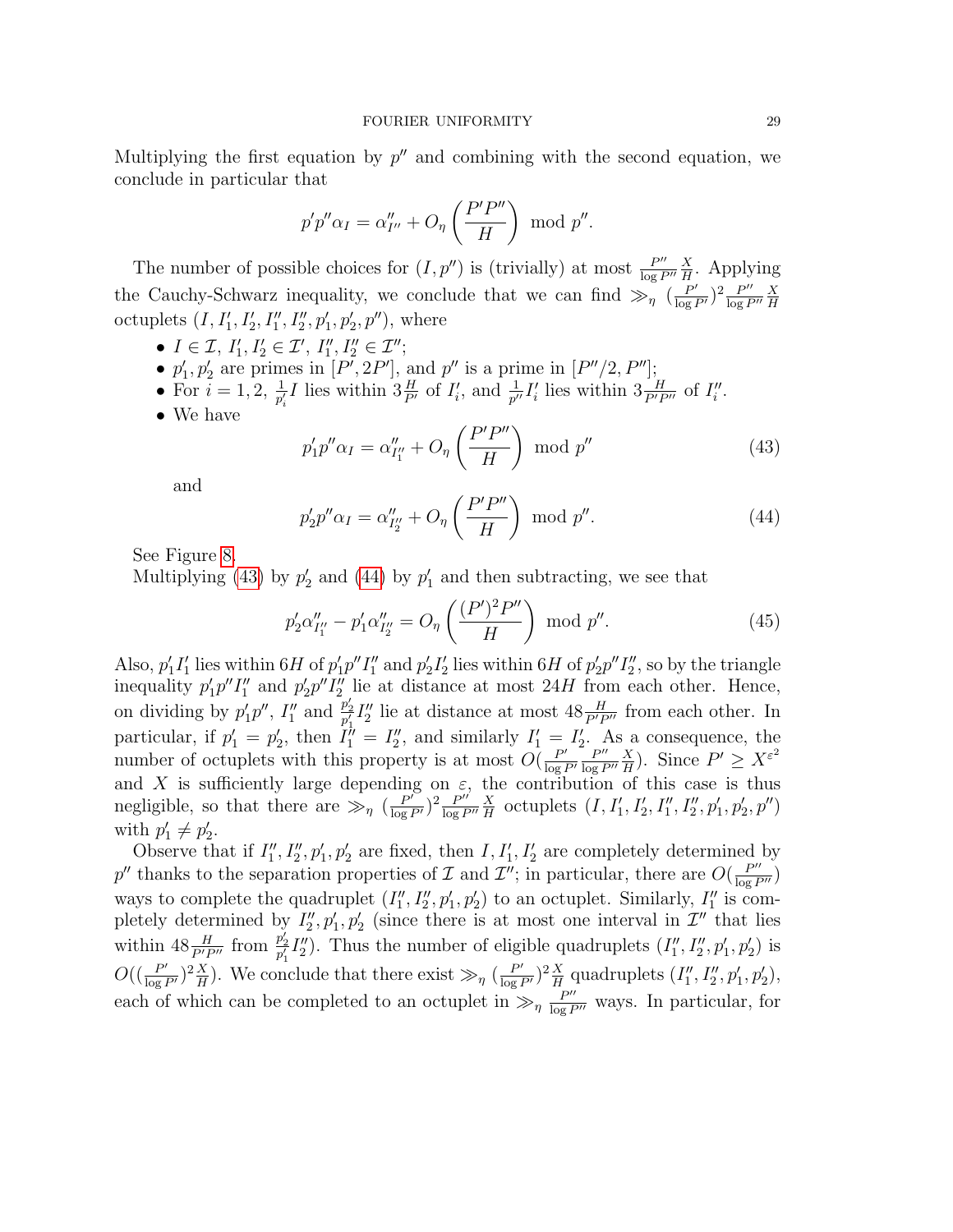<span id="page-29-1"></span>

FIGURE 8. The relationship between the intervals  $I, I'_1, I'_2, I''_1, I''_2,$ primes  $p'_1, p''_2, p''$ , and frequencies  $\alpha_I, \alpha''_{I''_1}, \alpha''_{I''_2}$ . Some frequencies are omitted from the figure to reduce clutter. If this situation occurs for many values of  $p''$ , we draw a dashed line from  $I''_1$  to  $I''_2$  labeled by  $p'_1/p'_2$ . Compare with Figure [4.](#page-9-0)

such a quadruplet, [\(45\)](#page-28-2) holds for  $\gg_{\eta} \frac{P''}{\log P''}$  choices of p'' (recalling that  $I, I'_1, I'_2$  are completely determined by the remaining coefficients of the octuplet). The claim follows.  $\square$ 

# 4. LOCAL STRUCTURE OF  $\alpha''$

<span id="page-29-0"></span>We now analyse the structure of the function  $\alpha''$  appearing in Proposition [3.2.](#page-25-0) The main result of this section asserts that  $\alpha''_{I''}$  locally behaves like  $\frac{T}{x_{I''}}$  with T "not too large" (and up to a shift  $\frac{a}{q}$  with small denominator), where  $x_{I''}$  denotes the left endpoint of the interval  $I''$ . Crucially, T will not vary much with  $I''$ , at least "locally". It is here that we will rely on the hypothesis  $H = X^{\theta}$  that H is of polynomial size in  $X$ .

<span id="page-29-2"></span>**Proposition 4.1.** Let  $\theta$ ,  $\eta$ ,  $\rho$ ,  $X$ ,  $H$ ,  $f$ ,  $\varepsilon$ ,  $P'$ ,  $P''$ ,  $\mathcal{I}''$ ,  $\alpha''$  be as in Proposition [3.2.](#page-25-0) Then, for  $\gg_{\varepsilon} \frac{X}{H}$  $\frac{X}{H}\left(\frac{P'}{\log h}\right)$  $\left(\frac{P'}{\log P'}\right)^2$  of the pairs  $(I''_1, I''_2)$  of intervals in  $(\mathcal{I}'')^2$ , there exist a natural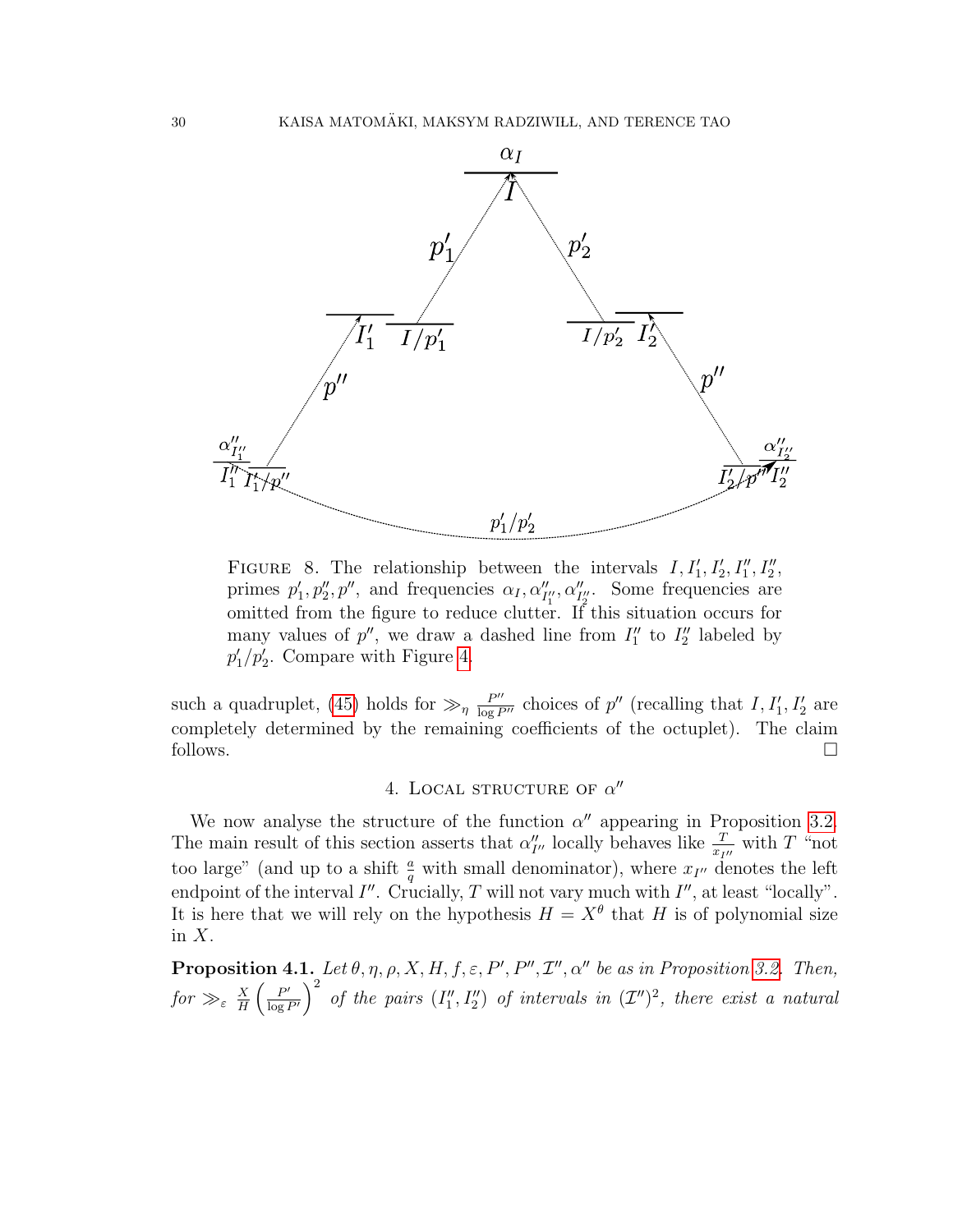number

$$
1 \le q \ll H^{\rho},
$$

integers  $a_1, a_2, a$  real number

$$
T \ll_{\theta, \eta, \varepsilon, \rho} \frac{X^2}{H^{2-\rho}},
$$

and a set  $\mathcal{P}(I''_1, I''_2)$  of primes in  $[P''/2, P'']$  of cardinality  $\gg_{\theta,\eta,\varepsilon,\rho} \frac{P''}{\log P''}$  such that

$$
\alpha''_{I''_j} = \frac{T}{x_{I''_j}} + \frac{a_j}{q} \prod_{p'' \in \mathcal{P}(I''_1, I''_2)} p'' + O_{\theta, \eta, \varepsilon, \rho} \left(\frac{1}{H^{1-\rho}}\right) \mod \prod_{p'' \in \mathcal{P}(I''_1, I''_2)} p
$$

for  $j = 1, 2$ . Furthermore, for each such pair, there exist primes  $p'_1, p'_2 \in [P', 2P']$ such that  $I''_1$  lies within  $100 \frac{H}{P'P''}$  of  $\frac{p'_2}{p'_1}I''_2$ , and such that

<span id="page-30-1"></span>
$$
p_2'a_1 = p_1'a_2 \mod q. \tag{46}
$$

*Proof.* Let  $\theta, \eta, \rho, X, H, f, \varepsilon, P', P'', T'', \alpha''$  be as in Proposition [3.2.](#page-25-0) Thus for instance we now have  $P'', P' \leq H^{\rho/100}$ . Henceforth we allow implied constants to depend on  $\theta, \eta, \varepsilon, \rho$ . We abbreviate

$$
N\coloneqq \#\mathcal{I}''\asymp \frac{X}{H}
$$

for the cardinality of  $\mathcal{I}''$  and d for the quantity

$$
d \coloneqq \left(\frac{P'}{\log P'}\right)^2,
$$

thus the number of quadruples  $(I''_1, I''_2, p'_1, p'_2)$  in Proposition [3.2](#page-25-0) is  $\gg dN$ . We construct a graph  $\mathcal{G} = (V, E)$  whose vertices are just the intervals in  $\mathcal{I}''$  (thus  $V = \mathcal{I}''$ has N vertices), and the edges e are those unordered pairs  $e = \{I''_1, I''_2\}$  for which there exist distinct primes  $p'_1, p'_2$  in  $[P', 2P']$  such that  $p'_1 I''_1$  lies within  $100 \frac{H}{P''}$  of  $p'_2 I''_2$ , and such that

<span id="page-30-0"></span>
$$
p_2' \alpha_{I_1''}'' - p_1' \alpha_{I_2''}'' = O_\eta \left(\frac{(P')^2 P''}{H}\right) \text{ mod } p''
$$
 (47)

for a set  $\mathcal{P}(e)$  of primes p'' in  $[P''/2, P'']$  of cardinality  $\gg \frac{P''}{\log P''}$  (note that these properties are symmetric in  $I_1''$  and  $I_2''$ ). Observe that the primes  $p'_1, p'_2$  are uniquely determined by  $I''_1, I''_2$ , for if there was another pair of primes  $p'_3, p'_4$  with the same properties, then  $\frac{p'_2}{p'_1} I''_2$  and  $\frac{p'_4}{p'_3} I''_2$  would lie within  $200 \frac{H}{P'P''}$  of each other, which implies that

$$
\frac{p'_2}{p'_1} - \frac{p'_4}{p'_3} = O\left(\frac{H}{X}\right),\,
$$

but if  $(p'_1, p'_2) \neq (p'_3, p'_4)$  then the left-hand side has magnitude at least  $\frac{1}{p'_3 p'_1} \gg X^{-2\varepsilon^2}$ , which leads to a contradiction if  $\varepsilon$  is small enough and X is large enough. Thus, by

 $\prime$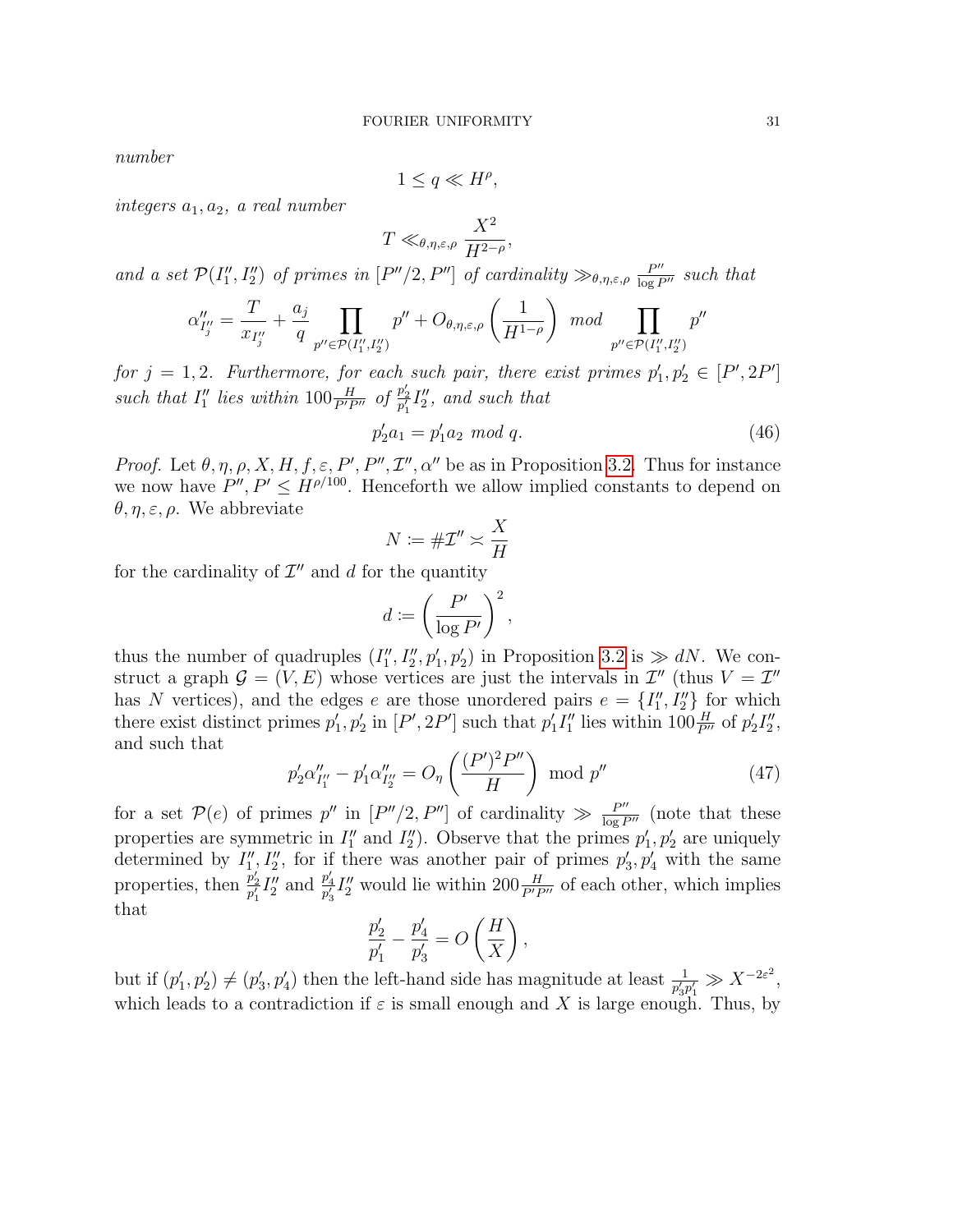Proposition [3.2,](#page-25-0) we see that the number of edges in  $\mathcal{G}$  is  $\gg dN$ . On the other hand, the degree of each vertex in  $\mathcal G$  is  $O(d)$ , since for fixed  $I''_1$  there are only  $O(d)$  choices for  $p'_1$  and  $p'_2$ , and  $I''_2$  is uniquely determined by these choices. Thus  $\mathcal G$  has  $\approx dN$ edges and the mean degree of  $\mathcal{G}$  is  $\approx d$ .

At present, the sets  $\mathcal{P}(e)$  of primes associated to each edge e are large, but the intersections  $\mathcal{P}(e_1) \cap \cdots \cap \mathcal{P}(e_k)$  could be small. This will cause difficulties later. To get around this problem we use a random refinement trick of Gowers  $[8]$ . Let  $p''$ be a prime in  $[P''/2, P'']$  selected uniformly at random, and let  $\mathbf{G} = (V, \mathbf{E})$  be the subgraph of G consisting of the same vertex set V as  $\mathcal{G}$ , and with the edge set E consisting of all edges  $e \in E$  with  $\mathcal{P}(e)$  containing **p**. By the prime number theorem, each edge has probability  $\gg 1$  of lying in G, so by linearity of expectation the expected number of edges in G is  $\gg dN$ . In particular, we see that with probability  $\gg 1$ , the random graph G has  $\gg dN$  edges. Of course, G has maximum degree  $O(d)$  since it is a subgraph of G. As we shall see later, the advantage of working with G instead of G is that the intersections  $\mathcal{P}(e_1) \cap \cdots \cap \mathcal{P}(e_k)$  have a high probability of being large when  $e_1, \ldots, e_k$  are all constrained to lie in  $\mathcal{G}$ .

If  $\bf{A}$  is the adjacency matrix of  $\bf{G}$ , then by the preceding discussion we have  $1^T A1 \gg dN$  (where 1 denotes the all-ones column vector) with probability  $\gg 1$ . By the Blakley-Roy inequality  $[2]$ , we now see that for any natural number k, we have  $1^T \mathbf{A}^k 1 \gg_k d^k N$  with probability  $\gg 1$ . That is to say, with probability  $\gg 1$ , the number of  $(k+1)$ -tuples  $(I''_0,\ldots,I''_k)$  in  $V^{k+1}$  such that  $\{I''_j,I''_{j+1}\}\in \mathbf{E}$  for  $j=$  $0, \ldots, k-1$  is  $\gg_k d^kN$ .

Now let  $k$  be the first even integer for which

 $d^k \geq N^2 \cdot d$ .

Then (since  $P', P'' \leq X^{\varepsilon}$ ) we have  $k = O(1)$  and

<span id="page-31-2"></span>
$$
N^2d \le d^k \le N^2d^3. \tag{48}
$$

In particular, we may allow implied constants to depend<sup>[8](#page-31-0)</sup> on  $k$ . From the preceding discussion, with probability  $\gg 1$ , the number of  $(k+2)$ -tuples

<span id="page-31-1"></span>
$$
(I''_{k/2,1},\ldots,I''_{0,1},I''_{0,2},\ldots,I''_{k/2,2}) \in V^{k+2}
$$
\n
$$
(49)
$$

such that  $\{I''_{j,1}, I''_{j+1,1}\}, \{I''_{j,2}, I''_{j+1,2}\}, \{I''_{0,1}, I''_{0,2}\} \in \mathbf{E}$  for  $j = 0, \ldots, k/2 - 1$  is  $\gg d^{k+1}N$ . This situation is depicted in Figure [9.](#page-32-0)

The number of possible choices for the quadruplet  $(I''_{k/2,1}, I''_{0,1}, I''_{0,2}, I''_{k/2,2})$  is  $O(dN^3)$ , since there are  $N^3$  choices for  $I''_{k/2,1}, I''_{0,1}, I''_{k/2,2}$ , and once  $I''_{0,1}$  is fixed there are  $O(d)$ choices for  $I''_{0,2}$ . Thus by the Cauchy-Schwarz inequality, with probability  $\gg 1$ , we have there are  $\gg (d^{k+1}N)^2/(dN^3) = d^{2k+1}/N$  pairs of such tuples with a common

<span id="page-31-0"></span> ${}^{8}$ If one were to extend the arguments here to smaller values of  $H$ , one would need to pay more attention as to the precise dependence of these constants on  $k$ .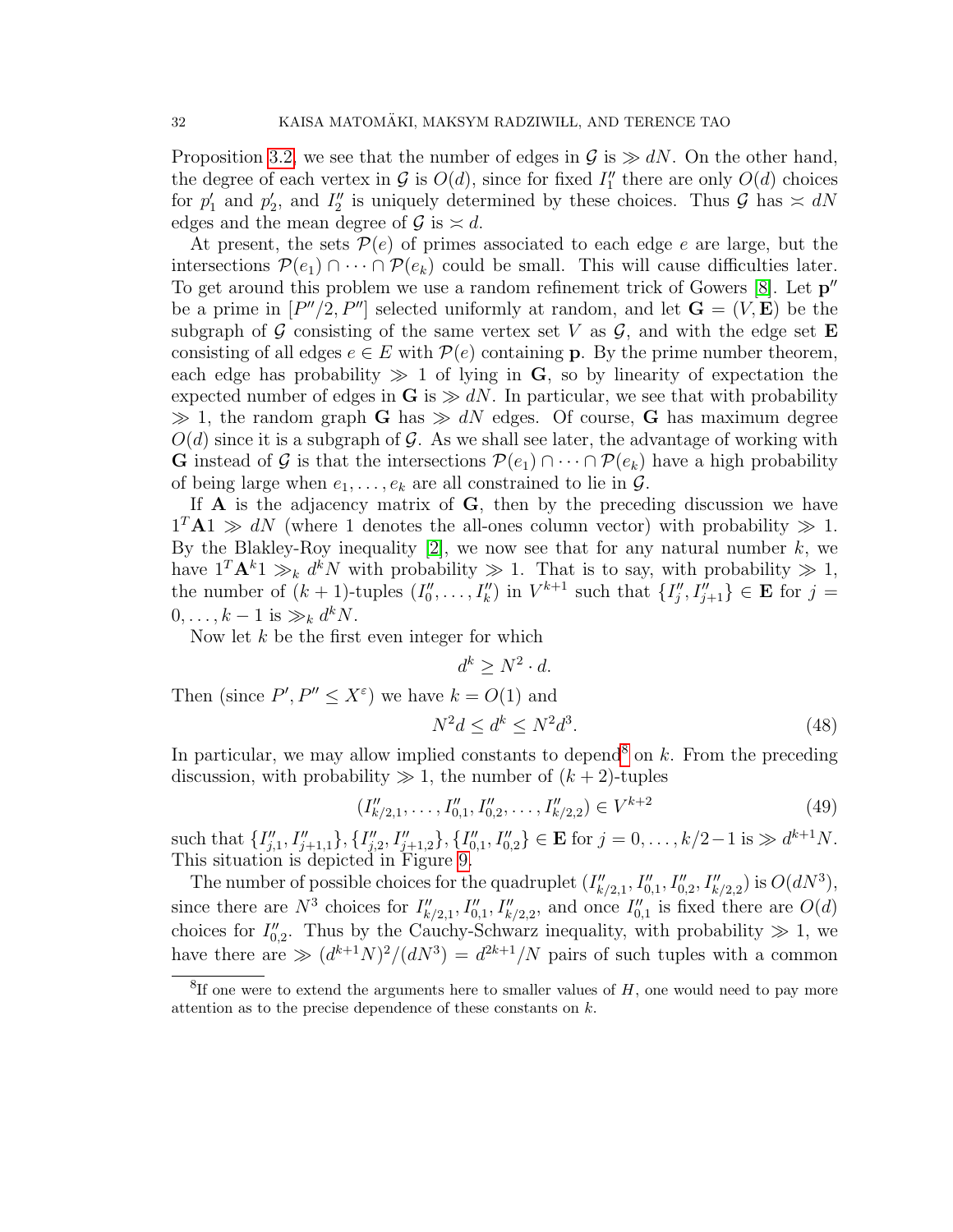<span id="page-32-0"></span>

FIGURE 9. A tuple [\(49\)](#page-31-1) in **G** with  $k = 4$ . Here we discard any orientation or labeling of the edges of G.

quadruplet  $(I''_{k/2,1}, I''_{0,1}, I''_{0,2}, I''_{k/2,2})$ . Relabeling, we conclude<sup>[9](#page-32-1)</sup> that with probability  $\gg 1$ , the number of 2k-tuples

<span id="page-32-2"></span>
$$
\vec{I}'' := (I''_{j,i})_{j \in \{0,1,\dots,k-1\}; i=1,2} \in V^{2k}
$$
\n(50)

such that  $\{I''_{j,i}, I''_{j+1,i}\}, \{I''_{0,1}, I''_{0,2}\} \in \mathbf{E}$  for  $j = 0, \ldots, k-1, i = 1, 2$  is  $\gg d^{2k+1}/N$ , where we adopt the periodic convention  $I_{k,i}'' = I_{0,i}''$  for  $i = 1, 2$ . In particular, by definition of **, we have** 

$$
\mathbf{p} \in \mathcal{P}(\{I''_{0,1}, I''_{0,2}\}) \text{ and } \mathbf{p} \in \mathcal{P}(\{I''_{j,i}, I''_{j+1,i}\})
$$

for all  $j = 0, 1, \ldots, k - 1$  and  $i = 1, 2$ . The situation is depicted in Figure [10.](#page-33-0)

Call the 2k-tuples  $\vec{I}''$  of the above form good, thus there are  $\gg d^{2k+1}/N$  good tuples. Given a good tuple, to each edge  $\{I''_{j,i}, I''_{j+1,i}\}$  we have (uniquely determined) primes  $p'_{1,j,i}, p'_{2,j,i}$  in  $[P', 2P']$ , such that  $I''_{j+1,i}$  lies within  $100 \frac{H}{P' P''}$  of  $\frac{p'_{1,j,i}}{p'_{2,j,i}} I''_{j,i}$  for  $j =$  $0, 1, \ldots, k-1$  and  $i = 1, 2$ ; we also have primes  $p'_1, p'_2 \in [P', 2P']$  such that  $I''_{0,2}$  lies within  $100 \frac{H}{P'P''}$  of  $\frac{p'_1}{p'_2} I''_{0,1}$ . Again, we refer the reader to Figure [10](#page-33-0) for a depiction of

<span id="page-32-1"></span><sup>&</sup>lt;sup>9</sup>This bound also follows from the work of Sidorenko [\[30\]](#page-51-7), as the graph consisting of two  $k$ -cycles (with k even) connected by an edge is one of the confirmed cases of Sidorenko's conjecture.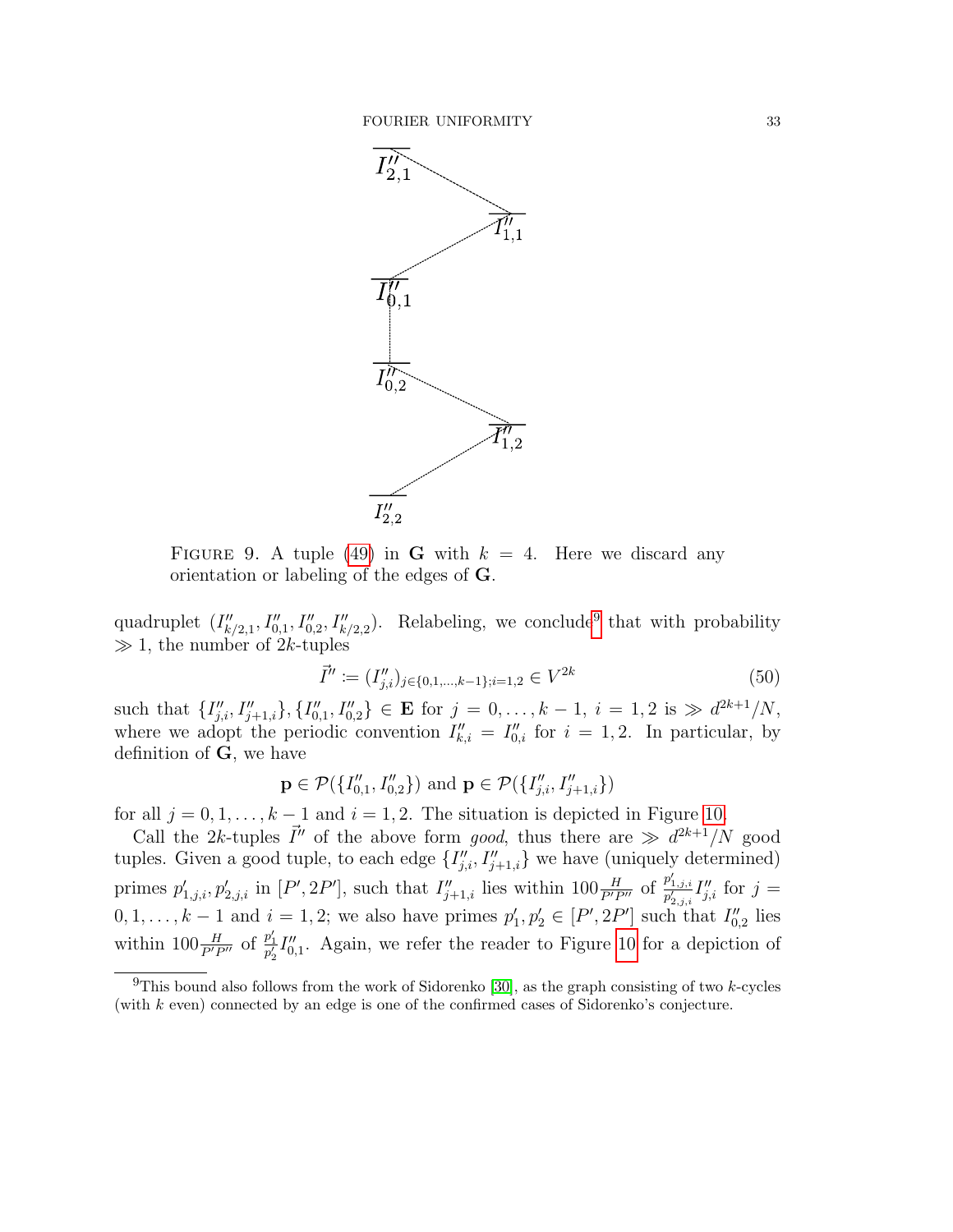<span id="page-33-0"></span>

FIGURE 10. A tuple [\(50\)](#page-32-2) in **G** with  $k = 4$ , with the orientation and labels restored. Compare with Figure [5.](#page-11-0)

these relationships. Iterating the former claim, we see that  $I''_{0,i}$  lies within  $O(\frac{H}{P'P''})$ from  $\frac{\prod_{j=1}^{k} p'_{2,j,i}}{\prod_{j=1}^{k} p'_{1,j,i}} I''_{0,i}$  for  $i = 1, 2$ , thus

$$
\frac{\prod_{j=1}^k p'_{2,j,i}}{\prod_{j=1}^k p'_{1,j,i}} = 1 + O\left(\frac{H}{X}\right) = 1 + O_{\varepsilon,k}\left(\frac{1}{N}\right).
$$

<span id="page-33-1"></span>Multiplying out, we conclude that

$$
\prod_{j=1}^{k} p'_{2,j,i} - \prod_{j=1}^{k} p'_{1,j,i} \ll \frac{(P')^{k}}{N} \ll_{\varepsilon} \frac{d^{k/2} (\log P')^{k}}{N} \ll_{\varepsilon} d^{2}
$$
(51)

thanks to [\(48\)](#page-31-2).

We now eliminate some degenerate cases. Suppose  $\prod_{j=1}^{k} p'_{2,j,1} - \prod_{j=1}^{k} p'_{1,j,1} = 0$ . Then, by the fundamental theorem of arithmetic, the  $p'_{1,j,1}$  are a permutation of the  $p'_{2,j,1}$ . By the prime number theorem, the total number of possibilities for the  $p'_{1,j,1}, p'_{2,j,1}$  is then at most  $\ll_k (P' / \log P')^k \ll d^{k/2}$ . By Lemma [2.6,](#page-19-2) there are  $O(d^k/N)$  choices for  $p'_{1,j,2}, p'_{2,j,2}$ , and finally there are  $O(d)$  possibilities for  $p'_1, p'_2$ and  $O(N)$  possibilities for  $I_{0,1}^{n'}$ . All the other  $I_{j,i}^{n}$  are uniquely determined by this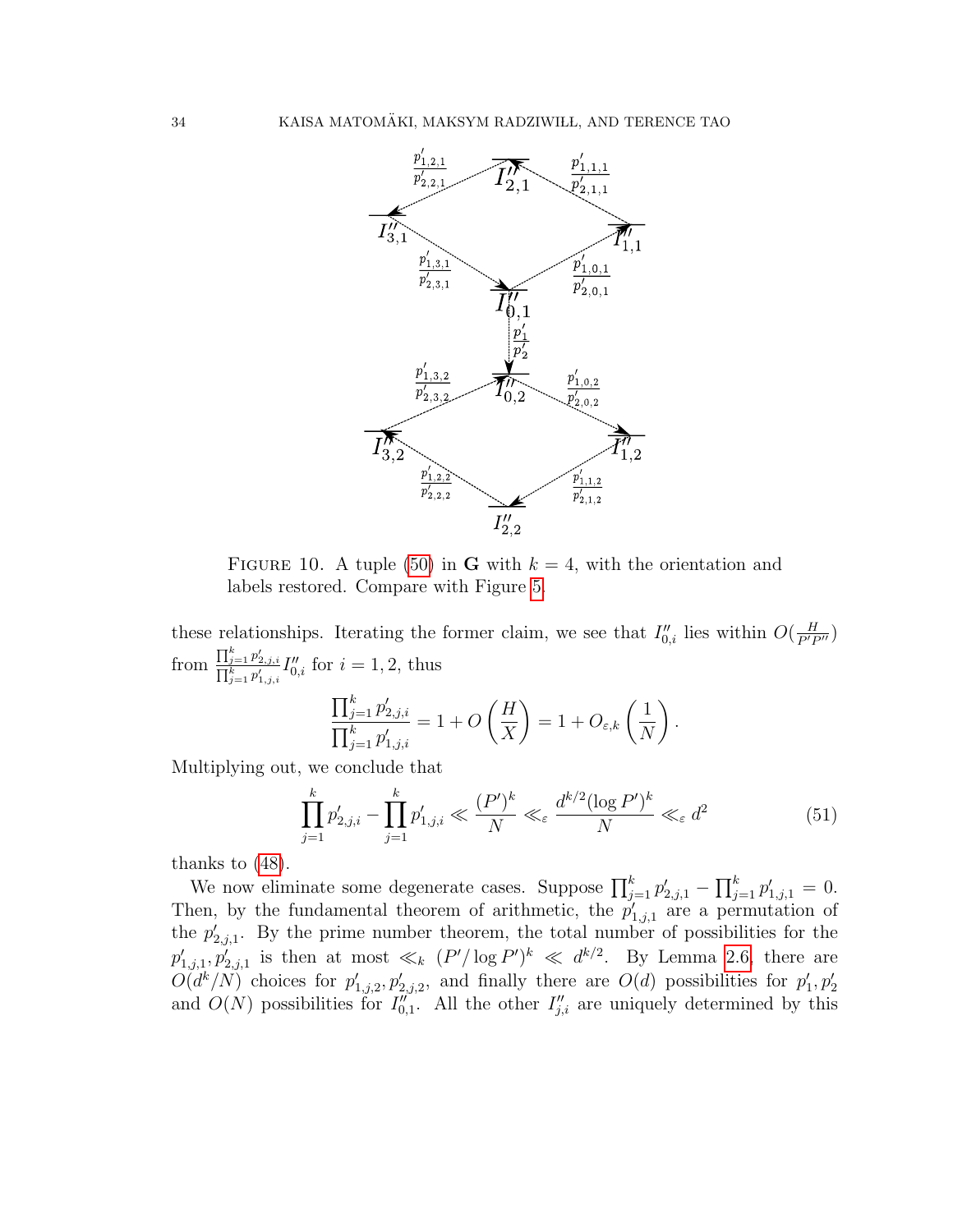data, so the number of tuples with  $\prod_{j=1}^{k} p'_{2,j,1} - \prod_{j=1}^{k} p'_{1,j,1} = 0$  is

$$
\ll d^{k/2}\frac{d^k}{N}dN = d^{3k/2+1}
$$

which is negligible compared to  $d^{2k+1}/N$  thanks to [\(48\)](#page-31-2). Thus there are  $\gg d^{2k+1}/N$ good tuples for which  $\prod_{j=1}^{k} p'_{2,j,1} - \prod_{j=1}^{k} p'_{1,j,1}$  does not vanish. Repeating this argument for  $\prod_{j=1}^k p'_{2,j,2} - \prod_{j=1}^k p'_{1,j,2}$ , we may see that with probability  $\gg 1$ , there are  $\gg d^{2k+1}/N$  good tuples for which  $\prod_{j=1}^k p'_{2,j,i} - \prod_{j=1}^k p'_{1,j,i} \neq 0$  for  $i = 1,2$ . We will call such good tuples non-degenerate.

Another case we would like to exclude is when the set

$$
\mathcal{P}(\vec{I}'') := \bigcap_{j=1}^k \bigcap_{i=1,2} \mathcal{P}(\{I''_{j,i}, I''_{j+1,i}\}) \cap \mathcal{P}(\{I''_{0,1}, I''_{0,2}\})
$$

is unusually small, say

<span id="page-34-0"></span>
$$
\# \mathcal{P}(\vec{I}'') \le \delta \frac{P'}{\log P'}\tag{52}
$$

for some small  $\delta > 0$  depending on  $\varepsilon, \theta, \rho, \eta$  to be chosen later. Define a *candidate tu*ple to be a tuple  $\vec{I}'' = (I''_{j,i})_{j \in \{0,1,\dots,k-1\}; i=1,2} \in V^{2k}$  with  $\{I''_{0,1}, I''_{0,2}\} \in E$ ,  $\{I''_{j,i}, I''_{j+1,i}\} \in$ E for  $j = 0, ..., k - 1$ , and  $i = 1, 2$  obeying [\(52\)](#page-34-0) and with  $\prod_{j=1}^{k} p'_{2,j,i} - \prod_{j=1}^{k} p'_{1,j,i}$ non-vanishing for  $i = 1, 2$ . Observe that a tuple  $\vec{I}''$  is a non-degenerate good tuple obeying [\(52\)](#page-34-0) precisely if it is a candidate tuple with  $p \in \mathcal{P}(\vec{I}'')$ . In particular, the probability that a given candidate tuple is actually good is  $O(\delta)$ . On the other hand, from two applications of Lemma [2.6,](#page-19-2) the number of candidate tuples is at most

$$
\ll_{\varepsilon} N \times d \times (\frac{d^k}{N})^2 = d^{2k+1}/N,
$$

and so, by linearity of expectation, the expected number of good tuples obeying [\(52\)](#page-34-0) is  $O(\delta d^{2k+1}/N)$ . On the other hand, with probability  $\gg 1$  we have  $\gg d^{2k+1}/N$ non-degenerate good tuples. With  $X$  large enough (which makes  $P'$  large compared with  $\eta, \varepsilon, \rho, \theta$ , and setting  $\delta$  sufficiently small depending on  $\eta, \varepsilon, \rho, \theta$ , we thus have with positive probability that there are  $\gg d^{2k+1}/N$  non-degenerate good tuples  $\vec{I}''$ for which

<span id="page-34-1"></span>
$$
\# \mathcal{P}(\vec{I}'') > \delta \frac{P'}{\log P'}.
$$
\n(53)

Let us call such tuples very good, thus we can find a *deterministic* choice of  $\bf{p}$  such that there are  $\gg d^{2k+1}/N$  very good tuples.

Henceforth **p** is chosen deterministically as above. Let  $\vec{I}''$  be a very good tuple, with attendant primes  $p'_{1,j,i}, p'_{2,j,i}$  and  $p'_{1}, p'_{2}$  for  $j \in \{0, 1, ..., k-1\}$  and  $i = 1, 2$ .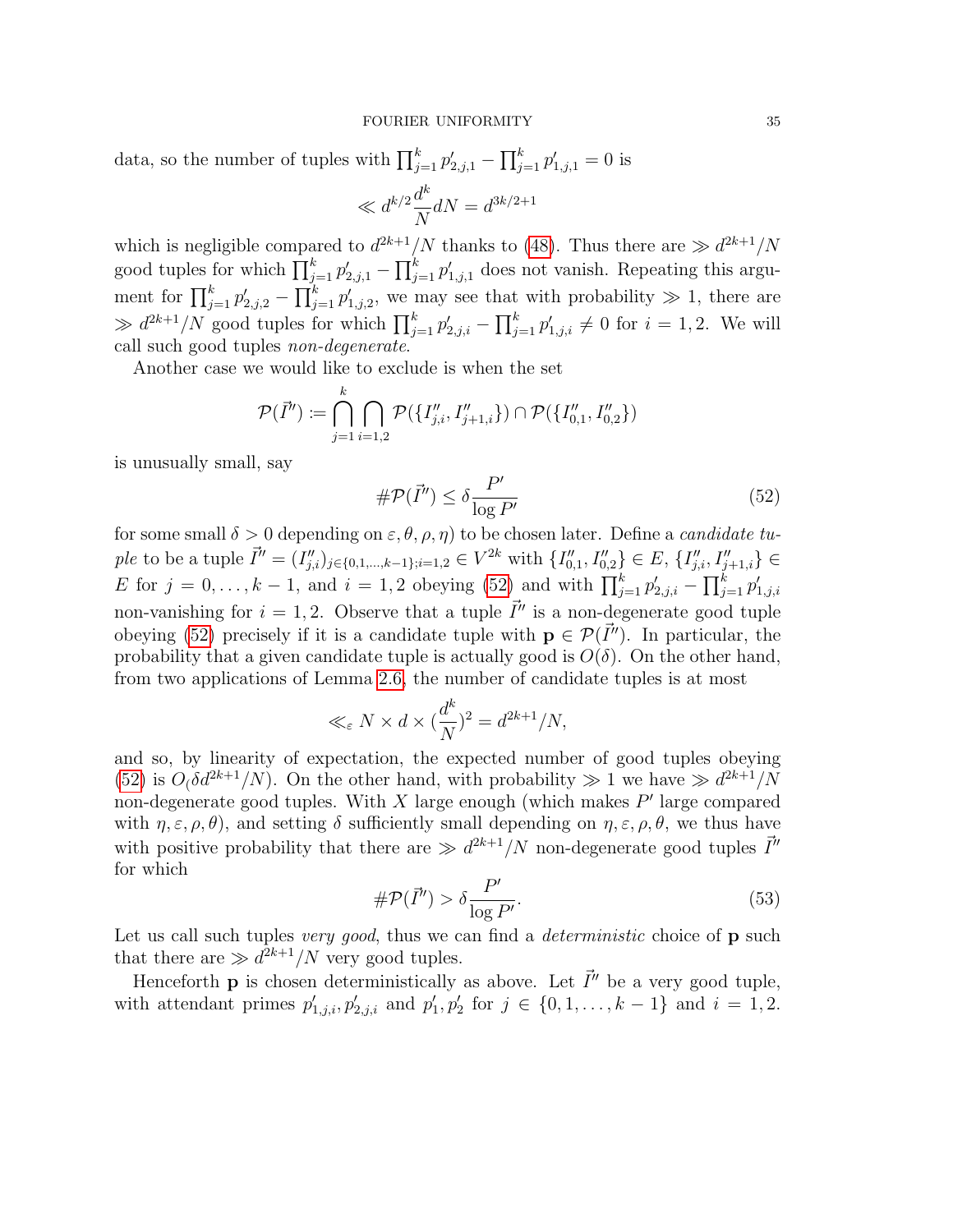From [\(47\)](#page-30-0), [\(53\)](#page-34-1) we see that there is a collection  $\mathcal{P}(\vec{I}^{\prime\prime})$  of primes in  $[P^{\prime\prime}/2, P^{\prime\prime}]$  of cardinality

$$
\#\mathcal{P}(\vec{I}'') \gg \frac{P'}{\log P'}
$$

such that

$$
p'_{2,j,i} \alpha''_{I''_{j,i}} - p'_{1,j,i} \alpha''_{I''_{j+1,i}} = O\left(\frac{(P')^2 P''}{H}\right) \mod p''
$$

and

$$
p'_2 \alpha''_{I''_{0,1}} - p'_1 \alpha''_{I''_{0,2}} = O_{\eta} \left( \frac{(P')^2 P''}{H} \right) \mod p''
$$

for all  $p'' \in \mathcal{P}(\vec{I}'')$ ,  $j \in \{0, 1, \ldots, k-1\}$ , and  $i = 1, 2$ . For X large enough, the error term  $O_{\eta}(\frac{(P')^2 P''}{H})$  $\frac{H^2 P^m}{H}$ ) is less than 1/2 in magnitude; thus the nearest integer to  $p_{2,j,i}^{\prime}\alpha_I^{\prime\prime}$  $\frac{y}{I_{j,i}^{\prime\prime}}-p_{1,j,i}^{\prime} \alpha_{I_j}^{\prime\prime}$  $I''_{j+1,i}$  is divisible by all the primes in  $\mathcal{P}(\vec{I}'')$ , and is hence divisible by the product  $Q := \prod_{p'' \in \mathcal{P}(\vec{I}'')} p''$  of all the primes. Thus

$$
p'_{2,j,i} \alpha''_{I''_{j,i}} - p'_{1,j,i} \alpha''_{I''_{j+1,i}} = O\left(\frac{(P')^2 P''}{H}\right) \text{ mod } Q
$$

for all  $j = 0, 1, \ldots, k - 1$  and  $i = 1, 2$  and similarly

<span id="page-35-1"></span>
$$
p_2' \alpha_{I''_{0,1}}'' - p_1' \alpha_{I''_{0,2}}'' = O\left(\frac{(P')^2 P''}{H}\right) \text{ mod } Q. \tag{54}
$$

We multiply the former equation by  $\prod_{0 \leq j' < j} p'_{1,j',i} \prod_{j < j' < k} p'_{2,j',i}$  and sum the telescoping series for  $j = 0, \ldots, k - 1$  to conclude that

$$
\left(\prod_{j=0}^{k-1} p'_{2,j,i}\right) \alpha''_{I''_{0,i}} - \left(\prod_{j=0}^{k-1} p'_{1,j,i}\right) \alpha''_{I''_{0,i}} = O\left(\frac{(P')^{k+1} P''}{H}\right) \text{ mod } Q.
$$

This implies that

<span id="page-35-0"></span>
$$
q_i \alpha_{I''_{0,i}}'' = O\left(\frac{(P')^{k+1} P''}{H}\right) \text{ mod } Q \tag{55}
$$

for  $i = 1, 2$ , where  $q_i$  is the non-negative integer

$$
q_i := \left| \prod_{j=1}^k p'_{2,j,i} - \prod_{j=1}^k p'_{1,j,i} \right|.
$$

As  $\vec{I}''$  is non-degenerate,  $q_i$  is strictly positive. From [\(51\)](#page-33-1) we conclude that

$$
1 \le q_i \ll d^2.
$$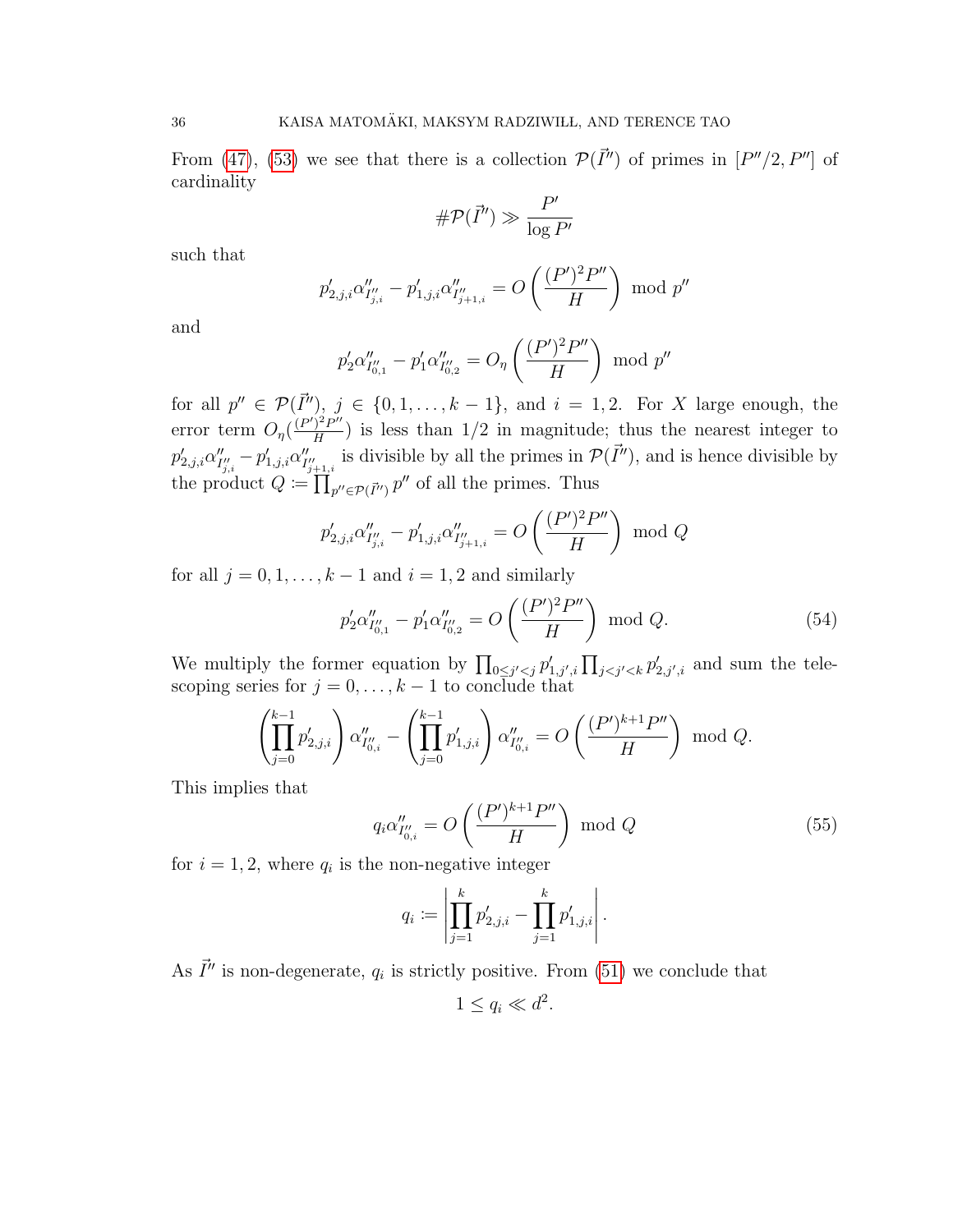From [\(55\)](#page-35-0), we may write

<span id="page-36-0"></span>
$$
\alpha_{I''_{0,i}}'' = \frac{b_i}{q_i} Q + O\left(\frac{(P')^{k+1} P''}{H}\right) \text{ mod } Q \tag{56}
$$

for  $i = 1, 2$  and some integers  $b_1, b_2$ . Inserting this into [\(54\)](#page-35-1), we conclude that

$$
\left(p_2' \frac{b_1}{q_1} - p_1' \frac{b_2}{q_2}\right) Q = O\left(\frac{(P')^{k+2} P''}{H}\right) \text{ mod } Q
$$

or equivalently

$$
p_2' \frac{b_1}{q_1} - p_1' \frac{b_2}{q_2} = O\left(\frac{(P')^{k+2} P''}{QH}\right) \mod 1.
$$

The left-hand side is a rational of denominator at most  $O(d^4)$ . Meanwhile, since  $\mathcal{P}(\vec{I}'')$  has cardinality  $\gg \frac{P'}{\log P'} \gg X^{\varepsilon^2}/\log X$ , we have

<span id="page-36-2"></span>
$$
Q \gg \exp(cX^{\varepsilon^2})\tag{57}
$$

for some  $c > 0$  depending on  $\varepsilon, \rho, \theta, \eta$ . Thus the expression  $O(\frac{(P')^{k+2}P''}{QH})$  is far smaller than the denominator on the left-hand side, and hence

$$
p_2' \frac{b_1}{q_1} - p_1' \frac{b_2}{q_2} = 0 \mod 1.
$$

Since we can modify  $\frac{b_1}{q_1}$  and  $\frac{b_2}{q_2}$  by arbitrary integers without affecting the claimed properties, and  $p'_1, p'_2$  are distinct, we may in fact assume without loss of generality that

$$
p_2' \frac{b_1}{q_1} - p_1' \frac{b_2}{q_2} = 0,
$$

thus we can write  $\frac{b_i}{q_i} = \frac{ap'_i}{q}$  for some integer a, some  $1 \le q \ll d^2$ , and for  $i = 1, 2$ . In particular, from [\(56\)](#page-36-0) we have

$$
\alpha_{I''_{0,i}}'' = \frac{ap'_i}{q}Q + O\left(\frac{(P')^{k+1}P''}{H}\right) \text{ mod } Q
$$

for  $i = 1, 2$ ; from [\(48\)](#page-31-2) we thus have

$$
\alpha_{I''_{0,i}}'' = \frac{ap'_i}{q}Q + O\left(d^3P'' \cdot \frac{X}{H^2}\right) \text{ mod } Q.
$$

We can then write

$$
\alpha''_{I''_{0,1}} = \frac{ap'_1}{q}Q + \frac{T}{x_{I''_{0,1}}} \text{ mod } Q
$$

for some real number

<span id="page-36-1"></span>
$$
T = O\left(d^3 P'' \cdot \frac{X^2}{H^2}\right),\tag{58}
$$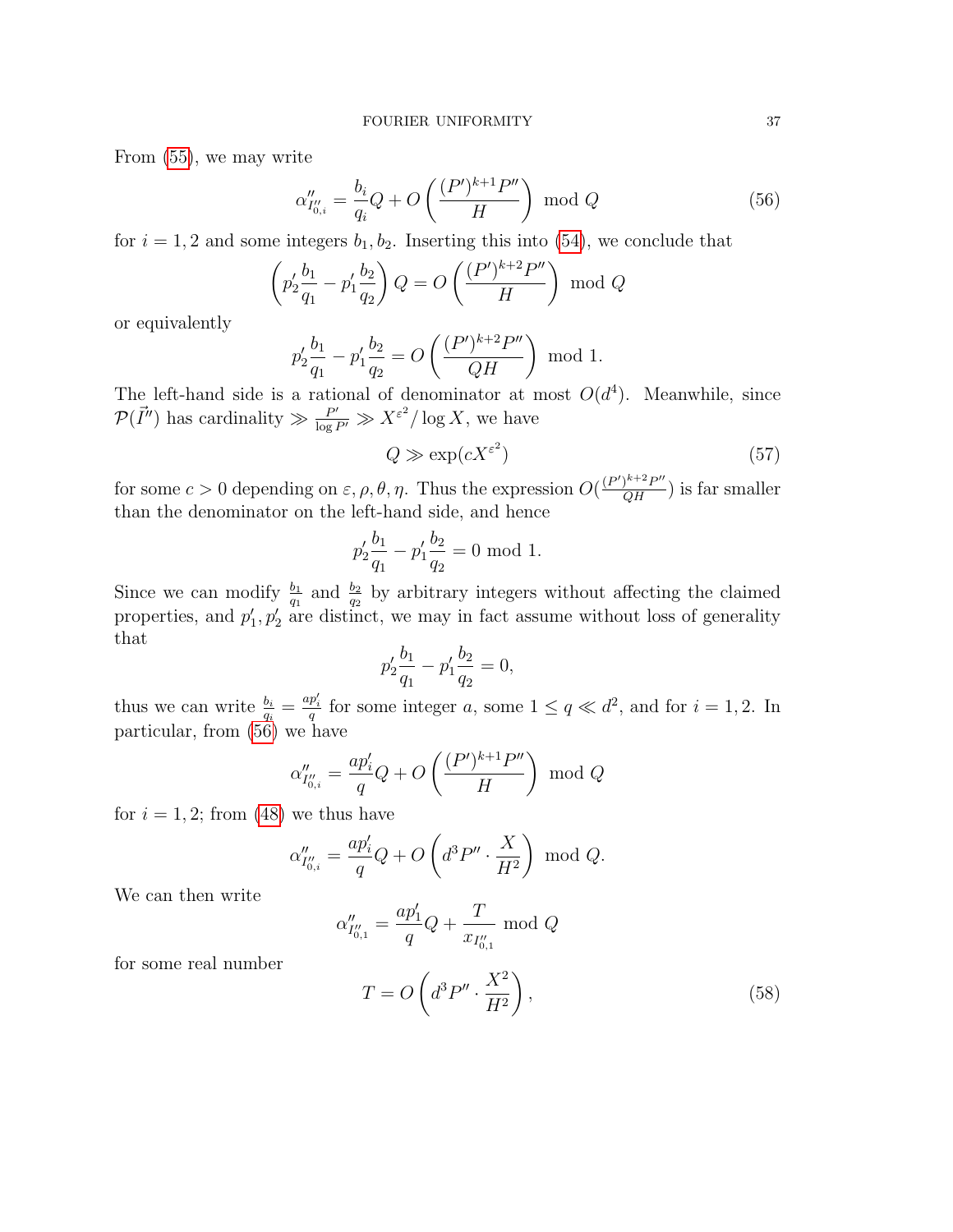and we then write

$$
\alpha''_{I''_{0,2}}=\frac{ap'_2}{q}Q+\frac{T}{x_{I''_{0,2}}}+\theta \ \text{mod} \ Q
$$

for some real number

<span id="page-37-0"></span>
$$
\theta = O\left(d^3 P'' \cdot \frac{X}{H^2}\right). \tag{59}
$$

Inserting these equations back into [\(54\)](#page-35-1), we obtain

$$
T\left(\frac{p_2'}{x_{I_{0,1}''}} - \frac{p_1'}{x_{I_{0,2}''}}\right) - p_1'\theta = O\left(\frac{(P')^2 P''}{H}\right) \text{ mod } Q.
$$

Since  $I_{0,2}^{\prime\prime}$  lies within  $100 \frac{H}{P^{\prime}P^{\prime\prime}}$  of  $\frac{p_1^{\prime}}{p_2^{\prime}} I_{0,1}^{\prime\prime}$ , we have

$$
x_{I''_{0,2}} = \frac{p'_1}{p'_2} x_{I''_{0,1}} + O\left(\frac{H}{P'P''}\right)
$$

and hence by [\(58\)](#page-36-1)

$$
p_1'\theta = O\left(\frac{d^3}{H} + \frac{(P')^2 P''}{H}\right) \text{ mod } Q.
$$

Combining this with [\(59\)](#page-37-0), [\(57\)](#page-36-2) we conclude that

$$
\theta = O\left(\frac{d^3}{H} + \frac{(P')^2 P''}{H}\right)
$$

and thus

$$
\alpha''_{I''_{0,i}} = \frac{ap'_i}{q}Q + \frac{T}{x_{I''_{0,i}}} + O\left(\frac{d^3}{H} + \frac{(P')^2 P''}{H}\right) \text{ mod } Q
$$

for  $i = 1, 2$ .

Finally, by two applications of Lemma [2.6,](#page-19-2) each pair  $(I''_{0,1}, I''_{0,2})$  is associated to at most  $(O(\frac{d^k}{N}))$  $\frac{d^k}{N}$ ))<sup>2</sup> very good tuples; since there are  $\gg d^{2k+1}/N$  such tuples, the number of pairs  $(\tilde{I}_{0,1}^{"}, I_{0,2}^{"})$  that arise in this fashion is

$$
\gg \frac{d^{2k+1}/N}{(\frac{d^k}{N})^2} \gg dN \gg \frac{X}{H} \left(\frac{P'}{\log P'}\right)^2.
$$

The claim follows.  $\Box$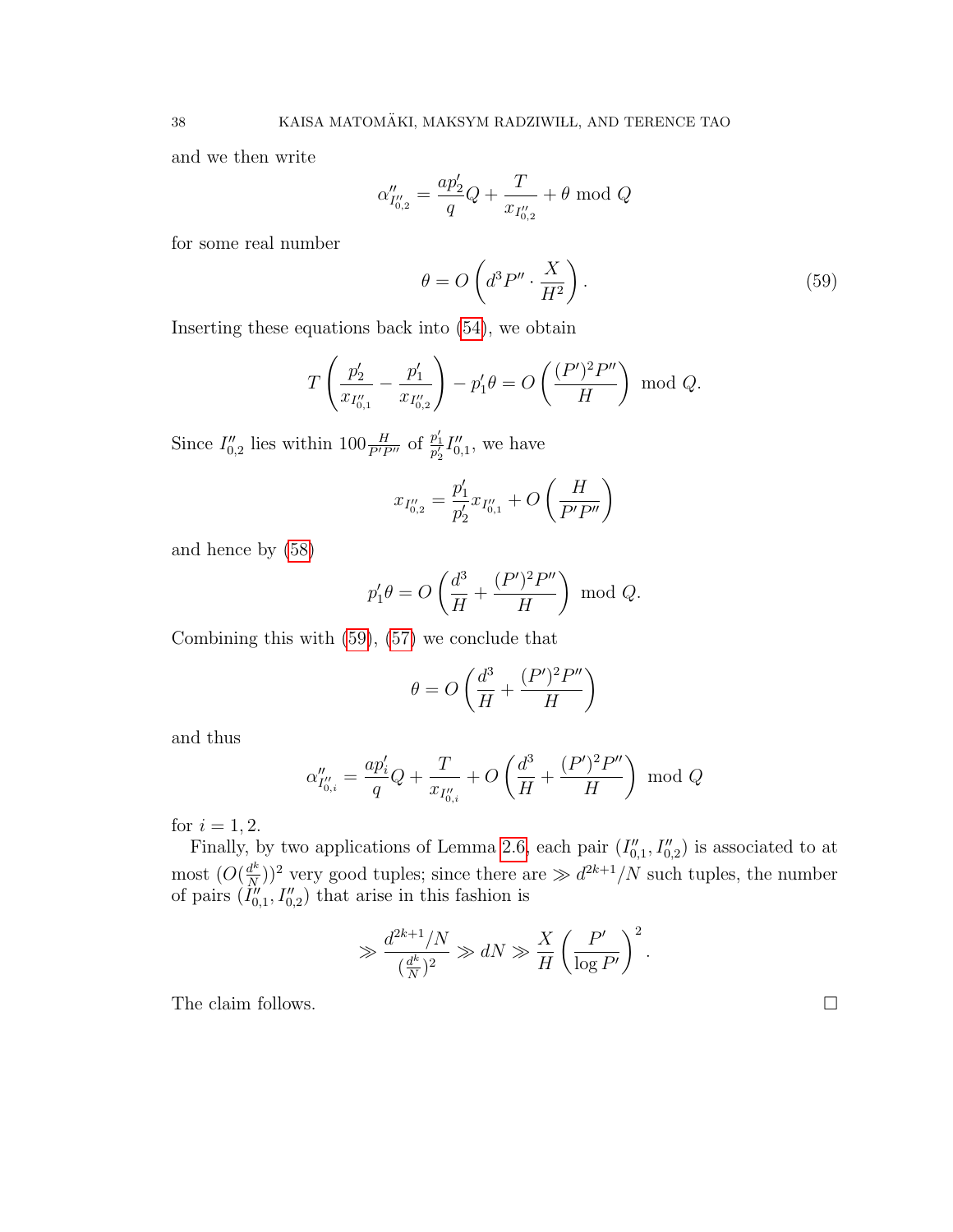### FOURIER UNIFORMITY 39

# 5. GLOBAL STRUCTURE OF  $\alpha''$

<span id="page-38-0"></span>Proposition [4.1](#page-29-2) gives some control on  $\alpha''$ , but it is currently "local" because the parameters  $T, q$  that arise in this control depend on the pair  $I''_1, I''_2$ . Fortunately, one can use the "mixing" or "ergodicity" properties of the graph of such pairs to convert this local control to global control. To do this we first need a lemma.

<span id="page-38-2"></span>**Lemma 5.1** (Mixing lemma). Let  $\theta$ ,  $\eta$ , X, H, f,  $\rho$ ,  $\varepsilon$ , P', P'',  $\mathcal{I}''$ ,  $\alpha''$  be as in Proposi-tion [3.2.](#page-25-0) We allow implied constants to depend on  $\theta$ ,  $\eta$ ,  $\rho$ ,  $\varepsilon$ . Let  $\mathcal{A}_1$ ,  $\mathcal{A}_2$  be two subsets of  $\mathcal{I}''$ . Then the number of quadruplets  $(I''_1, I''_2, p'_1, p'_2)$  with  $I''_1 \in \mathcal{A}_1, I''_2 \in \mathcal{A}_2$ ,  $p'_1, p'_2$ primes in  $[P', 2P']$ , and  $I''_1$  lying within  $100 \frac{H}{P'P''}$  of  $\frac{p'_2}{p'_1} I''_2$  is

<span id="page-38-1"></span>
$$
\ll (\# \mathcal{A}_1)(\# \mathcal{A}_2) \frac{H}{X} \left(\frac{P'}{\log P'}\right)^2 + (\# \mathcal{A}_1)^{1/2} (\# \mathcal{A}_2)^{1/2} \left(\frac{P'}{\log P'}\right)^2 \log^{-100} P'. \tag{60}
$$

*Proof.* Let  $\psi : \mathbb{R} \to \mathbb{R}$  be a non-negative Schwartz function whose Fourier transform  $\hat{\psi}(\xi) \coloneqq \int_{\mathbb{R}} \psi(x) e(-x\xi) dx$  is supported on [-1, 1]. Observe that if  $(I''_1, I''_2, p'_1, p'_2)$  is a quadruplet of the required form, then

$$
\psi\left(\frac{X}{H}\left(\log x_{I_2''}-\log x_{I_1''}+\log p_2'-\log p_1'\right)\right)\gg 1.
$$

Thus it will suffice to bound the expression

$$
\sum_{I_1''\in\mathcal{A}_1,I_2''\in\mathcal{A}_2} \sum_{p_1',p_2'\in[P',2P']} \psi\left(\frac{X}{H}\left(\log x_{I_2''}-\log x_{I_1''}+\log p_2'-\log p_1'\right)\right)
$$

by [\(60\)](#page-38-1). Using the Fourier inversion formula  $\psi(x) = \int_{\mathbb{R}} \hat{\psi}(\xi) e(x\xi) d\xi$ , we can write this expression as

$$
\int_{\mathbb{R}} \hat{\psi}(\xi) \left( \sum_{I'' \in \mathcal{A}_1} e\left(\frac{X}{H} \cdot \xi \log x_{I''}\right) \right) \cdot \sum_{I'' \in \mathcal{A}_2} e\left(\frac{X}{H} \cdot \xi \log x_{I''}\right) \cdot \left| \sum_{p' \in [P', 2P']} e\left(\frac{X}{H} \cdot \xi \log p'\right) \right|^2 d\xi,
$$

which after a change of variable can be bounded by

$$
\ll \frac{H}{X} \int_{|\xi| \le \frac{X}{H}} |S_1(\xi)||S_2(\xi)||T(\xi)|^2 d\xi
$$

where

$$
S_i(\xi) \coloneqq \sum_{I'' \in \mathcal{A}_i} e(\xi \log x_{I''})
$$

for  $i = 1, 2$  and

$$
T(\xi) := \sum_{p \in [P', 2P']} p^{2\pi i \xi}.
$$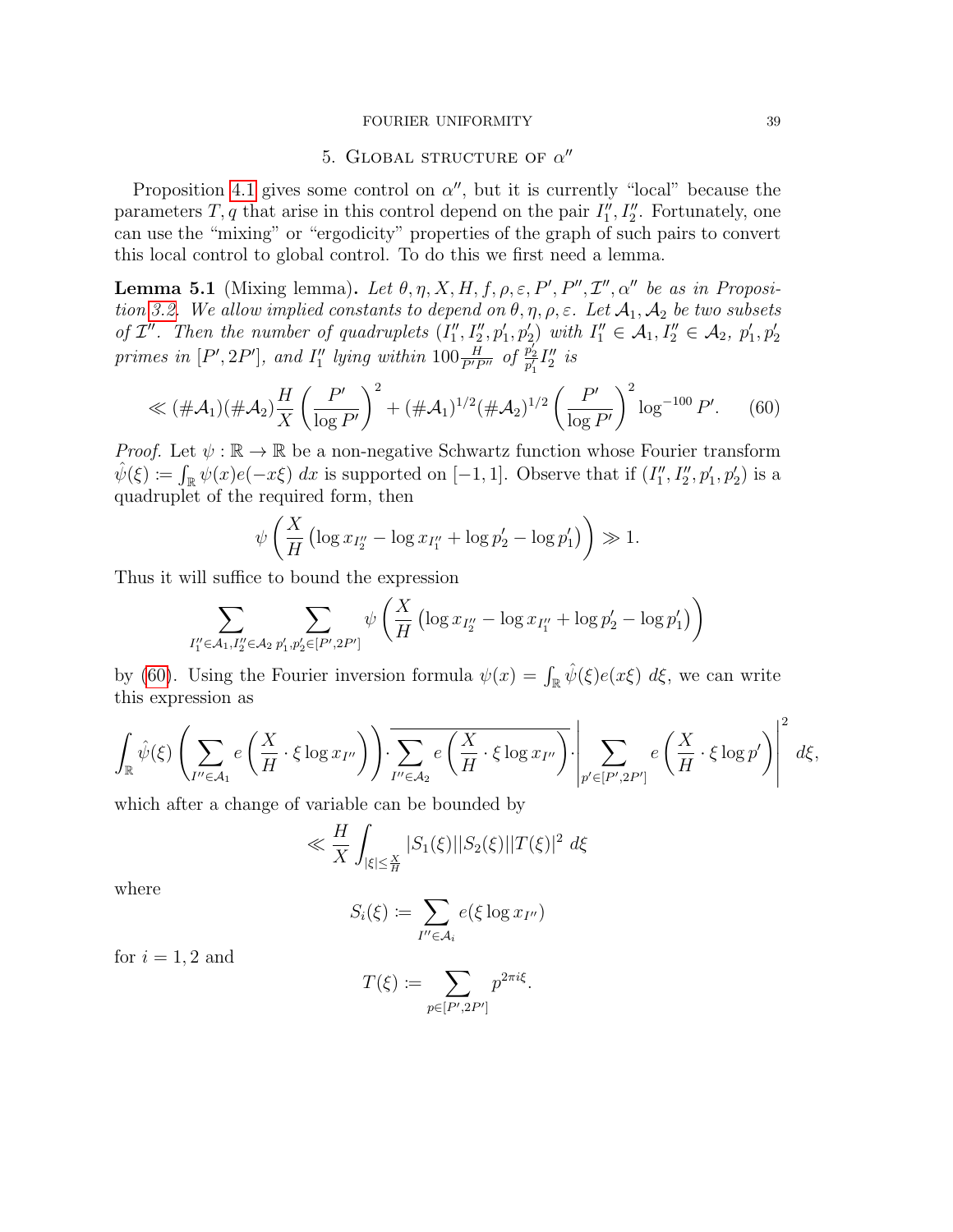From the triangle inequality we have

$$
\sup_{\xi \in \mathbb{R}} |S_i(\xi)| \ll \#\mathcal{A}_i
$$

while from the large sieve inequality (Lemma [2.3\)](#page-17-2) we have

$$
\int_{|\xi| \leq \frac{X}{H}} |S_i(\xi)|^2 \ll \# \mathcal{A}_i \frac{X}{H}.
$$

Furthermore from [\[22,](#page-50-22) Lemma 2] we have

$$
T(\xi) \ll \frac{P'}{\log P'} \left( \frac{1}{1+|\xi|} + \log^{-100} P' \right).
$$

for  $|\xi| \leq \frac{X}{H}$ . The claim now follows from the triangle inequality and the Cauchy-Schwarz inequality.  $\Box$ 

Using this lemma, we have the following tool for converting local approximate constancy to global approximate constancy. The corollary will allow us to show that many of the intervals  $I''$  in Proposition [4.1](#page-29-2) share essentially same values of T and q.

<span id="page-39-2"></span>**Corollary 5.2** (Approximate ergodicity). Let  $\theta$ ,  $\eta$ , X, H, f,  $\rho$ ,  $\varepsilon$ , P', P'', I'',  $\alpha''$  be as in Proposition [3.2.](#page-25-0) We allow implied constants to depend on  $\theta, \eta, \rho, \varepsilon$ . Let  $M, K, \delta > 0$ . Let  $(Z, d)$  be a metric space, and let  $r > 0$  be a radius with the property that every ball of radius  $5r/2$  can contain at most M disjoint balls of radius  $r/2$ . For each  $I'' \in \mathcal{I}'$ , let  $\mathcal{F}(I'')$  be a finite subset of Z with cardinality at most K. Let S be a collection of sextuples  $(I''_1, I''_2, z_1, z_2, p'_1, p'_2)$  with  $I''_1, I''_2 \in \mathcal{I}''$  with  $z_1 \in \mathcal{F}(I''_1), z_2 \in$  $\mathcal{F}(I''_2), d(z_1, z_2) \leq r$ , and  $p'_1, p'_2$  distinct primes in  $[P', 2P']$  with  $I''_1$  lying within  $100 \frac{H}{P'P''}$  of  $\frac{p'_2}{p'_1} I''_2$ . Suppose that

<span id="page-39-0"></span>
$$
\#S \ge \delta(X/H)(P'/\log P')^2. \tag{61}
$$

Then either

<span id="page-39-1"></span>
$$
\frac{MK^3}{\delta} \gg \log^{100} P' \tag{62}
$$

or else there exists  $z_0 \in Z$  and a collection  $\mathcal T$  of pairs  $(I'', z)$  with  $I'' \in \mathcal I$ ,  $z \in \mathcal F(I'')$ , and  $d(z, z_0) \leq 2r$  such that

$$
\#\mathcal{T}\gg \frac{\delta}{MK^3}\frac{X}{H}
$$

,

and such that there are  $\gg \frac{\delta^2}{MR}$  $\overline{MK^4}$ X  $\frac{X}{H}(P'/\log P')^2$  sextuples  $(I''_1, I''_2, z_1, z_2, p'_1, p'_2) \in S$  such that  $(I''_1, z_1), (I''_2, z_2)$  both lie in  $\mathcal T$ .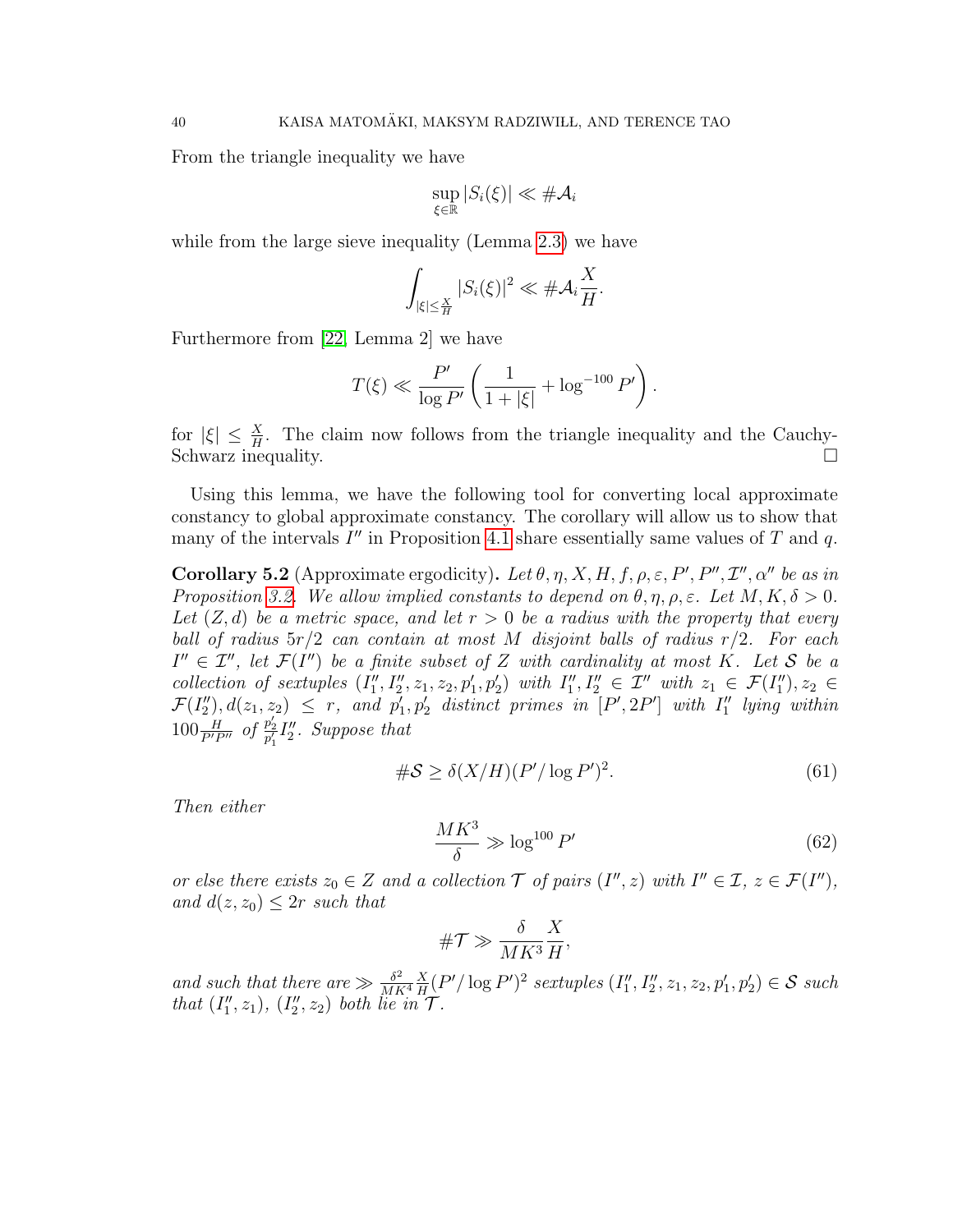*Proof.* For technical reasons we first need to refine the set S. Let  $\mathcal{T}_0$  be the set of all pairs  $(I''_1, z_1)$  with  $I''_1 \in \mathcal{I}''$  and  $z_1 \in \mathcal{F}(I'')$ . From [\(61\)](#page-39-0) we have

$$
\sum_{(I''_1, z_1)\in \mathcal{T}_0} N(I''_1, z_1) \ge \delta(X/H)(P'/\log P')^2
$$

where

$$
N(I''_1, z_1) := \#\{(I''_2, z_2, p'_1, p'_2) : (I''_1, I''_2, z_1, z_2, p'_1, p'_2) \in \mathcal{S}\}.
$$

We have  $\#\mathcal{T}_0 \leq 10KX/H$ . We conclude that there is a subset  $\mathcal{T}_1$  of  $\mathcal{T}_0$  with

<span id="page-40-2"></span>
$$
N(I_1'', z_1) \gg \frac{\delta}{K} (P' / \log P')^2
$$
\n(63)

for all  $(I''_1, z_1) \in \mathcal{T}_1$ , such that

<span id="page-40-0"></span>
$$
\sum_{(I_1'', z_1)\in \mathcal{T}_1} N(I_1'', z_1) \gg \delta(X/H)(P'/\log P')^2.
$$
 (64)

Let  $\Omega$  be a maximal r-separated net in Z, thus every point in Z lies within distance r of at least one point in  $\Omega$ . From [\(64\)](#page-40-0) and the triangle inequality we conclude that

<span id="page-40-1"></span>
$$
\sum_{z_0 \in \Omega} \sum_{\substack{(I''_2, z_2) \in \mathcal{T}_0 : z_2 \in B(z_0, 2r) \\ (I''_1, z_1) \in \mathcal{T}_1 : z_1 \in B(z_0, r)}} \sum_{\substack{p'_1, p'_2 \in [P', 2P'] \\ \text{dist}(I''_1, \frac{p'_2}{p'_1} I''_2) \le 100 \frac{H}{P' P''}}} 1 \gg \delta(X/H) (P'/\log P')^2. \tag{65}
$$

If we define

$$
\mathcal{A}_1(z_0) \coloneqq \{I''_1 \in \mathcal{I}'' : \exists z_1 \in B(z_0, r) \text{ such that } (I''_1, z_1) \in \mathcal{T}_1\}
$$

and

$$
\mathcal{A}_2(z_0) := \{I''_2 \in \mathcal{I}'' : \exists z_2 \in B(z_0, 2r) \text{ such that } (I''_2, z_2) \in \mathcal{T}_0\}
$$

then the left-hand side of [\(65\)](#page-40-1) is bounded by

$$
K^{2} \sum_{z_{0} \in \Omega} \sum_{\substack{I''_{1} \in \mathcal{A}_{1}(z_{0}) \\ I''_{2} \in \mathcal{A}_{2}(z_{0})}} \sum_{\substack{p'_{1}, p'_{2} \in [P', 2P'] \\ \text{dist}(I''_{1}, \frac{p'_{2}}{p'_{1}} I''_{2}) \le 100 \frac{H}{P'} \\ \text{dist}(I''_{1}, \frac{p'_{1}}{p'_{1}} I''_{2}) \le 100 \frac{H}{P'}}
$$

which by Lemma [5.1](#page-38-2) is bounded by

$$
\ll K^2 \left(\frac{P'}{\log P'}\right)^2 \left(\sum_{z_0 \in \Omega} (\#\mathcal{A}_1(z_0)) (\#\mathcal{A}_2(z_0)) \frac{H}{X} + \sum_{z_0 \in \Omega} (\#\mathcal{A}_1(z_0))^{1/2} (\#\mathcal{A}_2(z_0))^{1/2} \log^{-100} P'\right).
$$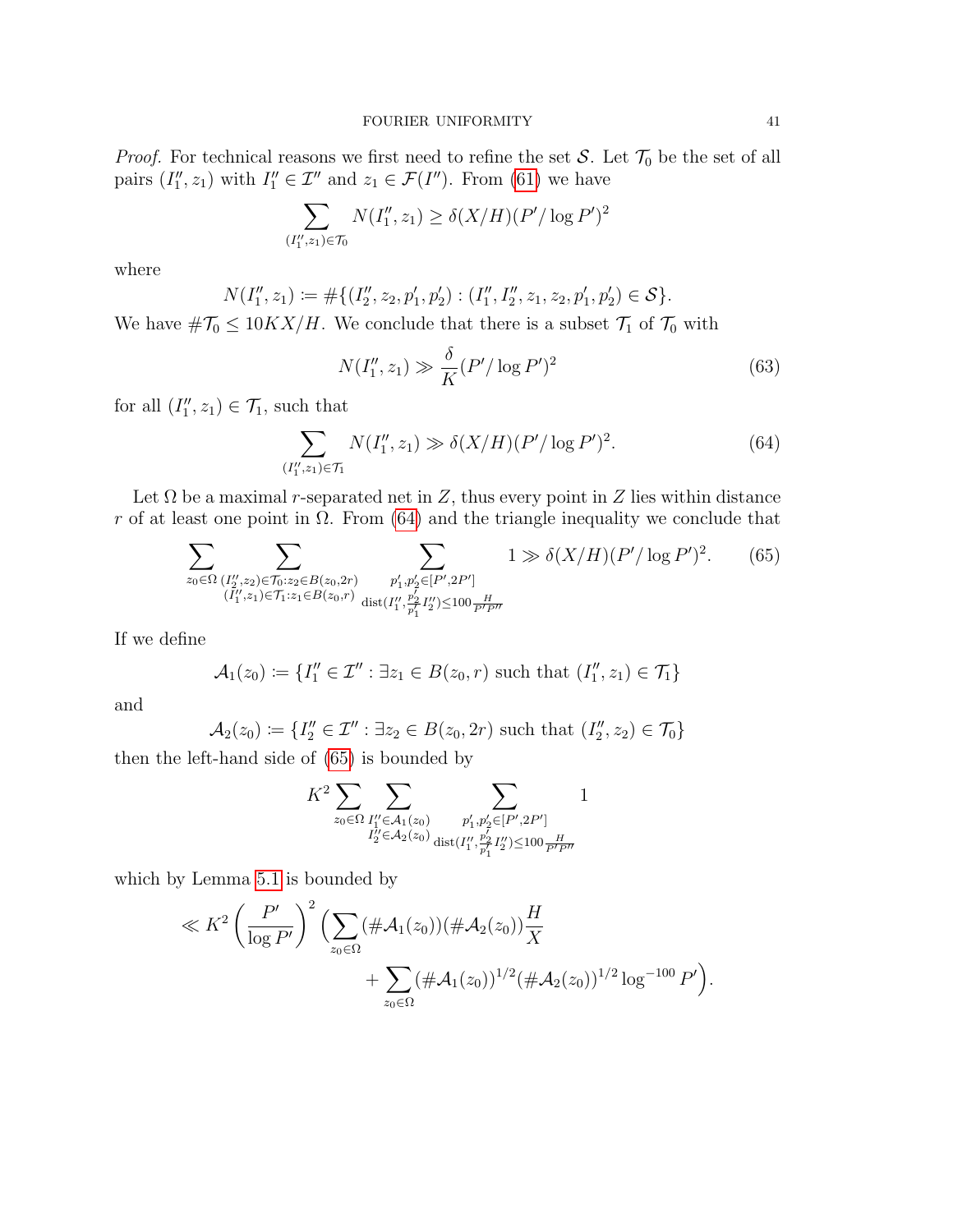Any pair  $(I_2'', z_2) \in \mathcal{T}_0$  can contribute to  $\mathcal{A}_2(z_0)$  only if  $B(z_0, r/2)$  is contained in  $B(z_2, 5r/2)$ . As the balls  $B(z_0, r/2)$  with  $z_0 \in \Omega$  are disjoint, we conclude that each such pair contributes to at most M sets  $\mathcal{A}_2(z_0)$ , and hence

$$
\sum_{z_0 \in \Omega} \# \mathcal{A}_2(z_0) \ll MK \frac{X}{H}
$$

and similarly

$$
\sum_{z_0 \in \Omega} \# \mathcal{A}_1(z_0) \ll MK \frac{X}{H}.
$$

By Cauchy-Schwarz, we may thus bound the left-hand side of [\(65\)](#page-40-1) by

$$
\ll MK^3 \frac{X}{H} \left(\frac{P'}{\log P'}\right)^2 \left(\sup_{z_0 \in \Omega} \# \mathcal{A}_1(z_0) \frac{H}{X} + \log^{-100} P'\right)
$$

and hence

$$
\sup_{z_0 \in \Omega} \# \mathcal{A}_1(z_0) \frac{H}{X} + \log^{-100} P' \gg \frac{\delta}{MK^3}
$$

Thus, either [\(62\)](#page-39-1) holds, or there exists  $z_0 \in \Omega$  with

$$
\#\mathcal{A}_1(z_0) \gg \frac{\delta}{MK^3} \frac{X}{H}
$$

Suppose the latter claim is true. If we now let  $\mathcal{T}_2$  denote the collection of those  $(I_1'', z_1) \in \mathcal{T}_1$  with  $I_1'' \in \mathcal{A}_1(z_0)$  and  $z_1 \in B(z_0, r)$ , then we have

$$
\#\mathcal{T}_2 \gg \frac{\delta}{MK^3} \frac{X}{H}
$$

From [\(63\)](#page-40-2) there exist  $\gg \frac{\delta}{MK^3}$ X H δ  $\frac{\delta}{K}(P'/\log P')^2$  sextuples  $(I''_1, I''_2, z_1, z_2, p'_1, p'_2) \in S$ such that  $(I_1'', z_1) \in \mathcal{T}_2$ . Since  $z_1 \in B(z_0, r)$  and  $d(z_1, z_2) \leq r$ , we have  $z_2 \in B(z_0, 2r)$ . Thus, if we take  $\mathcal T$  to be the collection of those  $(I''_1, z_1) \in \mathcal T_0$  with  $I''_1 \in \mathcal A_2(z_0)$  and  $z_1 \in B(z_0, 2r)$ , we obtain the claim.

Let  $\theta, \eta, X, H, f, \varepsilon, \rho, P', P'', T'', \alpha''$  be as in Proposition [3.2.](#page-25-0) Let  $\delta > 0$  be a small quantity (depending on  $\theta$ ,  $\eta$ ,  $\varepsilon$ ) which we will specify in a moment. Inspired by Proposition [4.1,](#page-29-2) define a *good quadruple* to be a quadruple  $(I'', T, q, a)$ , where I'' is an interval in  $I'' \in \mathcal{I}'', T$  is a real number with

<span id="page-41-0"></span>
$$
|T| \le \frac{1}{\delta} \frac{X^2}{H^{2-\rho}},\tag{66}
$$

.

.

.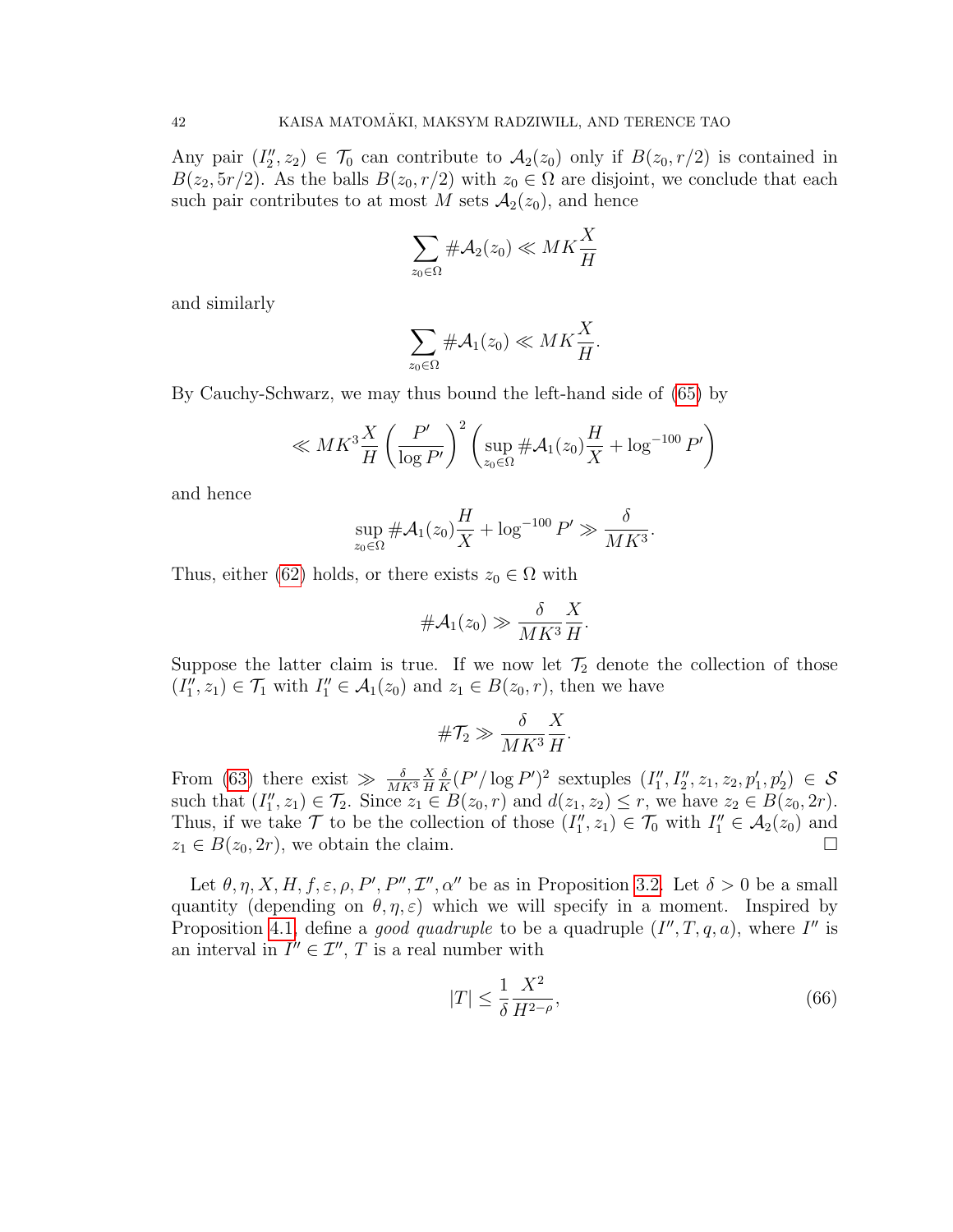#### FOURIER UNIFORMITY 43

q is a natural number with  $1 \le q \le H^{\rho}/\delta$ ,  $a \in \{0, ..., q-1\}$  is coprime to q, and there exists a real number  $\theta$  with  $|\theta| \leq \frac{1}{\delta}$  $\frac{1}{H^{1-\rho}}$  such that

<span id="page-42-0"></span>
$$
\alpha''_{I''} = \frac{T}{x_{I''}} + \frac{a}{q} \prod_{p'' \in \mathcal{P}} p'' + \theta \mod \prod_{p'' \in \mathcal{P}} p'' \tag{67}
$$

for a set P of primes in  $[P''/2, P'']$  of cardinality at least  $\delta \frac{P''}{\log P''}$ . Proposition [4.1](#page-29-2) guarantees that once  $\delta$  is chosen sufficiently small in terms of  $\theta$ ,  $\varepsilon$ ,  $\eta$ ,  $\rho$  there exist  $\gg$  X/H good quadruples. Throughout we fix  $\delta$  sufficiently small so that this holds; in particular, implied constants may now depend on  $\delta$  in addition to  $\theta$ ,  $\varepsilon$ ,  $\eta$ ,  $\rho$ .

We have some limitations on how many good quadruples can be associated to a single interval  $I''$ :

**Proposition 5.3.** Let  $\delta, \rho$  be as above, and let I'' be an interval in  $\mathcal{I}''$ . Let  $K \geq \frac{2}{\delta}$  $\frac{2}{\delta}$ , and let  $(I'', T_j, q_j, a_j)$  for  $j = 1, ..., K$  be a collection of good quadruples. Then there exist  $1 \leq j \leq j' \leq K$  with the following properties:

- (i)  $q_j = q_{j'}$ . (ii)  $a_j = a_{j'}$ .
- (iii)  $T_j = T_{j'} + O\left(\frac{X}{H^{1-\rho}}\right)$ .

*Proof.* Without loss of generality we may take  $K = \frac{2}{\delta}$  $\frac{2}{\delta}$ . For  $j = 1, ..., K$ , let  $\mathcal{P}_j$  be the set of primes in  $[P''/2, P'']$  associated to the good quadruple  $(I'', T_j, q_j, a_j)$ . Then

$$
\sum_{p'' \in [P''/2, P'']} \left( \sum_{j=1}^{K} 1_{p'' \in \mathcal{P}_j} \right) \ge K \delta \frac{P''}{\log P''} \ge 2 \frac{P''}{\log P''}
$$

and  $\sum_{j=1}^K 1_{\mathcal{P}_j} \leq K \ll 1/\delta$ . From this and the prime number theorem we conclude that  $\sum_{j=1}^K 1_{\mathcal{P}_j} \geq 2$  for at least  $\gg \frac{P''}{\log P''}$  primes in  $[P', 2P']$ ; this implies that there exist distinct indices  $j, j' \in \{1, \ldots, K\}$  such that

$$
\#(\mathcal{P}_j \cap \mathcal{P}_{j'}) \gg \frac{P''}{\log P''}.
$$

If one writes  $Q \coloneqq \prod_{p'' \in \mathcal{P}_j \cap \mathcal{P}_{j'}} p''$ , we then have

<span id="page-42-1"></span>
$$
Q \gg \exp(c_{\delta} P'') \ge \exp(c_{\delta} X^{\varepsilon^2})
$$
\n(68)

for some  $c_{\delta} > 0$ . On the other hand, from [\(67\)](#page-42-0) one has

<span id="page-42-2"></span>
$$
\alpha''_{I''} = \frac{T_j}{x_{I''}} + \frac{a_j}{q_j}Q + O\left(\frac{1}{H^{1-\rho}}\right) \text{ mod } Q \tag{69}
$$

and

<span id="page-42-3"></span>
$$
\alpha''_{I''} = \frac{T_{j'}}{x_{I''}} + \frac{a_{j'}}{q_{j'}}Q + O\left(\frac{1}{H^{1-\rho}}\right) \text{ mod } Q. \tag{70}
$$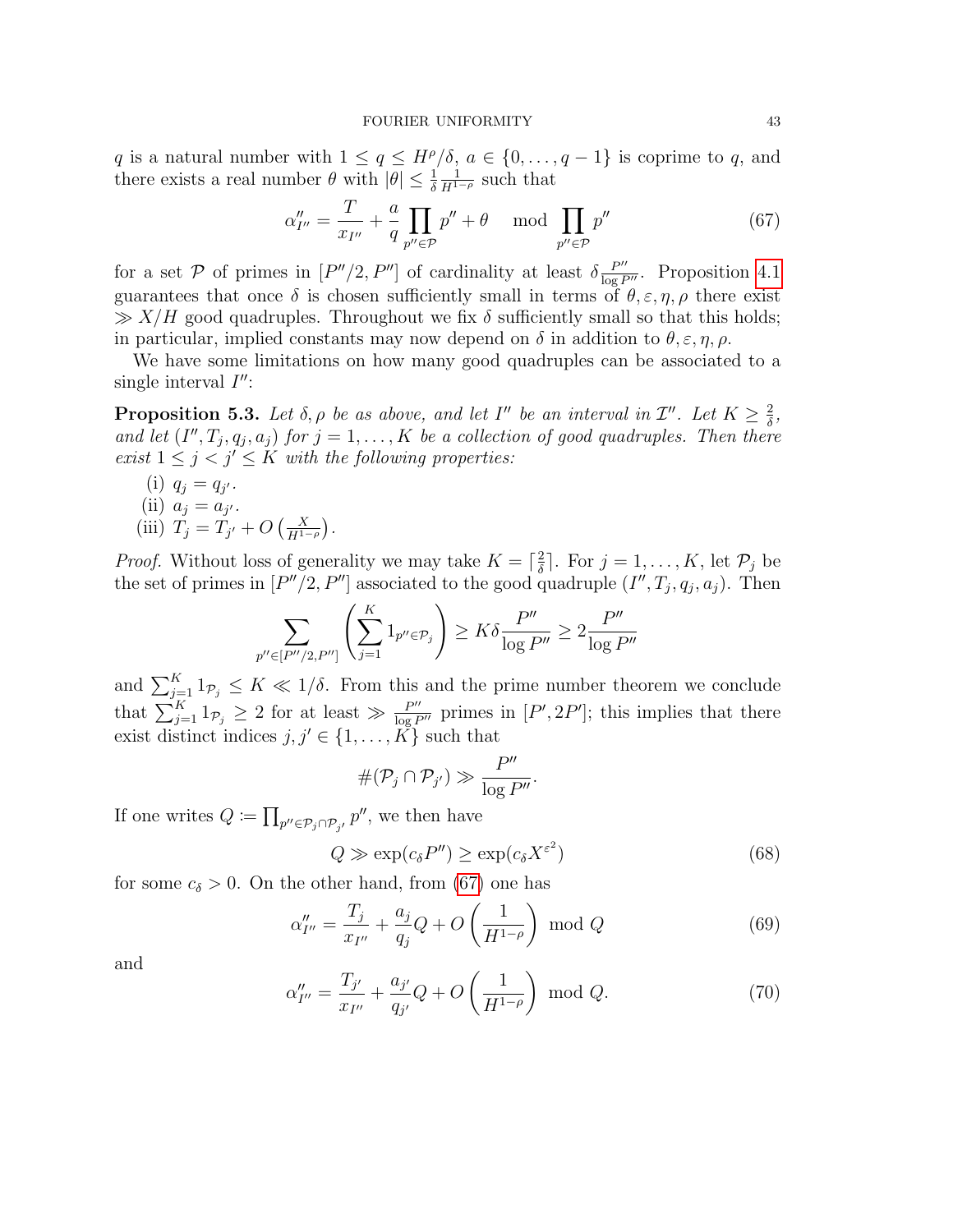In particular,

$$
\left(\frac{a_j}{q_j} - \frac{a_{j'}}{q_{j'}}\right)Q = O\left(\frac{X^2}{H^{2-\rho}}\right) \text{ mod } Q
$$

which when combined with [\(68\)](#page-42-1) (and noting that the denominator on the left-hand side is at most  $O_{\delta}(H^{2\rho})$  forces

$$
\frac{a_j}{q_j} - \frac{a_{j'}}{q_{j'}} = 0 \mod 1.
$$

Since  $a_j/q_j$  and  $a_{j'}/q_{j'}$  are in lowest terms and in [0, 1], this implies that  $a_j = a_{j'}$ and  $q_j = q_{j'}$ . Subtracting [\(69\)](#page-42-2) from [\(70\)](#page-42-3), we conclude that

$$
\frac{T_j - T_{j'}}{x_{I''}} = O\left(\frac{1}{H^{1-\rho}}\right) \text{ mod } Q;
$$

since  $|T_j - T_{j'}| \leq \frac{2}{\delta}$  $\frac{X^2}{H^{2-\rho}}$ , we conclude from [\(68\)](#page-42-1) that

$$
\frac{T_j - T_{j'}}{x_{I''}} = O\left(\frac{1}{H^{1-\rho}}\right),\,
$$

and hence  $T_j - T_{j'} \ll_{\delta} \frac{X}{H^{1-\rho}}$ . The claim follows.

From the above proposition and the greedy algorithm, we conclude

<span id="page-43-1"></span>**Corollary 5.4.** For each  $I'' \in \mathcal{I}''$ , there exists a set  $\mathcal{F}(I'')$  of triples  $(T, q, a)$  of cardinality

$$
\# \mathcal{F}(I'') \leq \frac{2}{\delta},
$$

such that, for any good quadruple  $(I'', T, q, a)$ , there exists  $T' \in \mathbb{R}$  such that  $(T', q, a) \in$  $\mathcal{F}(I'')$  and

$$
T = T' + O\left(\frac{X}{H^{1-\rho}}\right)
$$

On the other hand, Proposition [4.1](#page-29-2) provides us with a large number of quadruples:

<span id="page-43-3"></span>**Proposition 5.5.** Let  $\delta$  be as above and X sufficiently large depending on  $\delta$  and  $\varepsilon$ . All implied constants may depend on  $\varepsilon, \eta, \theta, \rho$ . Then, for  $\gg (X/H) \cdot (P'/\log P')^2$  of the pairs  $(I''_1, I''_2)$  of intervals  $(\mathcal{I}'')^2$ , there exist  $T_1, T_2, q', a'_1, a'_2$  such that  $(T_1, q', a'_1) \in$  $\mathcal{F}(I''_1)$  and  $(T_2, q', a'_2) \in \mathcal{F}(I''_2)$ , and

<span id="page-43-2"></span>
$$
T_2 = T_1 + O\left(\frac{X}{H^{1-\rho}}\right). \tag{71}
$$

.

Furthermore, for each such pair, there exist primes  $p'_1, p'_2 \in [P', 2P']$  coprime to q' such that  $I''_1$  lies within  $100 \frac{H}{P'P''}$  of  $\frac{p'_2}{p'_1}I''_2$ , and such that

<span id="page-43-0"></span>
$$
p'_2 a'_1 = p'_1 a'_2 \mod q'.\tag{72}
$$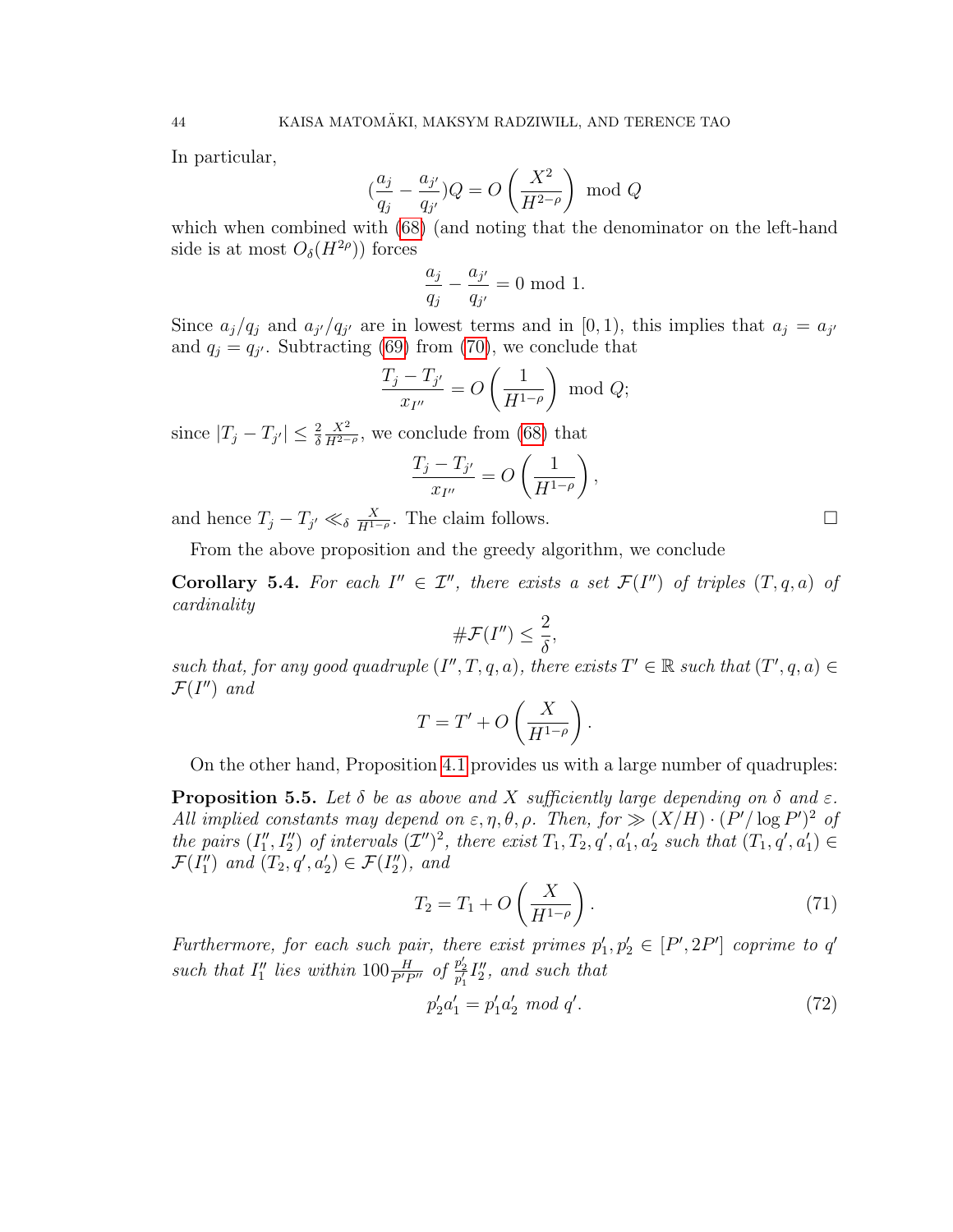Proof. This is almost immediate from Proposition [4.1;](#page-29-2) the main difficulty is that the integers a, q provided by that proposition need not be coprime.

We resolve this as follows. If  $I'' \in \mathcal{I}''$  and  $(T, q, a) \in \mathcal{F}(I'')$ , then q has at most  $O(\frac{\log X}{\log P''}) = O_{\varepsilon}(1)$  prime factors in  $[P''/2, P'']$ . Thus, for each  $I'' \in \mathcal{I}''$ , there are at most  $O(1)$  primes that divide q for some  $(T, q, a) \in \mathcal{F}(I'')$ .

Proposition [4.1](#page-29-2) provides us with  $\gg \frac{X}{H} \left( \frac{P'}{\log H} \right)$  $\frac{P'}{\log P'}\bigg)^2$  pairs  $(I''_1, I''_2)$  of intervals  $(\mathcal{I}'')^2$ , together with associated primes  $p'_1, p'_2$ , obeying the properties of that proposition. It could happen that  $p'_1$  or  $p'_2$  divides q for some  $(T, q, a)$  in  $\mathcal{F}(I''_1)$  or  $\mathcal{F}(I''_2)$ , but by the preceding paragraph, the number of times this can happen is at most  $O(\frac{X}{H})$ H  $\frac{P'}{\log P'}\Big),$ which is a negligible portion when X is large enough. Thus for  $\gg \frac{X}{H} \left( \frac{P'}{\log n} \right)$  $\frac{P'}{\log P'}\bigg)^2$  of the above pairs,  $p'_1$  or  $p'_2$  do not divide any such q.

From Proposition [4.1,](#page-29-2) we have

$$
\alpha''_{I''_j} = \frac{T}{x_{I''_j}} + \frac{a_j}{q}Q + O\left(\frac{1}{H^{1-\rho}}\right) \text{ mod } Q
$$

for  $j = 1, 2$ , where  $Q := \prod_{p'' \in \mathcal{P}(I''_1, I''_2)} p''$ . We write  $a_1/q$  in lowest terms as  $a'_1/q'$ . Then  $(I''_1, T, q', a'_1)$  is a good quadruple and  $p'_1, p'_2$  do not divide q'. From [\(46\)](#page-30-1) we may thus also write  $a_2/q$  in lowest terms as  $a'_2/q'$  and still have that [\(72\)](#page-43-0) holds. Then  $(I_2'', T, q', a_2')$  is a good quadruple, and the claim follows from Corollary [5.4.](#page-43-1)

Let Z be the collection of triples  $(T, q, a)$  with  $T \in \mathbb{R}$ ,  $q \ge 1$ , and a coprime to q, endowed with the metric<sup>[10](#page-44-0)</sup>

<span id="page-44-1"></span>
$$
d((T_1, q_1, a_1), (T_2, q_2, a_2)) \coloneqq c(\delta) \frac{H^{1-\rho}}{X} |T_1 - T_2| + 1_{q_1 \neq q_2} + \frac{1}{100} 1_{a_1 \neq a_2}.
$$
 (73)

and some sufficiently small constant  $c(\delta) > 0$  depending on  $\delta$  (and thus ultimately on  $\theta$ ,  $\eta$ ,  $\rho$ ,  $\varepsilon$ ). Let S be the collection of sextuples

$$
(I''_1, I''_2, (T_1, q', a_1), (T_2, q', a_2), p'_1, p'_2)
$$

with  $I''_1, I''_2 \in \mathcal{I}''$ ,  $(T_1, q', a_1) \in \mathcal{F}(I''_1)$ ,  $(T_2, q', a_2) \in \mathcal{F}(I''_2)$ , and  $p'_1, p'_2$  distinct primes in  $[P', 2P']$  with  $I''_1$  lying within  $100 \frac{H}{P'P''}$  of  $\frac{p'_2}{p'_1} I''_2$ , with  $p_1, p_2$  coprime to q' and obeying [\(72\)](#page-43-0) and [\(71\)](#page-43-2). In particular (for  $c(\delta)$  sufficiently small) we have

$$
d((T_1, q', a_1), (T_2, q', a_2)) \le \frac{1}{10}.
$$

<span id="page-44-0"></span><sup>&</sup>lt;sup>10</sup>The  $\frac{1}{100}$  1<sub>a1</sub> $\neq$ <sub>a<sub>2</sub></sub> term is present only to keep the metric Z from degenerating, but otherwise plays no role in the argument; if one prefers, one could drop this term and observe that Corollary [5.2](#page-39-2) also applies to degenerate metric spaces.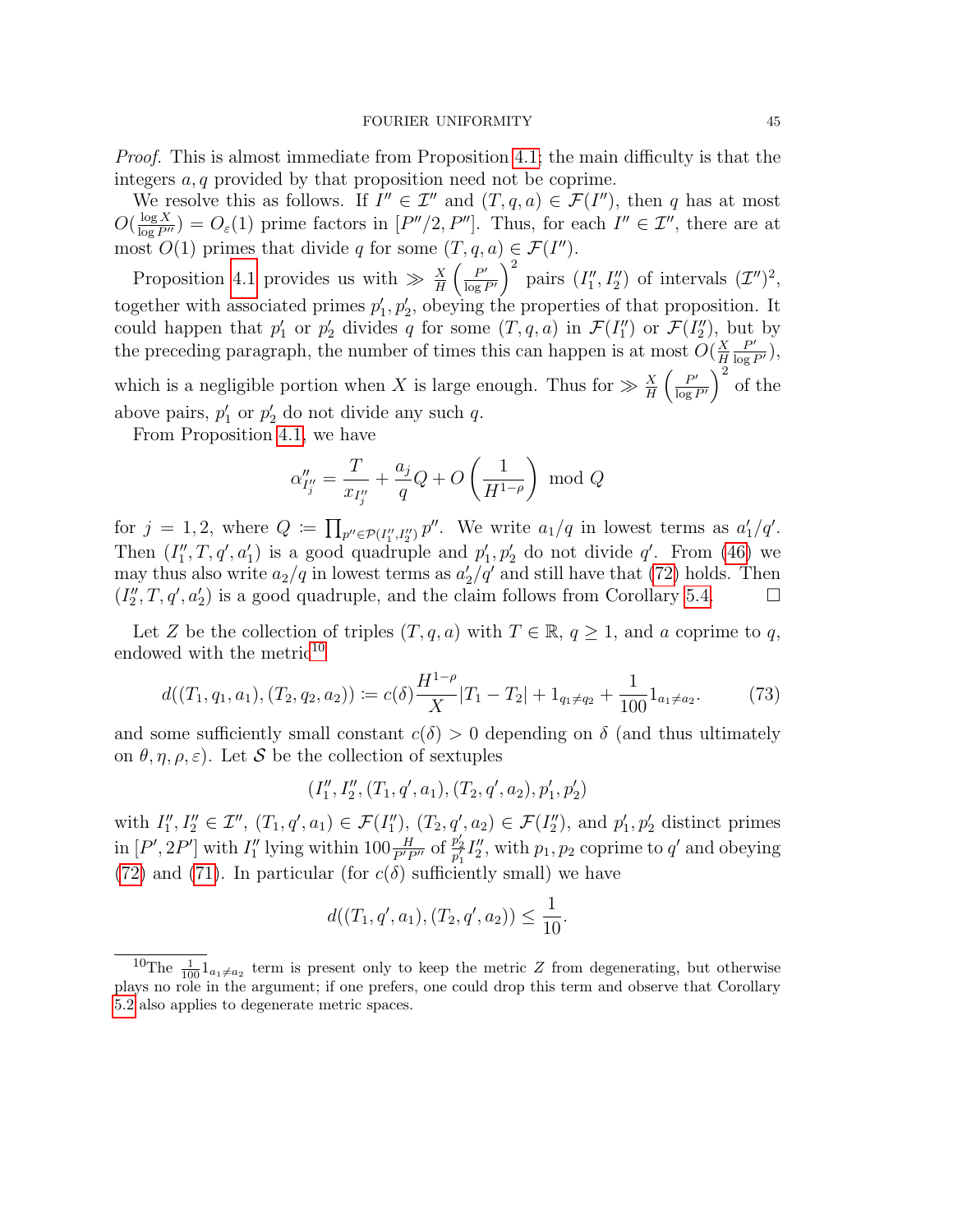From Proposition [5.5](#page-43-3) we have  $\#\mathcal{S} \gg (X/H) \cdot (P'/\log P')^2$ . Applying Corollary [5.2](#page-39-2) with  $r = \frac{1}{10}$ ,  $M = 100$ ,  $K = \frac{2}{\delta}$  $\frac{2}{\delta}$ , we conclude that there exists  $(T_0, q_0, a_0) \in Z$ and a collection  $\mathcal T$  of quadruples  $(I'', T, q, a)$  with  $I'' \in \mathcal I$ ,  $(T, q, a) \in \mathcal F(I'')$ , and  $d((T, q, a), (T_0, q_0, a_0)) \leq \frac{1}{5}$  $\frac{1}{5}$  such that

<span id="page-45-1"></span>
$$
\# \mathcal{T} \gg \frac{X}{H},\tag{74}
$$

and there are  $\gg \frac{X}{H}(P'/\log P')^2$  sextuples  $(I''_1, I''_2, (T_1, q_1, a_1), (T_2, q_2, a_2), p'_1, p'_2) \in S$ such that  $(I''_1, T_1, q_1, a_1), (I''_2, T_2, q_2, a_2)$  both lie in  $\mathcal{T}$ .

If  $(I'', T, q, a) \in \mathcal{T}$ , then  $d((T, q, a), (T_0, q_0, a_0)) \leq \frac{1}{5}$  $\frac{1}{5}$ , and hence by [\(73\)](#page-44-1) we have  $q = q_0$  and

<span id="page-45-0"></span>
$$
T = T_0 + O\left(\frac{X}{H^{1-\rho}}\right). \tag{75}
$$

From [\(66\)](#page-41-0) we thus have

<span id="page-45-2"></span>
$$
T_0 \ll \frac{X^2}{H^{2-\rho}}.\tag{76}
$$

At present  $q_0$  obeys the bounds  $1 \leq q_0 \ll H^{\rho}$ . We can improve the control on  $q_0$ significantly.

## <span id="page-45-3"></span>Proposition 5.6.  $q_0 \ll 1$ .

*Proof.* Consider the graph G whose vertex set V is the set  $\mathcal T$  as above, and whose edge set E consists of pairs  $(I''_1, T_1, q_0, a_1), (I''_2, T_2, q_0, a_2)$  in  $\mathcal T$  with

$$
(I''_1, I''_2, (T_1, q_0, a_1), (T_2, q_0, a_2), p'_1, p'_2) \in \mathcal{S}
$$

for some  $p'_1$  and  $p'_2$ . Then by the preceding dicussion G has  $\gg N$  vertices and  $\gg dN$ edges, where  $N \coloneqq X/H$  and  $d \coloneqq (P'/\log P')^2$ .

Now let  $k$  be the first even integer for which

$$
d^k \ge N^{2+\varepsilon}.
$$

Using the Blakley-Roy inequality as in Section [4,](#page-29-0) the number of  $(\frac{k}{2} + 1)$ -tuples

$$
(Q_0, \ldots, Q_{k/2}) \in V^{k/2+1}
$$

such that  $\{Q_j, Q_{j+1}\}\in E$  for  $0 \leq j \leq k/2$  is  $\gg d^{k/2}N$ . The number of possible values for the pair  $(Q_0, Q_{k/2})$  is  $O(N^2)$ . Thus by the Cauchy-Schwarz inequality, there are  $\gg d^k$  pairs of  $\frac{k+2}{2}$ -tuples of the above form with matching pairs  $(Q_0, Q_{k/2})$ . Relabeling, we conclude that there the number of  $k$ -tuples

$$
(Q_j)_{j=0,1,\dots,k-1} \in V^k
$$

such that  $\{Q_j, Q_{j+1}\}\in E$  for  $j=0,1,\ldots,k-1$  is  $\gg d^k$ . On the other hand, we may upper bound the number of such tuples in a different way, as we will now do. Writing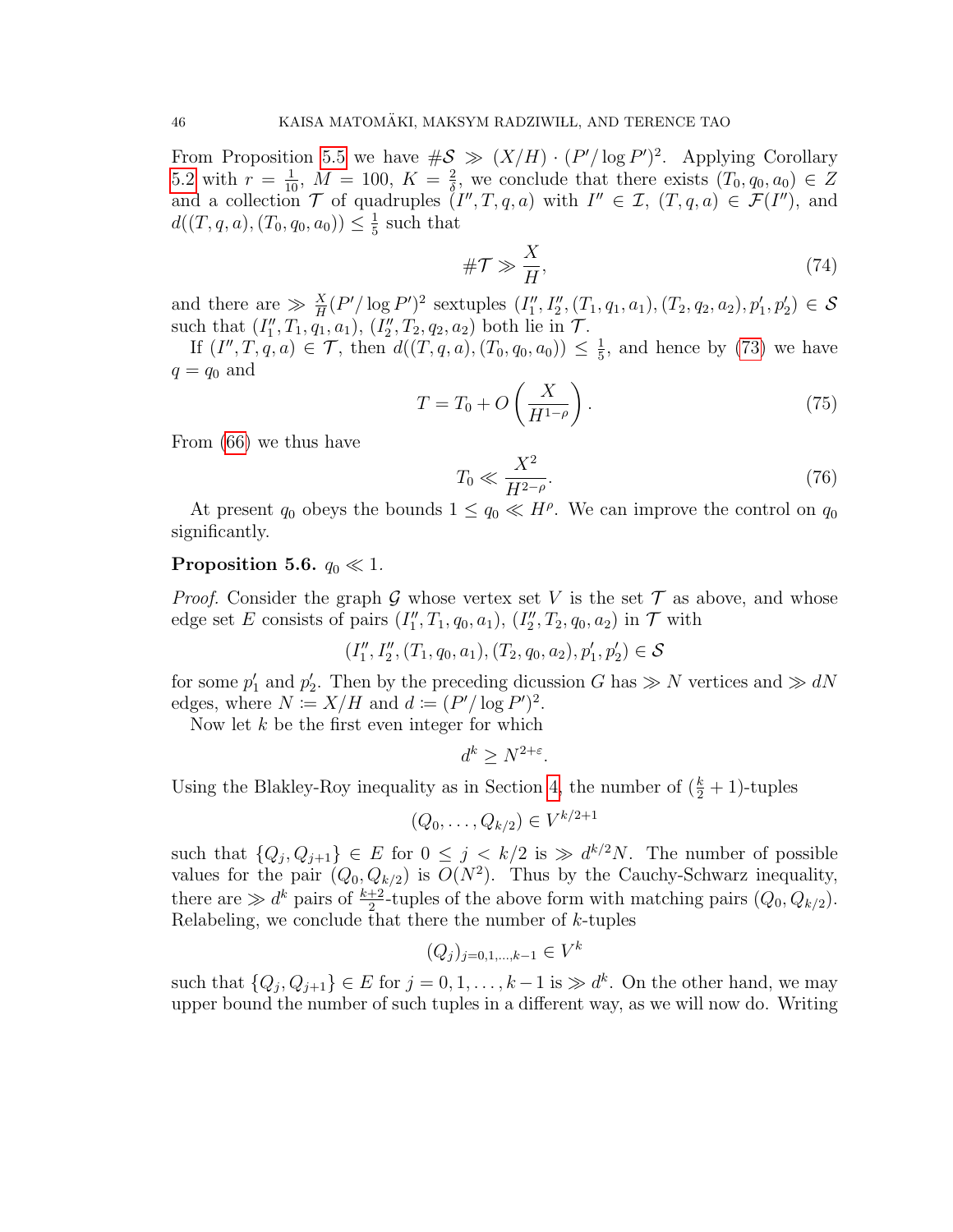$Q_j = (I''_j, T_j, q_0, a_j)$ , we see from [\(72\)](#page-43-0) that there are primes  $p'_{j,1}, p'_{j,2} \in [P', 2P']$  such that

$$
p'_{j,2}a_j = p'_{j,1}a_{j+1} \bmod q_0
$$

(with the periodic convention  $a_k = a_0$ ) and such that  $I''_j$  lies within  $100 \frac{H}{P'P''}$  of  $\frac{p'_{j,2}}{p'_{j,1}} I''_{j+1}$ for all  $j = 0, 1, \ldots, k - 1$ . From the first claim we have

$$
\prod_{j=1}^k p'_{j,2} = \prod_{j=1}^k p'_{j,1} \bmod q_0,
$$

while from the second claim we have

$$
\prod_{j=1}^k p'_{2,j} - \prod_{j=1}^k p'_{1,j} \ll \frac{(P')^k}{N}.
$$

by repeating the derivation of [\(51\)](#page-33-1). By Lemma [2.6,](#page-19-2) the number of tuples of primes  $(p'_{1,1},\ldots,p'_{k,1},p'_{1,2},\ldots,p'_{k,2})$  obeying these constraints is  $\ll \frac{d^k}{N}$  $\frac{d^k}{N} \Big( \frac{1}{a^{\frac{1}{n}}}$  $\frac{1}{q_0^{1/2}} + \frac{1}{\log}$  $\frac{1}{\log X})$ . There are  $\ll N$  choices for  $I''_1$ , and this interval and the tuple of primes determine all the other  $I''_k$ . Since all the sets  $\mathcal{F}(I''_j)$  have cardinality  $O_{\delta}(1)$ , we conclude that the number of k-tuples  $(Q_j)_{j=0,1,\dots,k-1}$  under consideration is

$$
\ll N\frac{d^k}{N}\left(\frac{1}{q_0^{1/2}}+\frac{1}{\log X}\right).
$$

Comparing the upper and lower bounds yields

$$
\frac{1}{q_0^{1/2}} + \frac{1}{\log X} \gg 1
$$

and the claim follows.

From [\(67\)](#page-42-0), [\(75\)](#page-45-0) we see that whenever  $(I'', T, q_0, a) \in \mathcal{T}$ , one has

<span id="page-46-0"></span>
$$
\alpha_{I''}'' = \frac{T_0}{x_{I''}} + \frac{b}{q_0} + O\left(\frac{1}{H^{1-\rho}}\right) \text{ mod } 1
$$
\n(77)

for some  $b \in \mathbb{Z}/q_0\mathbb{Z}$ . Since each I'' is associated to  $O(1)$  quadruples in  $\mathcal{T}$ , we conclude from [\(74\)](#page-45-1) that for  $\gg_{\varepsilon,\delta} X/H$  intervals  $I'' \in \mathcal{I}''$ , one has [\(77\)](#page-46-0) for some  $b \in \mathbb{Z}/q_0\mathbb{Z}$ .

Let  $I''$  be one of these intervals, so that (see  $(40)$ )

$$
\left|\sum_{n\in I''} f(n)e(-\alpha''_{I''}n)\right| \gg \frac{H}{P'P''}.
$$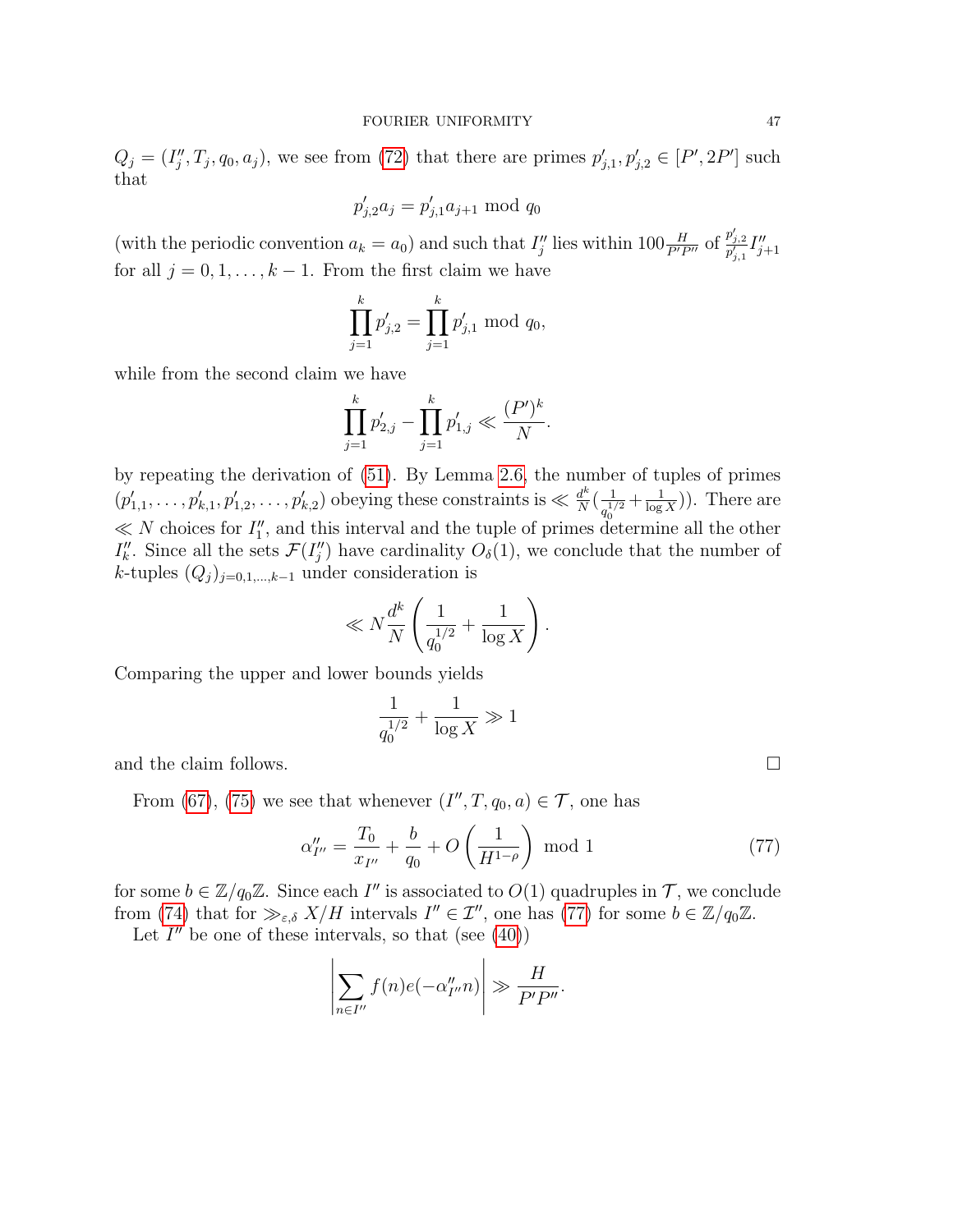Let  $H^* := \frac{H^{1-2\rho}}{P'P''}$ . We may translate I'' by any shift of size at most  $H^*$  without affecting this estimate. Averaging over such shifts, we conclude that

$$
\left| \int_{I''} \sum_{x < n \le x + H^*} f(n) e(-\alpha''_{I''} n) \, dx \right| \gg \frac{H}{P' P''} H^*
$$

and thus by the triangle inequality

$$
\int_{I''}\left|\sum_{x
$$

From [\(77\)](#page-46-0), [\(76\)](#page-45-2) and Taylor expansion, we have

$$
e(-\alpha_{I''}''(n-x) - bx/q_0) = e\left(-\frac{T_0}{x}(n-x)\right)e(bn/q_0) + O(H^{-\rho})
$$
  
=  $n^{-2\pi iT_0}x^{2\pi iT_0}e(bn/q_0) + O(H^{-\rho}).$ 

The contribution of the  $O(H^{-\rho})$  is negligible, thus

$$
\int_{I''}\left|\sum_{x
$$

Recalling  $(b, q_0) = 1$  and Proposition [5.6,](#page-45-3) we can apply a Fourier decomposition

$$
e(bn/q_0) = \sum_{q_0 = q_1 q_2} \sum_{\chi \ (q_1)} c_{b,\chi} 1_{q_2 | n} \chi(n/q_2) , \ c_{b,\chi} := \frac{1}{\varphi(q_1)} \sum_{x \ \text{mod} \ q_1} \overline{\chi}(x) e\left(\frac{bx}{q_1}\right)
$$

where  $c_{b,x} \ll 1$  and  $\chi$  ranges over Dirichlet characters of modulus  $q_1$ . From the triangle inequality, we thus have

$$
\sum_{q_0=q_1q_2} \sum_{\chi\ (q_1)} \int_{I''} \left| \sum_{x < n \leq x+H^*} f(n) n^{-2\pi i T_0} 1_{q_2|n} \chi(n/q_2) \right| \ dx \gg \frac{H}{P'P''} H^*.
$$

Summing over the  $\gg_{\varepsilon} X/H$  intervals I'', we conclude that

$$
\sum_{q_0=q_1q_2} \sum_{\chi\ (q_1)} \int_{X/10P'P''}^{10X/P'P''} \left|\sum_{x
$$

By the triangle inequality, there thus exist  $q_0 = q_1 q_2$  and  $\chi$  ( $q_1$ ) such that

$$
\int_{X/10P'P''}^{10X/P'P''}\left|\sum_{x
$$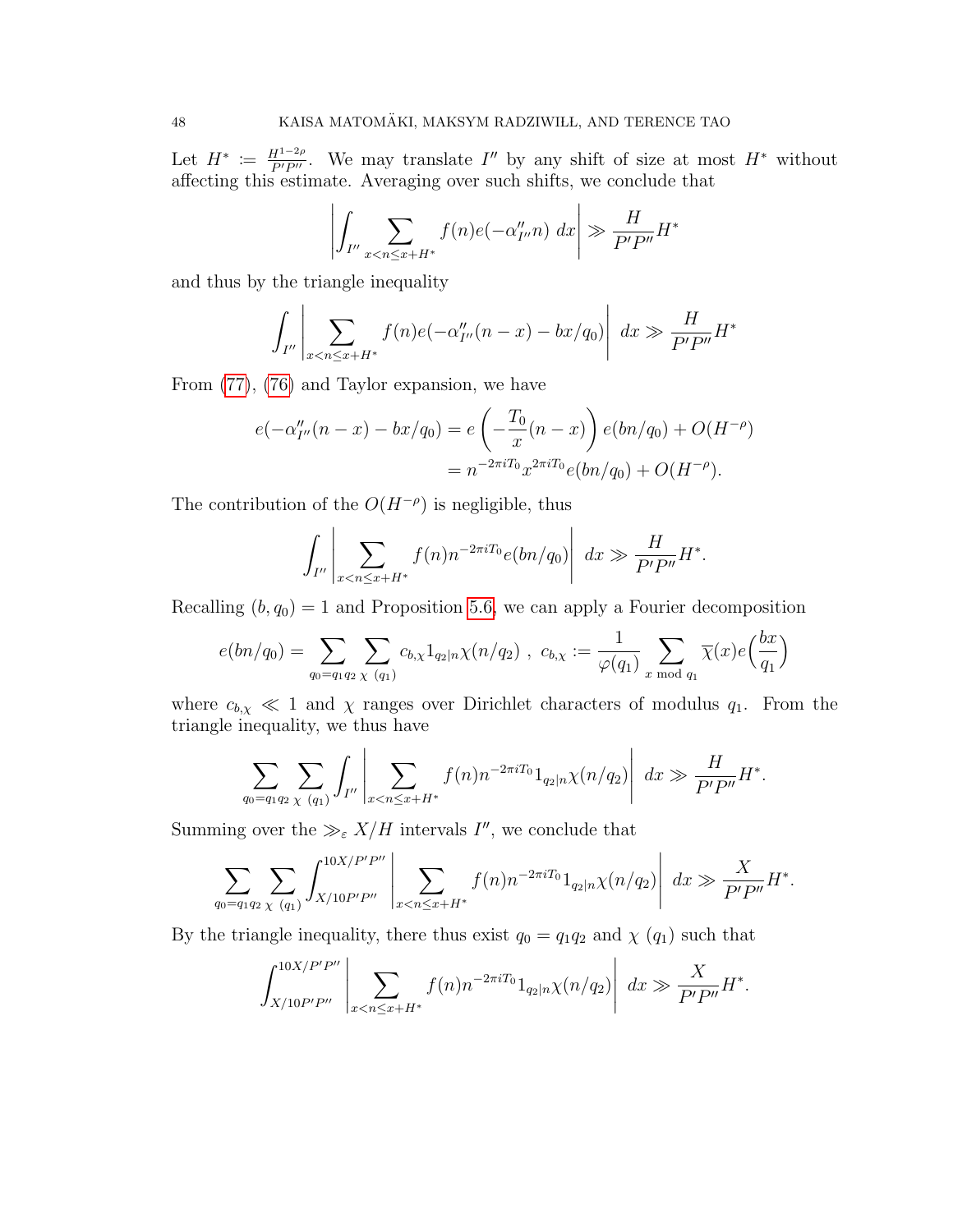Writing  $n = dm$  with  $d|q_2^{\infty}$  and  $(m, q_2) = 1$  we obtain by the triangle inequality

$$
\sum_{\substack{d|q_2^{\infty} \\ q_2|d}} \int_{X/10P'P''}^{10X/P'P''} \left| \sum_{\substack{x < dn \le x+H^* \\ (n,q_2)=1}} f(n)n^{-2\pi i T_0} \chi(n) \right| dx \gg \frac{X}{P'P''}H^*.
$$

where  $d|q_2^{\infty}$  means that all the prime factors of d are also prime factors of  $q_2$ . Since  $\sum_{d|q_2^{\infty}} d^{-1} \ll 1$  there exists an natural number  $d = O(1)$  such that,

$$
\int_{X/10dP'P''}^{10X/dP'P''}\left|\sum_{\substack{x
$$

Therefore by [\[24,](#page-50-2) Proposition A.3] we have  $\mathbb{D}(f1_{(n,q_2)=1}n^{-2\pi i T_0}\chi;T';Q)\ll 1$  for some  $Q \ll 1$  and  $|T'| \ll X$ . Therefore  $\mathbb{D}(f; T; Q) \ll 1$  for some  $|T| \ll X^2/H^{2-\rho}$  and  $Q \ll 1$  as claimed.

## 6. Proof of Corollary [1.5](#page-4-2) and Corollary [1.3](#page-3-0)

<span id="page-48-0"></span>Now we prove Corollary [1.5](#page-4-2) and Corollary [1.3.](#page-3-0) It is enough to prove the former corollary since, for any fixed  $Q > 0$  and  $A > 0$ , we have  $\mathbb{D}(\lambda; X^A; Q) \to \infty$  as  $X \to \infty$ by the Vinogradov-Korobov zero-free region [\[29,](#page-51-8) §9.5].

We restrict attention to the correlation for  $f(n)a(n + h)b(n + 2h)$ , as the other two correlations are handled similarly. The proof proceeds along classical lines by noticing that

$$
\sum_{|h| \le H} \left( 1 - \frac{|h|}{H} \right) f(n) a(n+h) b(n+2h)
$$

$$
= \frac{1}{H} \int_1^X \int_0^1 S_{x,f}(\alpha) S_{x,b}(\alpha) S_{x,a}(-2\alpha) d\alpha dx + O(H) \tag{78}
$$

where

$$
S_{x,g}(\alpha) := \sum_{x < n \leq x+2H} g(n)e(\alpha n).
$$

Notice that

$$
\left| \int_0^1 S_{x,f}(\alpha) S_{x,b}(\alpha) S_{x,a}(-2\alpha) d\alpha \right| \leq \sup_{\alpha} |S_{x,f}(\alpha)|^{1/3} \int_0^1 |S_{x,b}(\alpha)| \cdot |S_{x,a}(-2\alpha)| \cdot |S_{x,f}(\alpha)|^{2/3} d\alpha
$$
  

$$
\leq \sup_{\alpha} |S_{x,f}(\alpha)|^{1/3} \cdot \left( \int_0^1 |S_{x,b}(\alpha)|^3 d\alpha \right)^{1/3} \cdot \left( \int_0^1 |S_{x,a}(\alpha)|^3 d\alpha \right)^{1/3} \cdot \left( \int_0^1 |S_{x,f}(\alpha)|^2 d\alpha \right)^{1/3}
$$

.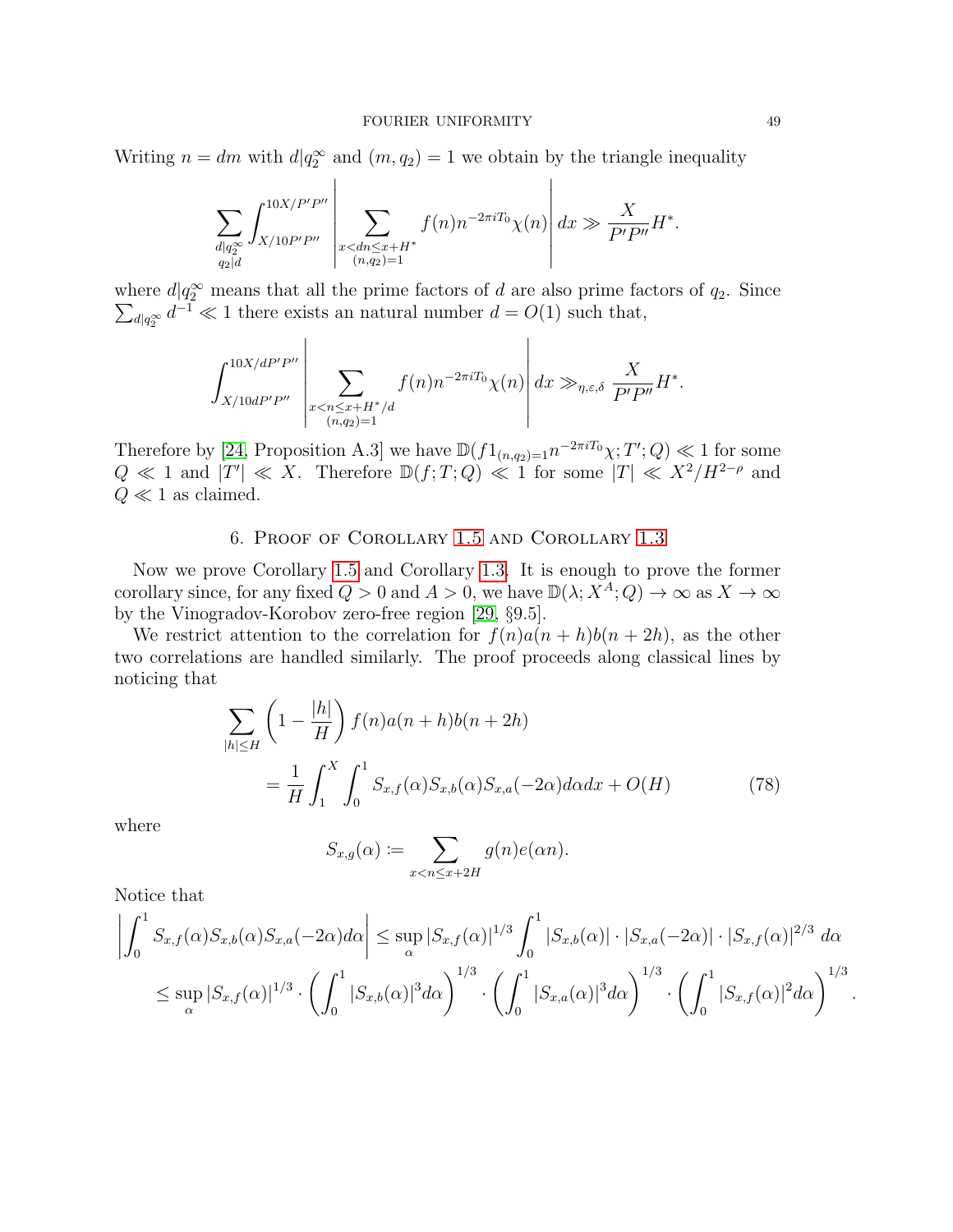We now claim the bound

$$
\int_0^1 |S_{x,a}(\alpha)|^3 d\alpha \ll H^2
$$

If  $|a(n)| \ll \Lambda(n)$  then this bound follows from [\[10,](#page-50-23) Proposition 4.2]. On the other hand if  $|a(n)| \ll 1$  for all integers  $n \geq 1$ , then, by Hölder's inequality,

$$
\int_0^1 |S_{x,a}(\alpha)|^3 d\alpha \le \left(\int_0^1 |S_{x,a}(\alpha)|^2 d\alpha\right)^{1/2} \cdot \left(\int_0^1 |S_{x,a}(\alpha)|^4 d\alpha\right)^{1/2} \ll H^{1/2} \cdot H^{3/2} = H^2.
$$

The general case  $a(n) \ll 1 + \Lambda(n)$  now follows from the triangle inequality. Similarly for  $b(n)$ . Therefore,

$$
\left| \int_0^1 S_{x,f}(\alpha) S_{x,b}(\alpha) S_{x,a}(-2\alpha) d\alpha \right| \ll \sup_{\alpha} |S_{x,f}(\alpha)|^{1/3} \cdot H^{5/3}
$$

and finally,

$$
\int_1^X \sup_{\alpha} |S_{x,f}(\alpha)|^{1/3} d\alpha \le \left(\int_1^X \sup_{\alpha} |S_{x,f}(\alpha)| d\alpha\right)^{1/3} \cdot X^{2/3}
$$

.

Thus,

 $\mathbf{r}$ 

<span id="page-49-3"></span>
$$
\left| \sum_{|h| \le H} \left( 1 - \frac{|h|}{H} \right) \sum_{n \le X} f(n) a(n+h) b(n+2h) \right| \le H^{2/3} \cdot X^{2/3} \cdot \left( \int_1^X \sup_{\alpha} |S_{x,f}(\alpha)| d\alpha \right)^{1/3} \tag{79}
$$

Therefore if the left-hand side of [\(79\)](#page-49-3) is  $\geq \eta H X$ , then,

$$
c\eta^{3}HX \leq \int_{1}^{X} \sup_{\alpha} |S_{x,f}(\alpha)|d\alpha
$$

for some absolute constant  $c > 0$ . Hence, for some  $Y \in [c\eta^3 X/3, X]$ , one has,

$$
\int_{Y}^{2Y} \sup_{\alpha} |S_{x,f}(\alpha)| d\alpha \geq \frac{c\eta^3}{2} YH.
$$

Now the claim follows from Theorem [1.4.](#page-4-1)

### **REFERENCES**

- <span id="page-49-0"></span>[1] A. Balog. The prime k-tuplets conjecture on average. In Analytic number theory (Allerton Park, IL, 1989), volume 85 of Progr. Math., pages 47–75. Birkhäuser Boston, Boston, MA, 1990.
- <span id="page-49-2"></span>[2] G. R. Blakley and P. Roy. A Hölder type inequality for symmetric matrices with nonnegative entries. Proc. Amer. Math. Soc., 16:1244–1245, 1965.
- <span id="page-49-1"></span>[3] V. Blomer. On triple correlations of divisor functions. Bull. Lond. Math. Soc., 49(1):10–22, 2017.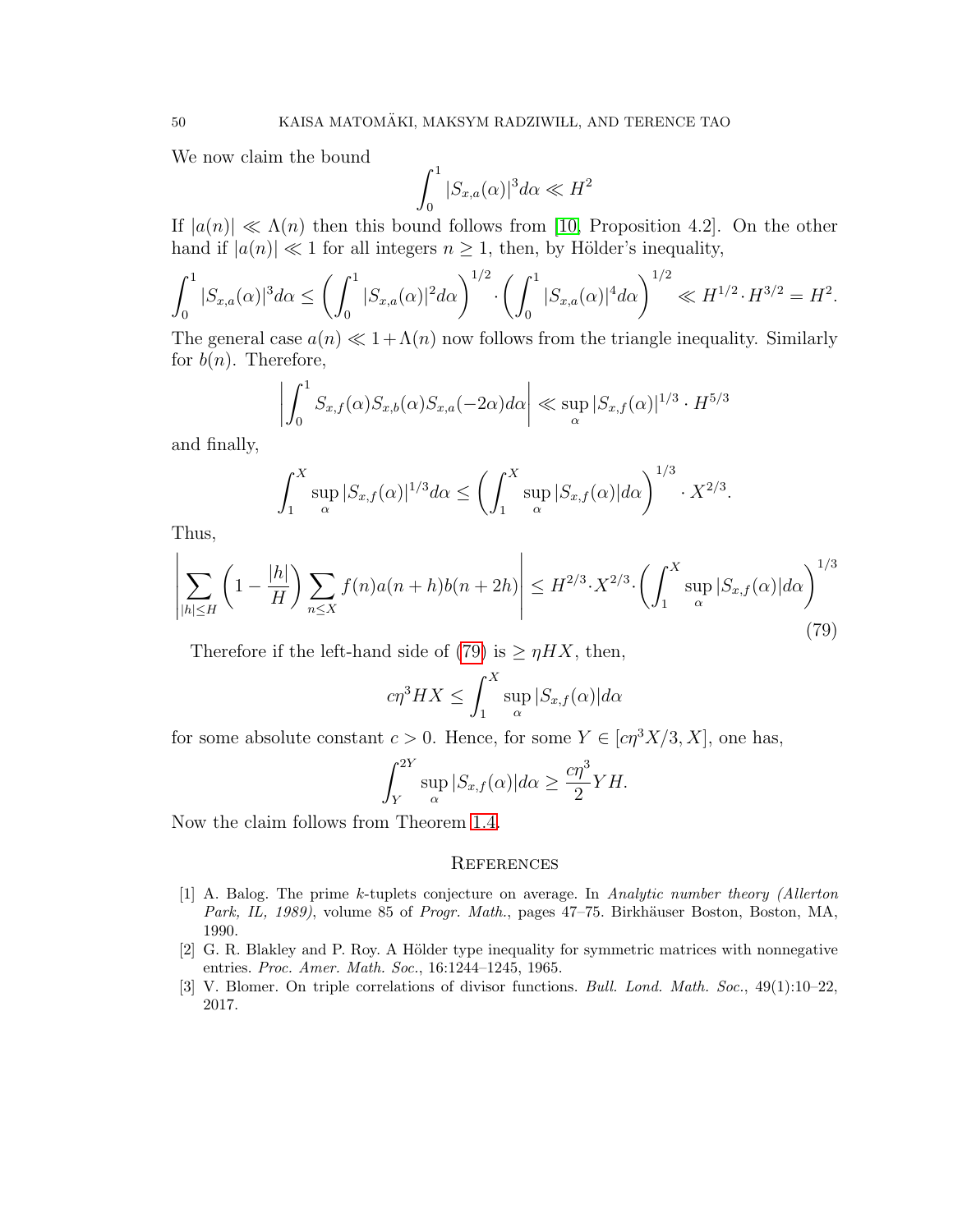#### FOURIER UNIFORMITY 51

- <span id="page-50-0"></span>[4] S. Chowla. The Riemann hypothesis and Hilbert's tenth problem. Mathematics and Its Applications, Vol. 4. Gordon and Breach Science Publishers, New York-London-Paris, 1965.
- <span id="page-50-10"></span>[5] H. Davenport. On some infinite series involving arithmetical functions. ii. Quart. J. Math. Oxf., 8:313–320, 1937.
- <span id="page-50-17"></span>[6] P. D. T. A. Elliott. Probabilistic number theory. I, volume 239 of Grundlehren der Mathematischen Wissenschaften [Fundamental Principles of Mathematical Science]. Springer-Verlag, New York-Berlin, 1979. Mean-value theorems.
- <span id="page-50-7"></span>[7] N. Frantzikinakis and B. Host. Asymptotics for multilinear averages of multiplicative functions. Math. Proc. Cambridge Philos. Soc., 161(1):87–101, 2016.
- <span id="page-50-21"></span>[8] W. T. Gowers. A new proof of Szemerédi's theorem for arithmetic progressions of length four. Geom. Funct. Anal., 8(3):529–551, 1998.
- <span id="page-50-15"></span>[9] A. Granville and K. Soundararajan. Large character sums: pretentious characters and the Pólya-Vinogradov theorem. J. Amer. Math. Soc.,  $20(2):357-384$ ,  $2007$ .
- <span id="page-50-23"></span>[10] B. Green and T. Tao. Restriction theory of the Selberg sieve, with applications. J. Theor. Nombres Bordeaux, 18(1):147–182, 2006.
- <span id="page-50-11"></span>[11] B. Green and T. Tao. Quadratic uniformity of the Möbius function. Ann. Inst. Fourier (Greno $ble$ , 58(6):1863–1935, 2008.
- <span id="page-50-6"></span>[12] B. Green and T. Tao. Linear equations in primes. Ann. of Math. (2), 171(3):1753–1850, 2010.
- <span id="page-50-12"></span>[13] B. Green and T. Tao. The Möbius function is strongly orthogonal to nilsequences. Ann. of Math. (2), 175(2):541–566, 2012.
- <span id="page-50-9"></span>[14] B. Green and T. Tao. The quantitative behaviour of polynomial orbits on nilmanifolds. Ann. of Math. (2), 175(2):465–540, 2012.
- <span id="page-50-13"></span>[15] D. R. Heath-Brown. The number of primes in a short interval. J. Reine Angew. Math., 389:22– 63, 1988.
- <span id="page-50-14"></span>[16] M. N. Huxley. On the difference between consecutive primes. Invent. Math., 15:164–170, 1972.
- <span id="page-50-20"></span>[17] H. Iwaniec and E. Kowalski. Analytic number theory, volume 53 of American Mathematical Society Colloquium Publications. American Mathematical Society, Providence, RI, 2004.
- <span id="page-50-3"></span>[18] K. Kawada. The prime k-tuplets in arithmetic progressions. Tsukuba J. Math., 17(1):43–57, 1993.
- <span id="page-50-4"></span>[19] K. Kawada. A Montgomery-Hooley type theorem for prime k-tuplets. Acta Math. Hungar., 66(3):177–200, 1995.
- <span id="page-50-16"></span>[20] O. Klurman. Correlations of multiplicative functions and applications. Compos. Math., 153(8):1622–1657, 2017.
- <span id="page-50-19"></span>[21] D. Koukoulopoulos. Pretentious multiplicative functions and the prime number theorem for arithmetic progressions. Compos. Math., 149(7):1129–1149, 2013.
- <span id="page-50-22"></span>[22] K. Matomäki and M. Radziwi<sub>th</sub>. A note on the Liouville function in short intervals. *arxiv*: 1502.02374, 2015.
- <span id="page-50-1"></span>[23] K. Matomäki and M. Radziwiłł. Multiplicative functions in short intervals. Ann. of Math. (2), 183(3):1015–1056, 2016.
- <span id="page-50-2"></span>[24] K. Matomäki, M. Radziwiłł, and T. Tao. An averaged form of Chowla's conjecture. Algebra Number Theory, 9(9):2167–2196, 2015.
- <span id="page-50-8"></span>[25] K. Matomäki, M. Radziwiłł, and T. Tao. Correlations of the von mangoldt and higher divisor functions i. long shift ranges.  $arXiv:1707.01315$ , 2017.
- <span id="page-50-5"></span>[26] H. Mikawa. On prime twins in arithmetic progressions. Tsukuba J. Math., 16(2):377–387, 1992.
- <span id="page-50-18"></span>[27] H. L. Montgomery. The analytic principle of the large sieve. Bull. Amer. Math. Soc., 84(4):547– 567, 1978.